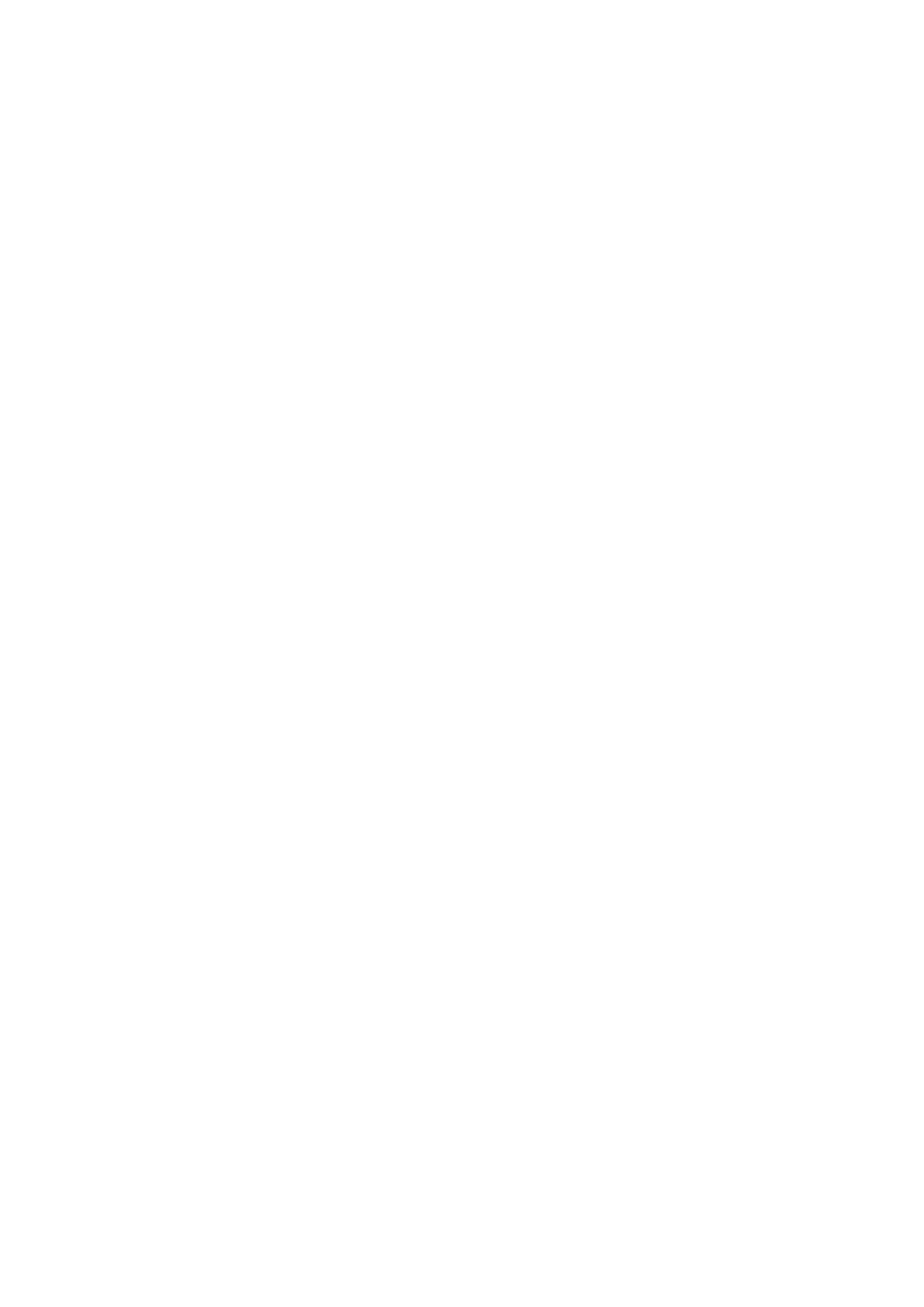## **Abstract**

Modern memory corruption exploits targeting C**++** programs often use the concept of forging C**++** objects on the heap, and injecting them into the program by fully or partially corrupting pointers, or overwriting existing objects with the forged data. This technique has been used in past exploits to construct increasingly powerful primitives out of limited memory corruption bugs, to leak secret values used by mitigations such as *address space layout randomization* as well as to bypass *control flow integrity* mitigations. In order to make such exploits harder in practice, we propose to store out-of-band type information about C**++** object types allocated on the heap. We compress this information and avoid performing expensive maintenance operations by using type-isolated heaps with useful regularity properties. Pointers into instrumented heap regions can be type-checked by performing at most two memory accesses.

To show the practicality of our approach, we describe a semi-automated process of adding our data structure to an existing code base with the help of a Clang frontend plugin. We successfully applied this process to the WebCore library, the main parsing and layout engine used by WebKit, which has been subject to various publicly disclosed memory corruption vulnerabilities in the recent past. In addition, we provide a plugin to automatically add type checks to a large portion of pointers fetched from the heap and subsequently used by the program.

Our evaluation concludes that while further optimizations would be required to reduce the performance overhead induced by our program transformation, a large subset of exploitable issues reported in 2017 and 2018 in the WebCore library is affected fundamentally by our instrumentation, in some cases rendering issues for which public exploits exist fully unexploitable, and in other cases significantly weakening the available exploit primitives.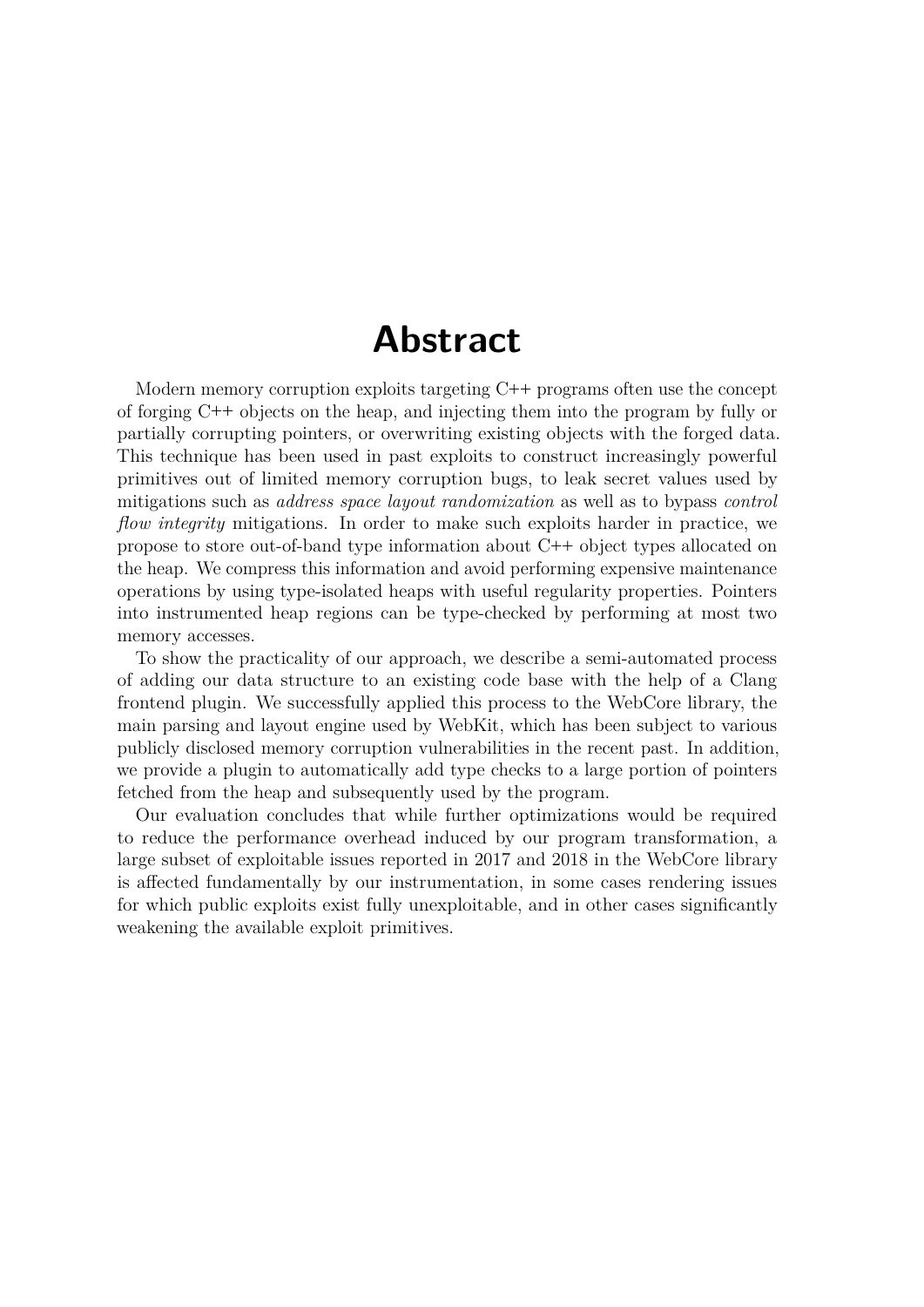Moderne Schadprogramme, die Sicherheitslücken im Zusammenhang mit Speicherbehandlung in C**++**-Programmen ausnutzen – sogenannte *Memory-Corruption-Exploits* – setzen häufig Techniken ein, welche darauf basieren, vom Angreifer kontrollierte Daten auf dem Heap als andere Datenstrukturen zu interpretieren. Dies kann gelingen, indem Zeiger manipuliert oder bestehende Zeiger, die noch auf alte Speicherbereiche zeigen, fälschlicherweise wiederverwendet werden. Auf diese Weise können komplexere, aufeinander aufbauende Primitiven wie relative und letztendlich absolute Lese- und Schreiboperationen konstruiert werden. Diese sind unter anderem notwendig, um explizit aus Sicherheitsgründen eingebaute Maßnahmen wie *Address Space Layout Randomization* und *Control Flow Integrity* zu umgehen. Um diese Technik der gezielten Typverwechslung deutlich schwieriger zu gestalten, schlagen wir eine Datenstruktur vor, die Typinformationen für Heapobjekte verwaltet. Die Effizienz dieser Datenstruktur ergibt sich aus einer Kompressionstechnik basierend auf typisolierten Heaps. Zeiger auf Objekte, welche von der Datenstruktur verwaltet werden, können mit höchstens zwei Speicherzugriffen auf ihren Typ hin geprüft werden.

Um die Praxistauglichkeit unseres Verfahrens zu zeigen, beschreiben wir einen semi-automatisierten Prozess, der sich eines Clang Frontend-Plugins bedient und sich auf ein beliebiges C**++**-Projekt anwenden lässt. Wir haben diesen Prozess erfolgreich auf die WebCore-Bibliothek angewandt, die für Dokumentenparsing und Layout in der WebKit-Browserengine zuständig ist und in der Vergangenheit vielen Sicherheitsproblemen unterlag. Zusätzlich stellen wir eine Instrumentierung ebenfalls auf Basis von Clang bereit, mit der Typchecks für vom Heap stammende Zeiger automatisch im Programm eingefügt werden können.

Unsere experimentelle Auswertung zeigt, dass viele der ausnutzbaren Sicherheitslücken, die in 2017 und 2018 in WebCore gefunden wurden, durch unsere Instrumentierung entweder nicht mehr ausnutzbar oder zumindest deutlich schwieriger in nützliche Exploitprimitiven umwandelbar sind. Im Gegenzug sind Performance-Einbußen zu erwarten, denen in Zukunft mit weiterer Optimierungsarbeit und statischer Analyse entgegengewirkt werden kann.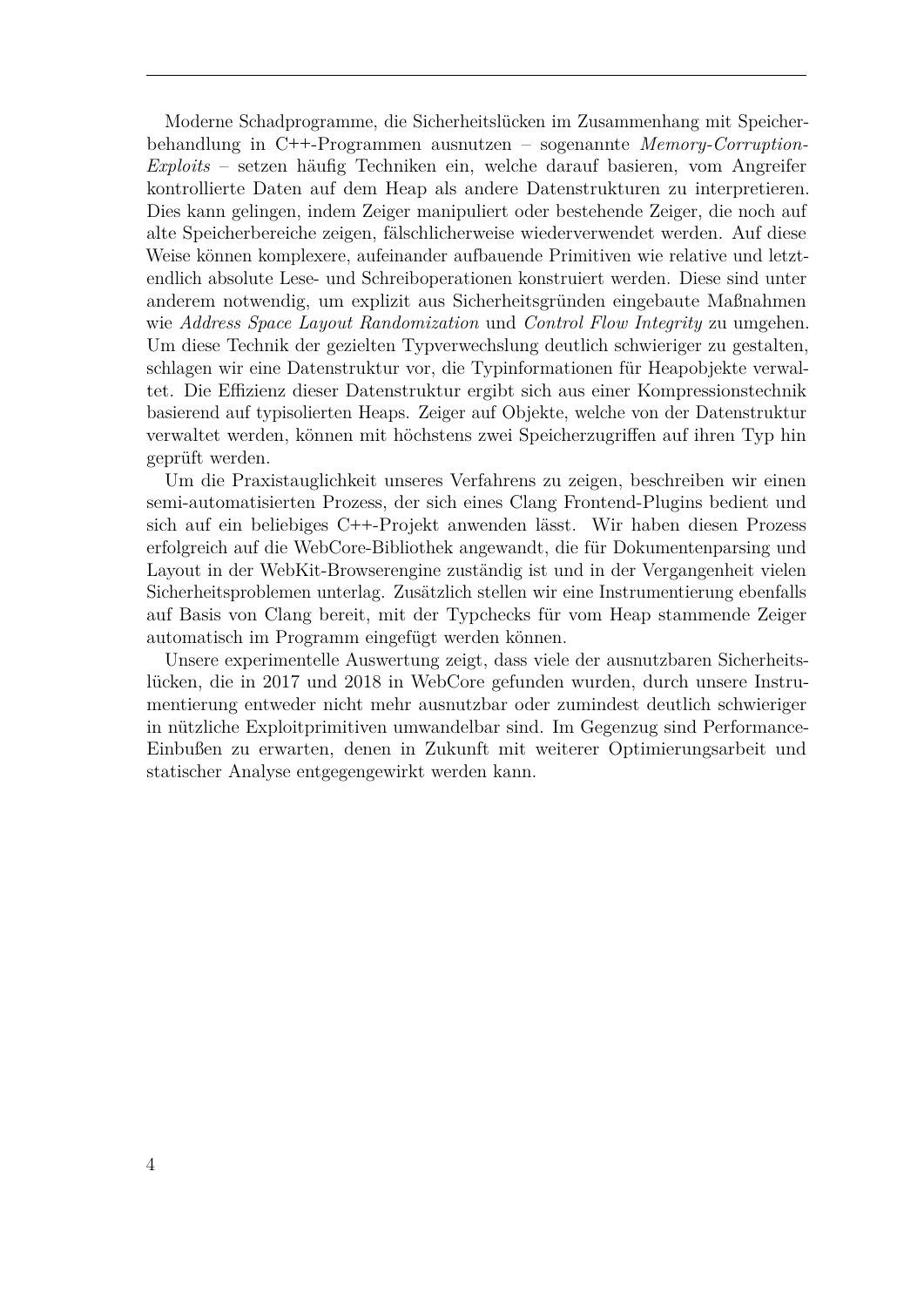# **Contents**

|      | 1. Introduction                                                                      | 7  |
|------|--------------------------------------------------------------------------------------|----|
|      | 2. Preliminaries and Related Work                                                    | 9  |
|      |                                                                                      | 9  |
| 2.2. | A simplified model of C++ types, objects and allocations $\dots \dots$               | 10 |
| 2.3. | Exploit mitigations $\ldots \ldots \ldots \ldots \ldots \ldots \ldots \ldots \ldots$ | 11 |
| 2.4. |                                                                                      | 13 |
| 2.5. |                                                                                      | 14 |
|      | 3. Design and Implementation                                                         | 15 |
| 3.1. |                                                                                      | 15 |
| 3.2. |                                                                                      | 15 |
| 3.3. | Scope                                                                                | 16 |
| 3.4. |                                                                                      | 17 |
| 3.5. |                                                                                      | 19 |
| 3.6. |                                                                                      | 23 |
| 3.7. | Case Study: Instrumenting the WebCore library                                        | 25 |
| 3.8. |                                                                                      | 28 |
|      | 3.9. Limitations of our implementation $\dots \dots \dots \dots \dots \dots \dots$   | 28 |
|      | 4. Evaluation                                                                        | 31 |
|      |                                                                                      | 31 |
| 4.2. |                                                                                      | 32 |
|      |                                                                                      | 37 |
|      | 5. Conclusions                                                                       | 47 |
|      |                                                                                      | 48 |
|      | A. Appendix                                                                          | 53 |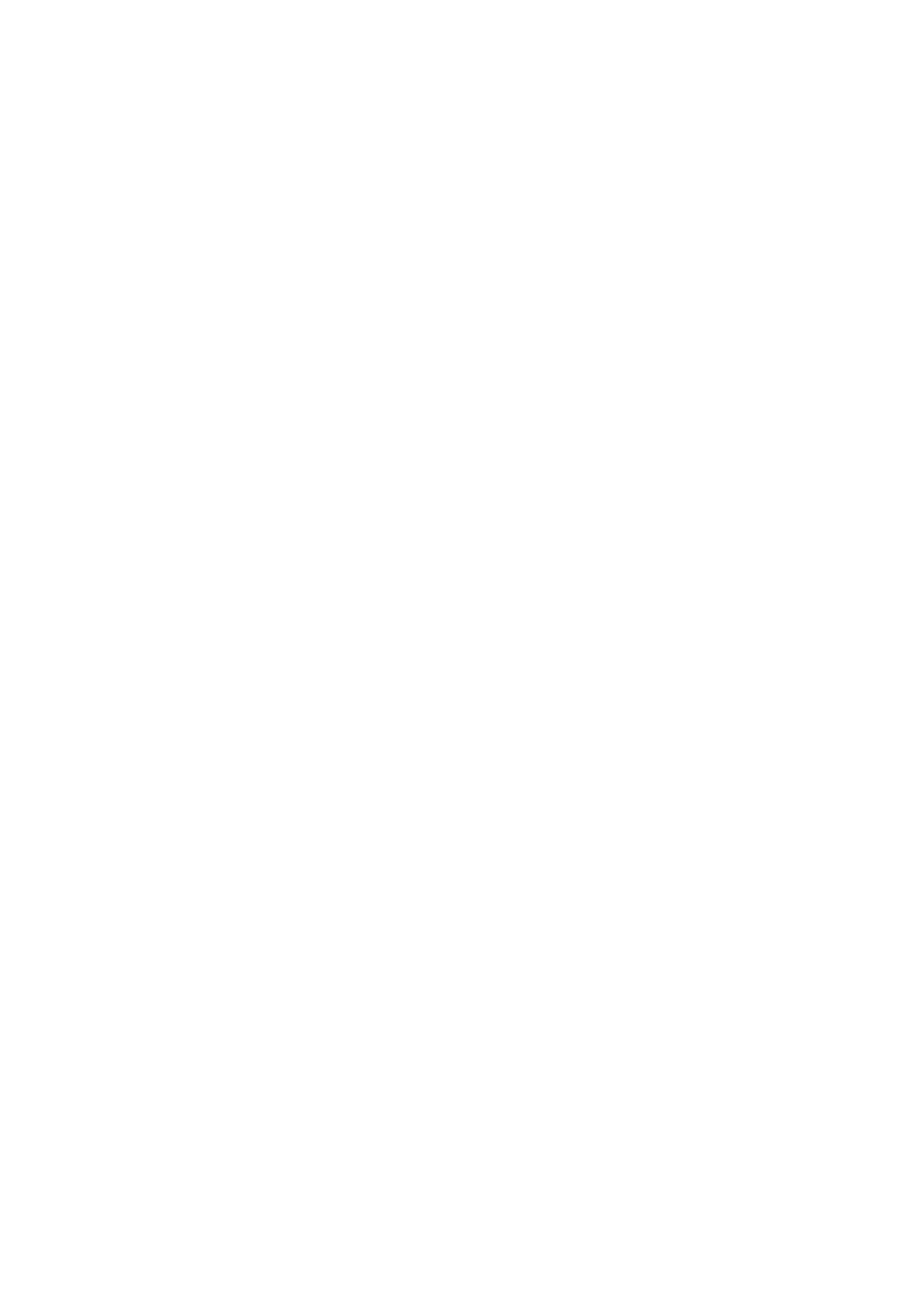## <span id="page-6-0"></span>**1. Introduction**

State-of-the-art exploits for C**++** programs often employ a multi-stage approach: In a first step, a limited memory corruption vulnerability such as a heap-based buffer overflow, use-after-free or type confusion is used to corrupt a C**++** object on the heap. In one or multiple follow-up steps, the so far limited control over the target program's address space is increased by corrupting pointers, length fields, or indexes, thereby causing type confusions and out-of-bounds accesses relative to other objects. The result is full control over a pointer which is used to read and write attacker-controlled data, in a repeatable fashion. From here an attacker has multiple options. She might now try to

- exfiltrate private data already available in the process memory via their read primitive;
- modify data structures inside the program to escalate privileges, such as by disabling the same-origin policy in a web browser, or enabling deprecated plugin mechanisms such as ActiveX or Silverlight;
- corrupt data that influences the program's control flow directly, such as return addresses located on the stack, or function/vtable pointers stored in the heap.

Memory corruption mitigations typically focus on preventing control flow hijacks, but do not address the range of possible attacks that do not require arbitrary code execution. Furthermore, control flow hijacks are hard to mitigate using softwareonly defenses. As a practical example, Microsoft retired its *Return Flow Guard* technology, which is a state-of-the-art software shadow stack, because it could be broken completely by their own engineers in a scenario where the attacker can read and write arbitrary memory at arbitrary times [\[1\]](#page-48-0). Without RFG – which is now disabled in their products – their implementation of control-flow integrity (Control Flow Guard) can be easily bypassed by overwriting return addresses on the stack and using return-oriented programming. This will likely continue to be the case until hardware support for return address protection (e.g. via Intel CET or pointer authentication) is widely shipped to end users.

When comparing examples of recent exploits for web browsers and the Windows operating system, we can notice that a common demoninator is the careful crafting of counterfeit objects on the heap or kernel pool, which are then manipulated using the provided programming interfaces such as JavaScript APIs or system calls. A technique based on virtual function calls that makes heavy use of crafted objects was published as *counterfeit object-oriented programming* (COOP) [\[2\]](#page-48-1). We conjecture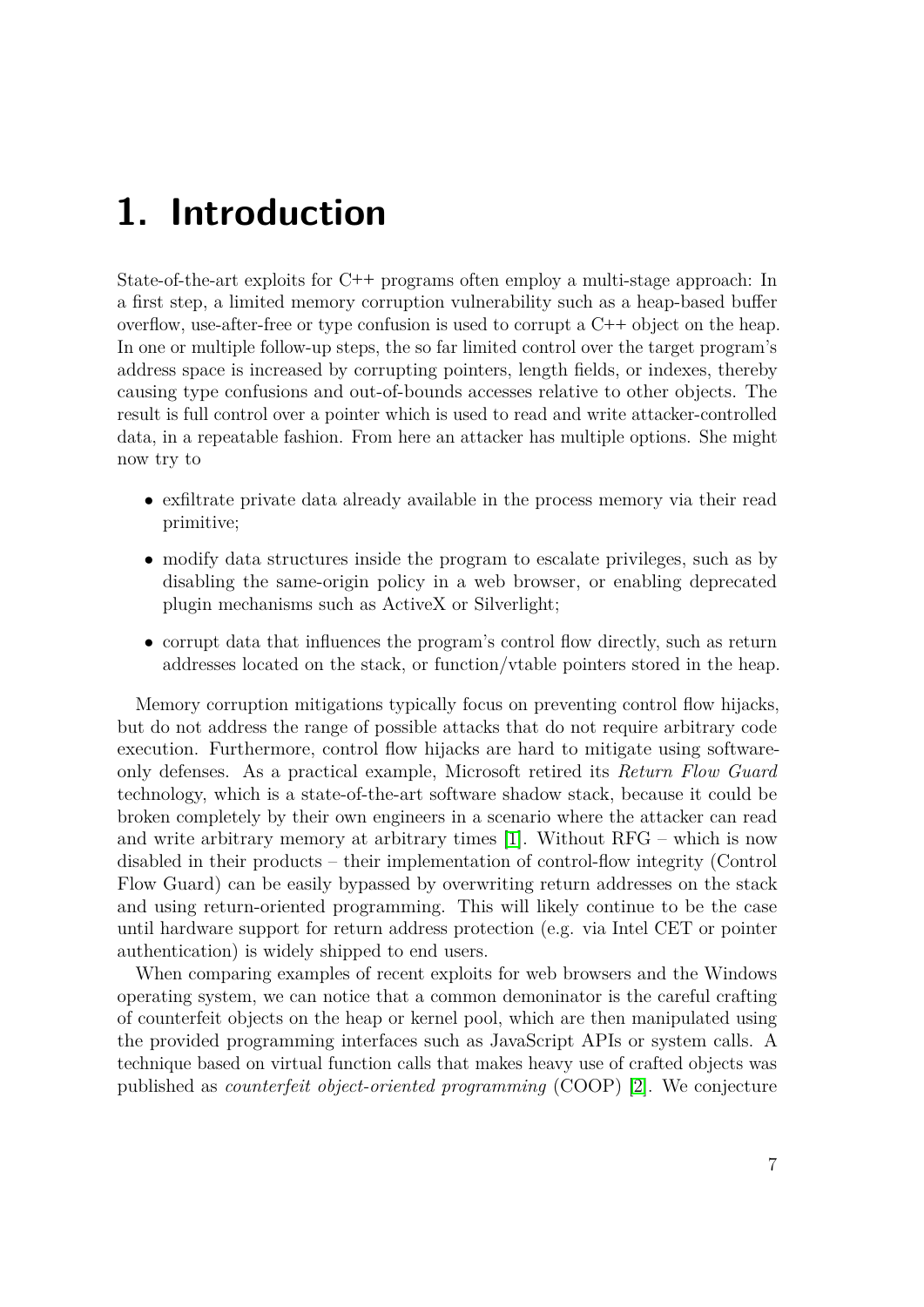that verifying the types of objects at runtime, using information provided by the heap allocator, can limit the usefulness of techniques based on crafted objects.

Our goal is to design a vulnerability-agnostic security mitigation that takes effect early in the exploitation process. It assumes a heap-based memory corruption vulnerability, and is supposed to make it considerably harder to escalate the available control over the program's memory and eventually, its control flow.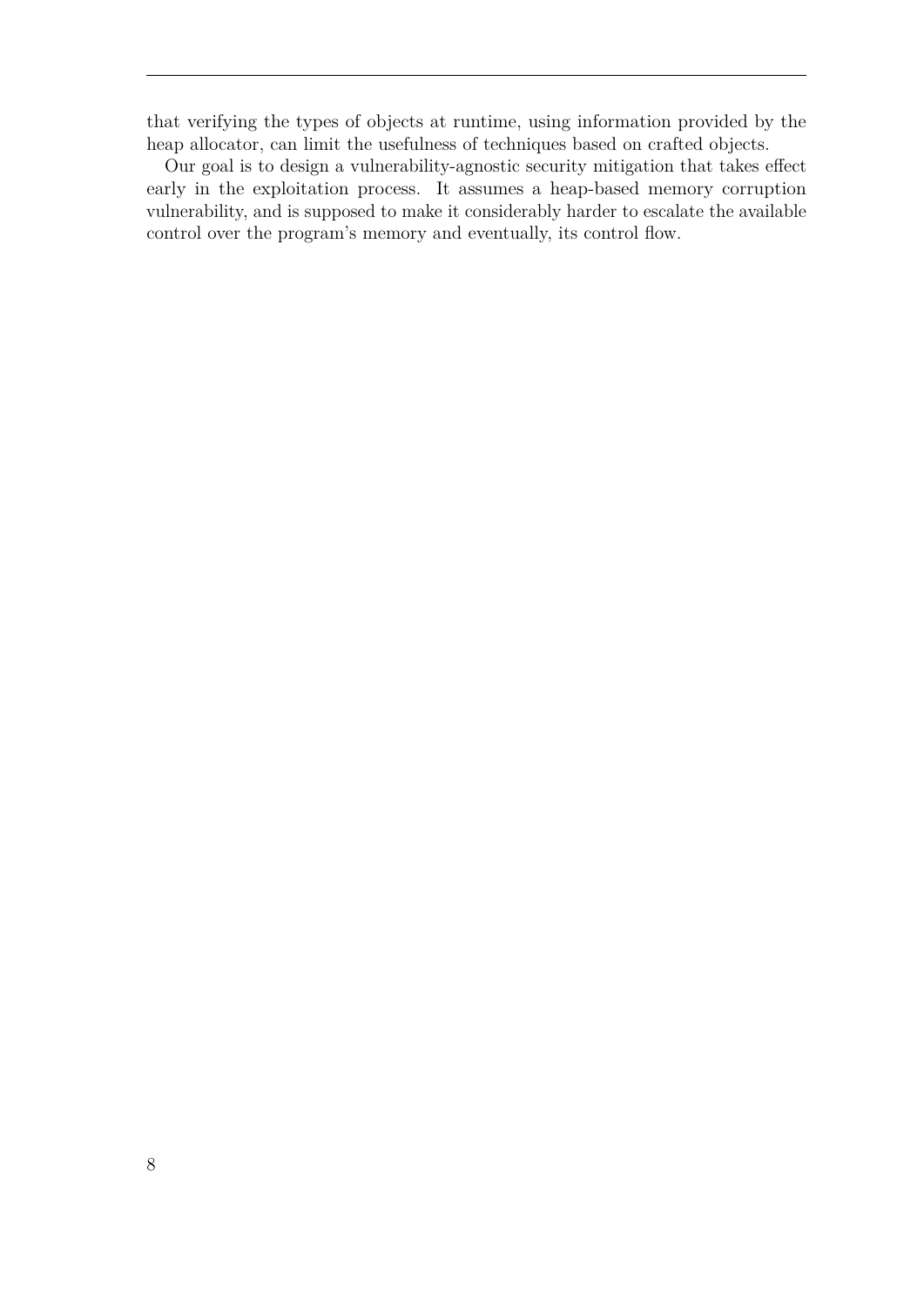## <span id="page-8-0"></span>**2. Preliminaries and Related Work**

In this work we focus on modern, hardened software written in C**++** such as web browsers. Based on a brief analysis of public vulnerabilities in the WebKit library – which we will elaborate on in [chapter 4](#page-30-0) – we are primarily concerned with heap memory safety rather than stack or global memory, since these issues constitute the vast majority of known vulnerabilities in the recent past.

## <span id="page-8-1"></span>**2.1. Classifying memory safety**

We can broadly categorize memory safety violations into the following categories:

**Spatial memory safety** The property that code operating on a complex heap object – such as a data buffer or array of objects – only refers to this object by performing memory accesses within the bounds of the corresponding heap allocation. The precise nature of what it means to *refer* to an object is defined by programming language semantics, which can become arbitrarily complex. A canonical example for C**++** would be addressing an array's member via indexing or pointer arithmetics. A violation of this property implies the existence of a so-called *out-of-bounds access* vulnerability. These issues can be further categorized by whether the violating memory access is a load or store, and whether it is directly adjacent to the buffer. The case of a load or store directly after the heap object is referred to as a *heap-based buffer over-read/overflow*.

**Temporal memory safety** The property that code only refers to *live* heap objects, which are objects that have been allocated and not yet been deallocated. A precise definition can be given as follows: Given a heap allocator which never reuses memory and instead assigns a new address to each allocation, and also blacklists every byte of deallocated memory, the code never performs a memory access to blacklisted bytes. A violation of this property, which occurs as soon as a *dangling pointer* to freed memory is re-used, implies the existence of so-called *use-after-free* vulnerability. A common special case is a *double free* condition.

**Type safety** In a strongly typed setting, the property that a pointer of type *T* at all times points to some object of type *U*, where *U* is a subtype of *T*. The semantics of the low-level memory representations depend on the specific compiler implementation. A violation of this property is usually referred to as a *type confusion* vulnerability and can for example occur as the result of an unchecked downcast.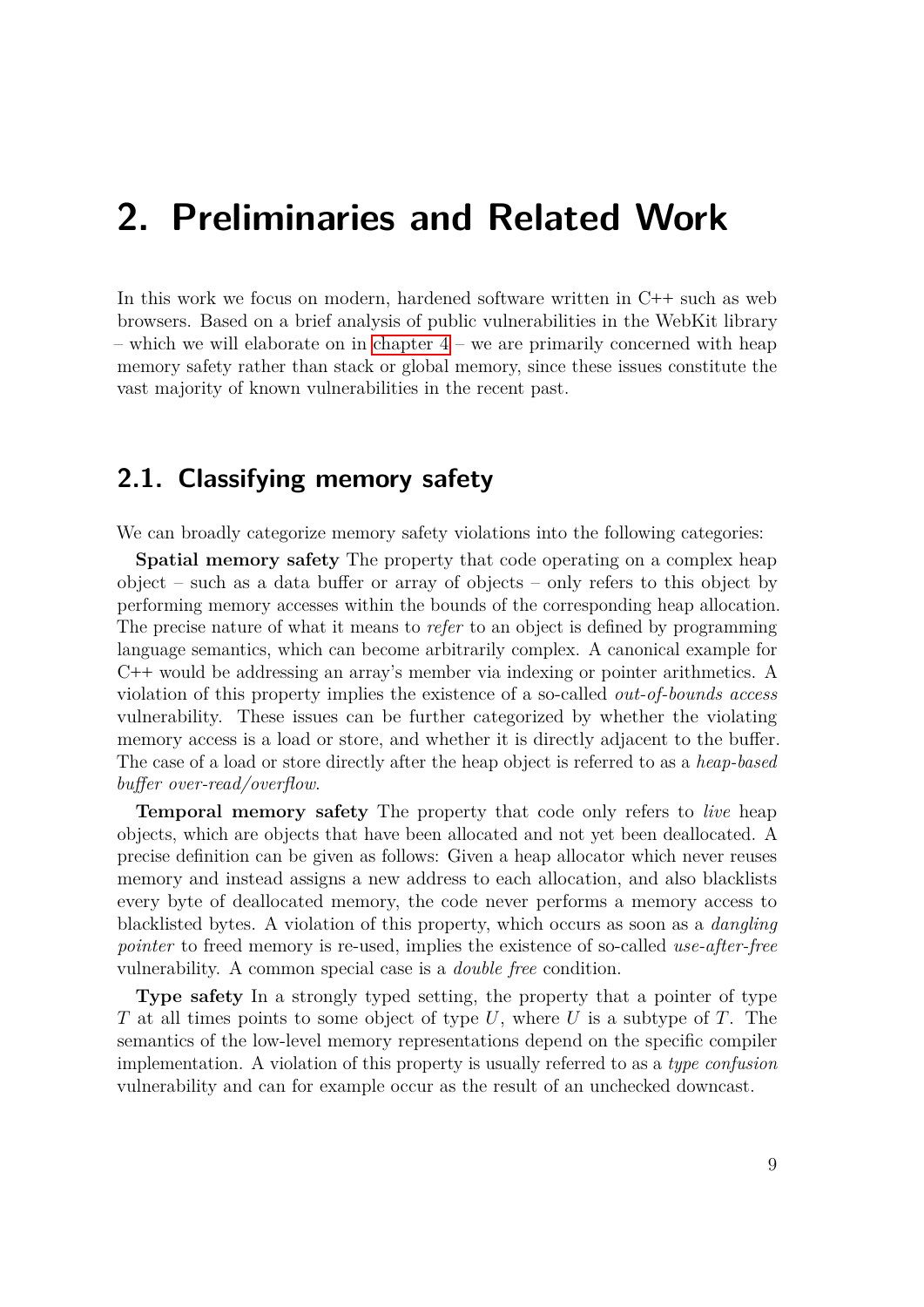## <span id="page-9-0"></span>**2.2. A simplified model of C++ types, objects and allocations**

In order to reason about C**++** programs, we introduce a simplified model of C**++** types. Let *T* be the set of C**++** types present in a program, which includes both primitive types and composite types defined via the **class** or **struct** keyword. We ignore cv qualifiers (**const**, **volatile**, **mutable** etc.) in this consideration. For a given pair of types  $t, s \in T$ , we define  $\text{OFFSET}(t, s) \subseteq \{0, \ldots, \text{sizeof}(t) - 1\}$  as follows: Let *x* be the memory location of an object of type *t*. Then  $\Delta \in \text{OFFSET}(t, s)$  if and only if the value  $x + \Delta$  can be treated safely as a pointer to an object of type *s*. To give an example, consider the C**++** class hierarchy and byte-level layout depicted below:

```
struct A {
 int x1 ; // offset 0
};
struct B
  : public A // base class at offset 0
{
 A x2; // offset 4
 int x3 ; // offset 8
 union { // offset 12
   A x4 ;
   char x5 ;
  } u ;
};
```
Here we have:

- OFFSET $(A, int) = \{0\}$
- OFFSET $(A, A) = \{0\}$
- OFFSET $(B, int) = \{0, 4, 8, 12\}$
- OFFSET $(B, \text{char}) = \{12\}$
- OFFSET $(B, A) = \{0, 4, 12\}$

This yields a basic characterization of type composition. For  $t, s \in T$  with OFFSET $(t, s) \neq \emptyset$  we call *s* a *sub-record* of *t* and *t* a *super-record* of *s*. The set of sub-records and super-records of a type  $t$  are denoted as  $SUB(t)$  and  $SuperER(t)$ , respectively. Note that the precise C**++** type aliasing rules are rather complex, which is why in order to compute OFFSET in practice, we make use of certain heuristics and approximations.

To reason about object lifetime, we introduce the process of *object construction*: First, for some type *t*, **sizeof**(t) bytes of memory are allocated at some address *x*, then the type constructor  $C_t$  is called with *x* as the first argument. The object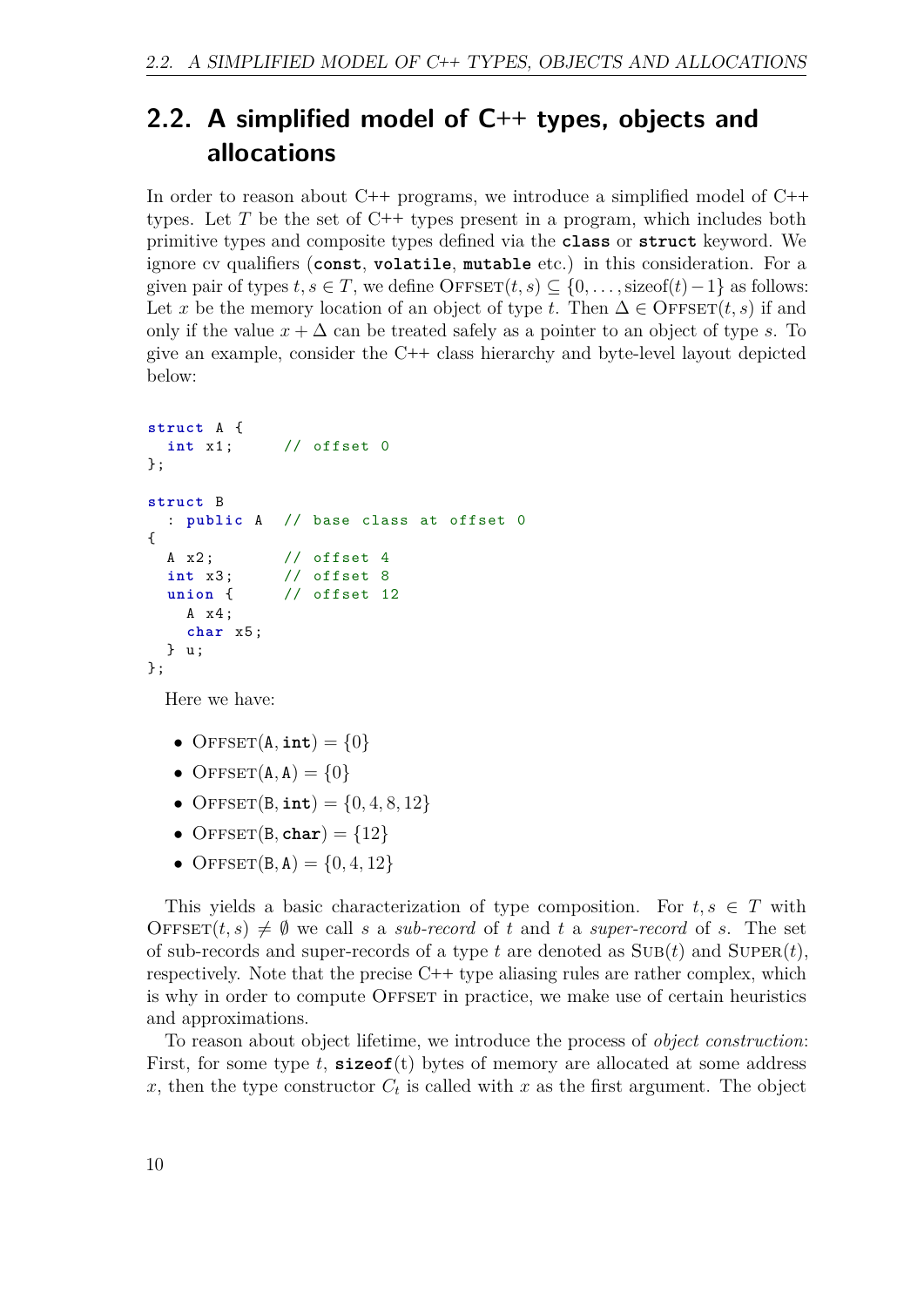ceases to exist after the type destructor  $D_t$  is called with  $x$  as the first argument. In between the calls  $C_t(x, \ldots)$  and  $D_t(x, \ldots)$ , we say there is a *live* object of type *t* at address *x*. After the call  $D_t(x, \ldots)$ , we say there is a *zombie* object of type *t* at *x*, until another live object occupies at least one byte of memory in the address range  $[x, x + \texttt{sizeof}(t)).$ 

Let *p* the value of be a pointer of type *s*∗. If there is a live object of type *t* at some address *x* with  $p - x \in$  OFFSET $(t, s)$ , then we call *p* type safe. If there is a live or zombie object with the same conditions, we call *p type consistent*. For convenience in later arguments, we also consider *p* to be type safe and type consistent if it is the Null pointer or if it points to zeroed memory of size **sizeof**(s). Note that type safety implies type consistency and is a strictly stronger property.

An *object allocation* is a heap allocation of some type *t*, obtained via **new** t, where *t* is not an array type. The actual use of the **new** operator is often deferred to a wrapper function returning a smart pointer such as  $std::make\_unique$ . The actual memory allocation may be separated from the constructor call via the placementnew language construct, so long as the allocation size is the same, such as in **new** (malloc(**sizeof**(t))) t. If such an allocation can occur in a program, we say that *t* is *object-allocated*. Note that the resulting allocation is called an *object allocation* and will have a constant and statically known size. We call all other heap allocations *complex*. Most notably, this includes all variable-size allocations such as arrays or compound objects with a custom, dynamic memory layout.

Note that object allocations can contain arrays or data buffers as subobjects, although these have an inherent size limit.

## <span id="page-10-0"></span>**2.3. Exploit mitigations**

An *exploit mitigation* is a hardening measure provided by a compiler, library or runtime environment designed to make exploitation of memory safety issues harder. As such, it addresses security vulnerabilities in the time frame between their introduction and their eventual discovery and fix. Most mitigations address a specific class of issues which are known to have occurred commonly in the past. Important examples of widely deployed generic exploit mitigations include:

**Data Execution Prevention / No eXecute** (DEP/NX), a hardware-assisted mechanism to ensure that control flow never enters pages not marked as executable using a designated hardware bit. Applications can ensure via operating system APIs that none of their data pages have this bit set. This prevents attacks that redirect control flow directly to crafted machine code placed on the stack or heap.

**Address Space Layout Randomization** (ASLR), the randomization of the address space with the aim to force exploits to either learn the address space or work without forging full pointers. This is a secret-based mitigation and is rendered ineffective by exploits that leak information about the address space, or exhaust the entropy enough to place data at a controlled location – for example by causing a number of large heap allocations, a technique referred to as *heap spray*.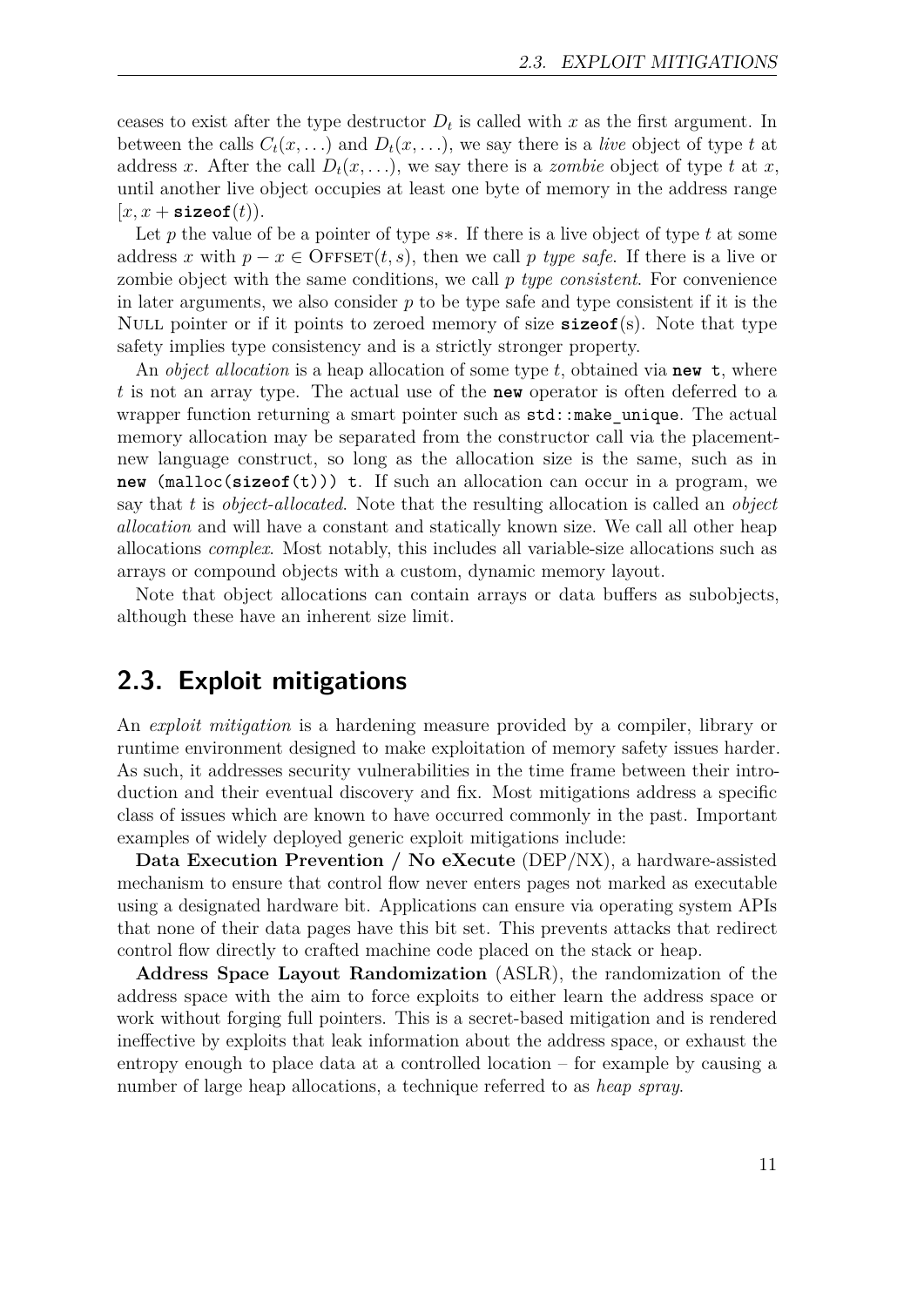**Stack cookies**, a mitigation specifically designed to protect return addresses on the stack from stack-based buffer overflows, by placing a secret canary value before the return address, which is checked before returning.

**Control Flow Integrity** (CFI), an umbrella term for a variety of techniques that aim to ensure that the target of indirect control transfer instructions is within the set of targets that can occur during a valid program execution [\[3\]](#page-48-2). Different implementations consider different approximations of the precise target set. We categorize indirect control transfers into *forward edges* of the control flow graph, manifested in machine code by indirect jump/calls, and *backward edges* of the call graph, represented by return instructions. Notable forward edge software CFI implementations include the Microsoft Control Flow Guard (CFG) and Clang's -fsanitize=cfi instrumentation. Hardware support for CFI variants has recently been added to the AArch64 architecture with the introduction of ARM pointer authentication (PAC) and has be announced for Intel processors as Control-flow Enforcement Technology (CET), which is to appear in hardware in 2019 or 2020. CFI addresses exploitation techniques rather than the root cause of vulnerabilities: It thwarts exploits that are based on corrupting function pointers on the stack or heap to redirect the control flow of the target program.

**Memory tagging**, an extension of the classic flat memory model [\[4\]](#page-48-3). Every run of *N* bytes carries a short integer tag. A prominent example is the implementation to be released with ARM v8.5, which according to various sources will support 16-byte runs and 4-bit tags [\[5\]](#page-48-4). Pointers can optionally carry a tag in the unused high bits, in which case memory dereferences can be checked for matching tags. With hardware, compiler and standard library support, powerful and efficient mitigations for both spatial and temporal memory issues can be designed. One simple scheme is to tag every allocation with a random tag, possibly enforcing distinct tags for adjacent allocations, and to reserve one specific tag value for freed memory. Note that in the hardware-accelerated case, at least the CPU but possibly also the memory controller need to support this paradigm. It is unclear how efficiently it can be implement in software on commodity CPUs without hardware support.

**Type-consistent memory reuse**, a concept that was first introduced by [\[6\]](#page-48-5) and implemented more efficiently by [\[7\]](#page-48-6). The two implementations differ significantly, however share the common insight that C programs developed according to modern software engineering practices mostly deal with well-typed, structured data – a property clearly also shared with modern C**++** programs that have a much more expressive type system at their disposal. [\[6,](#page-48-5) [7\]](#page-48-6) propose type-aware allocators which ensure that no two allocation requests for different types ever overlap. This breaks exploitation techniques for temporal safety issues which are based on reclaiming freed memory with objects of different types. While the fully generic solutions have not found widespread adoption, simple variants based on placing certain groups of objects on separate heaps are deployed in some security-critical software products such as the Windows kernel (GDI object isolation), the Chromium browser (PartitionAlloc) and WebKit (Gigacage, IsoHeaps).

Specific mitigations are often employed in large code bases to make known classes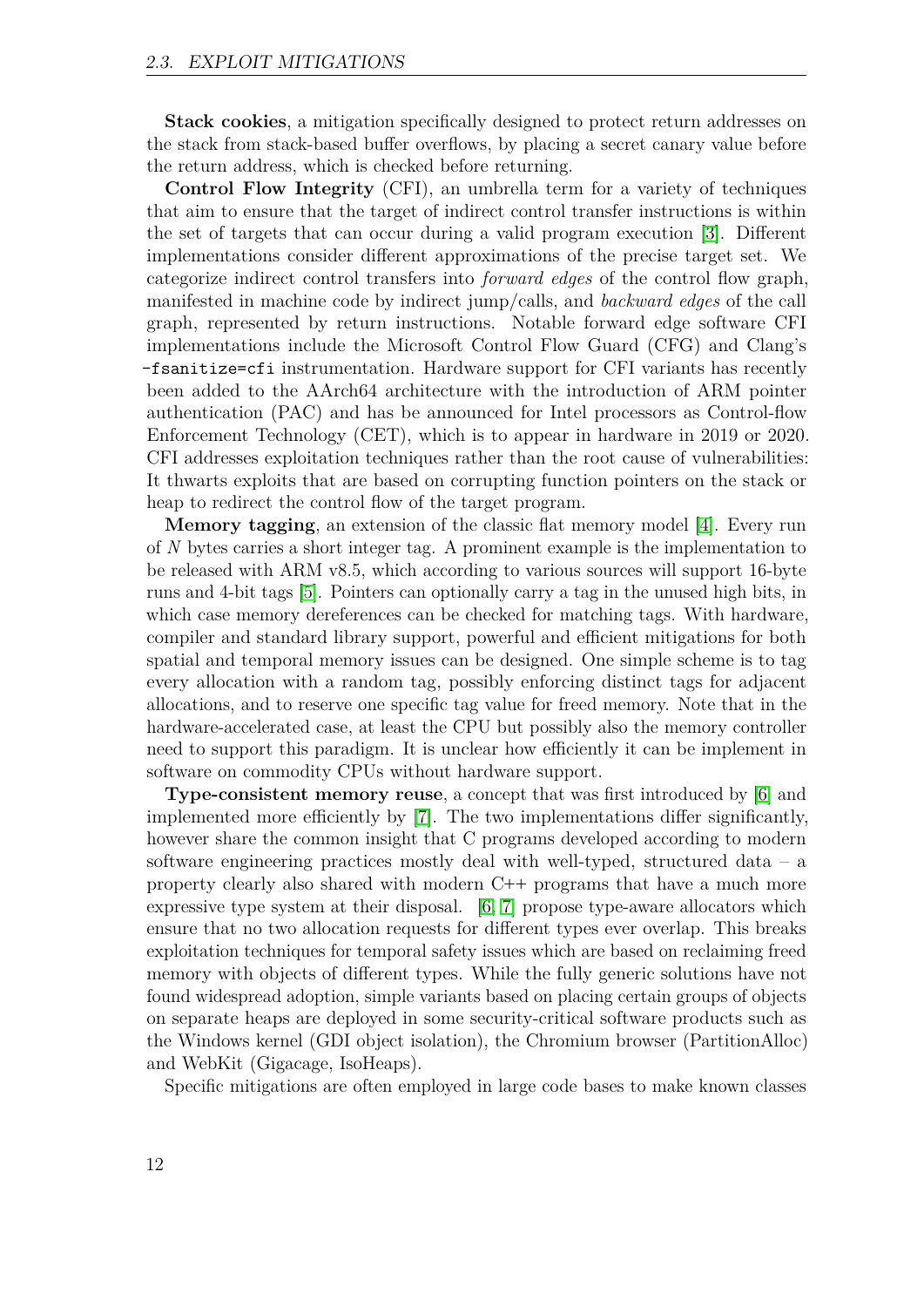of bugs outright unexploitable, or prevent known exploitation techniques. Sometimes, special-purpose mitigations are implemented to work around issues outside of the control of software vendors, such as timing side channels in CPUs.

### **2.3.1. Generic exploitation of temporal memory safety issues**

To give an intuition on why type-consistent memory reuse is effective as a mitigation, consider a classic use-after-free vulnerability and a potential exploit:

- 1. Cause "victim" object to be freed while a dangling pointer to it still exists. This is often informally referred to as *triggering* the bug.
- 2. Allocate a lot of objects of the same size as the victim, but a different type, hoping that one of them will reclaim the freed space and replace the victim.
- 3. Cause a type-unsafe reuse of the dangling pointer.

This yields a powerful type confusion situation, because the attacker can chose the object type to confuse the victim with. The replacement object could even be fully controlled, as is the case with string data or binary blobs. The further steps highly depend on the victim object and the target program. Type-consistent memory reuse prevents this generic exploitation technique by breaking step 2 above.

## <span id="page-12-0"></span>**2.4. Hypothesis**

We make a number of conjectures which we will carefully investigate in the following:

- 1. Type-consistent memory reuse and more generally, aggressive separation of heap regions with different types of objects is a low-cost approach to address temporal memory safety bugs. Even if dangling pointers are not detected or prevented, generic exploit techniques are rendered ineffective. If pointer alignment is enforced, exploiting temporal vulnerabilities often becomes impossible.
- 2. Modern exploits rely heavily on violating the type safety of heap pointers. Hence, enforcing type safety on heap pointers makes exploiting certain vulnerabilities considerably harder and sometimes impossible. Even partial type safety, for example only for a subset of pointer types, is useful to thwart a large number of potential exploits, if that subset includes types that are essential for exploitation, or inherently dictated by the used vulnerability.
- 3. Grouping constant-size object allocations by type leads to a regular type structure in each of the separate regions. Type-related meta-data can be compressed easily because it repeats modulo the object size.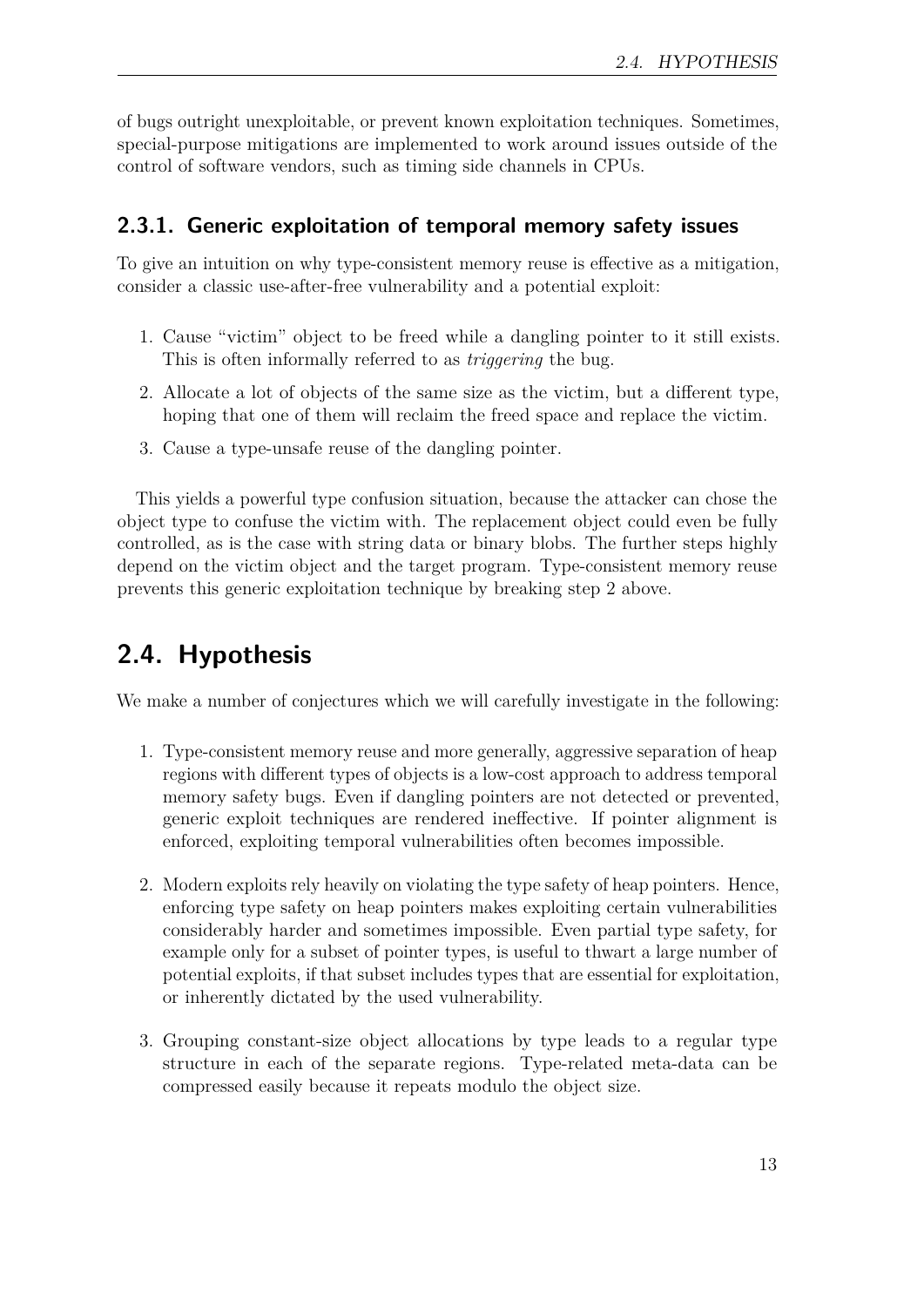### <span id="page-13-0"></span>**2.5. Related work**

While most of the recent memory safety mitigation research is focused on control-flow integrity, there exists prior work on the mitigation of specific classes of vulnerabilities, including type confusion vulnerabilities in C**++** programs. Examples of this include CaVer [\[8\]](#page-48-7) and TypeSan [\[9\]](#page-48-8). They provide a way to check object types at runtime, using separately stored type information. Both mitigations add runtime type checks to all explicit static and dynamic casts in the program. However, they do not address the case of type confusions resulting from deliberately corrupted pointers on the heap and can not defend against those.

The EffectiveSan sanitizer [\[10\]](#page-49-0) addresses a superset of the vulnerabilities that we are interested in mitigating: Its instrumentation is able to detect the kinds of pointer misuses and bad casts that are essential for exploitation. However, it stores the necessary meta-information in-band, alongside objects on the heap, and can thus not be trusted in the presence of spatial or temporal memory corruption. Furthermore, EffectiveSan is designed to detect certain kinds of memory safety errors such as out-of-bounds accesses as soon as they occur, hence requiring much more complete instrumentation of the program. For our purposes it is enough to instrument locations where a corrupted pointer is about to be used.

Both TypeSan and EffectiveSan are more generic than our proposed scheme due to the fact that they support stack and global memory as well as heap memory. We focus on heap memory safety and optimize for the common case where few pointers to the stack or to writable global memory are stored on the heap.

CFIXX [\[11\]](#page-49-1) is a recently proposed approach which addresses the same core problem we are trying to address, but in a less generic fashion: They introduce the concept of Object Type Integrity, which in essence is a compiler mitigation that instruments all virtual call sites to add dynamic type checks. This is done specifically to counter COOP-like attacks, but does not address the more general issue of data-only attacks and CFI bypasses based on arbitrary read/write primitives (which may be obtainable without virtual method calls).

Mid-fat pointers [\[12\]](#page-49-2) provide a way to encode the location of metadata such as type information inside pointers itself. It is unclear how this approach could possibly deal with sub-objects or inheritance, where the address of a sub-object is taken, and thus if it is even applicable to C**++** programs. Additionally, this approach restricts the effective address space of the target program to 32 bits. In their related work section, the authors outline the state of the art in dynamic pointer verification and spatial memory safety quite exhaustively, including their older METAlloc metadata management scheme [\[13\]](#page-49-3).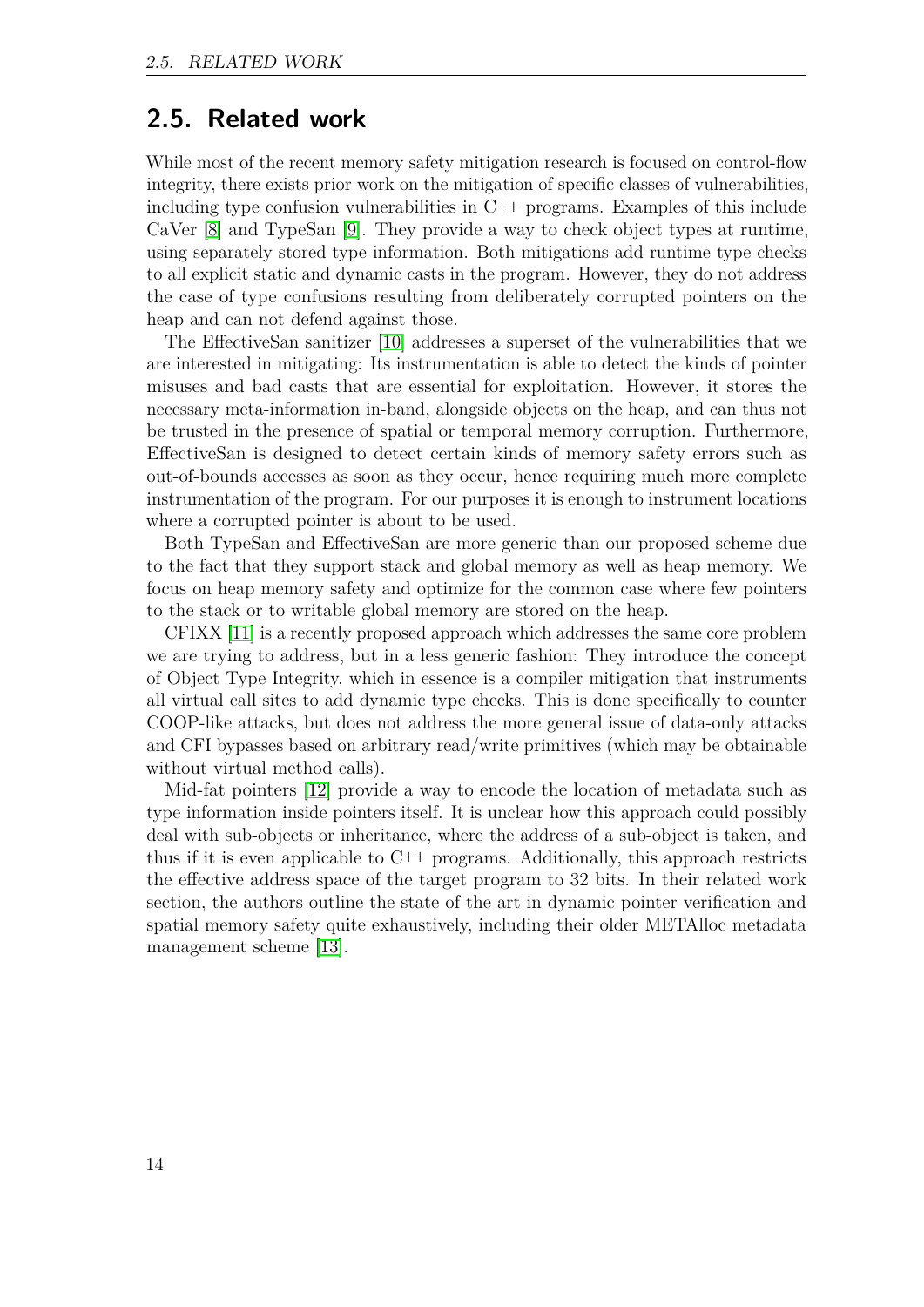## <span id="page-14-0"></span>**3. Design and Implementation**

In this section we introduce our attacker model and security policies that defend against it. We proceed to describe a data structure necessary to enforce these policies. Applying them to an existing code base requires analyzing and instrumenting the program, which we solve by means of a plugin for the Clang compiler.

## <span id="page-14-1"></span>**3.1. Attacker model and mitigation goal**

Let *D* be a set of *dangerous types* chosen arbitrarily, for example based on empirical observations about past exploits. Certain practical considerations restrict the choice of this set, the details of which will be explained later. We consider an attacker with the ability to forge or corrupt a *dangerous pointer* of type *t*∗ on the heap, where  $t \in D$ . Common examples of software bugs that can lead to this ability include: treating uninitialized memory as a pointer; fetching a pointer from an already freed memory location via a dangling reference; fetching a pointer from outside a data structure via an out-of-bounds read, or corrupting a pointer on the heap via an out-of-bounds write.

Exploitation of this primitive is often possible by forging an object of type *t* inside fully attacker-controlled data, or replacing the pointer with a potentially misaligned pointer to an object of different type. This can in turn lead to more powerful primitives such as writes to arbitrary addresses or direct control flow hijacks via function or vtable pointers. Our goal is to ensure dangerous pointers are type safe or at least type consistent.

## <span id="page-14-2"></span>**3.2. Security policies**

We introduce the concept of a *safe heap region* first, which is one that is separated from other heap regions by unmapped memory, ensures type-consistent memory reuse, and where no complex allocations are served from. We assume that safe heap regions require less instrumentation than the rest of the heap, thus saving instrumentation overhead. Some empirical observations can be made about safe heaps:

- Due to type-consistent memory reuse, pointers in the safe heap are generally type consistent, unless spatial memory corruption occurs;
- Because there are only constant-size data structures allocated in a safe heap, it is unlikely that data structures in the heap itself are affected by spatial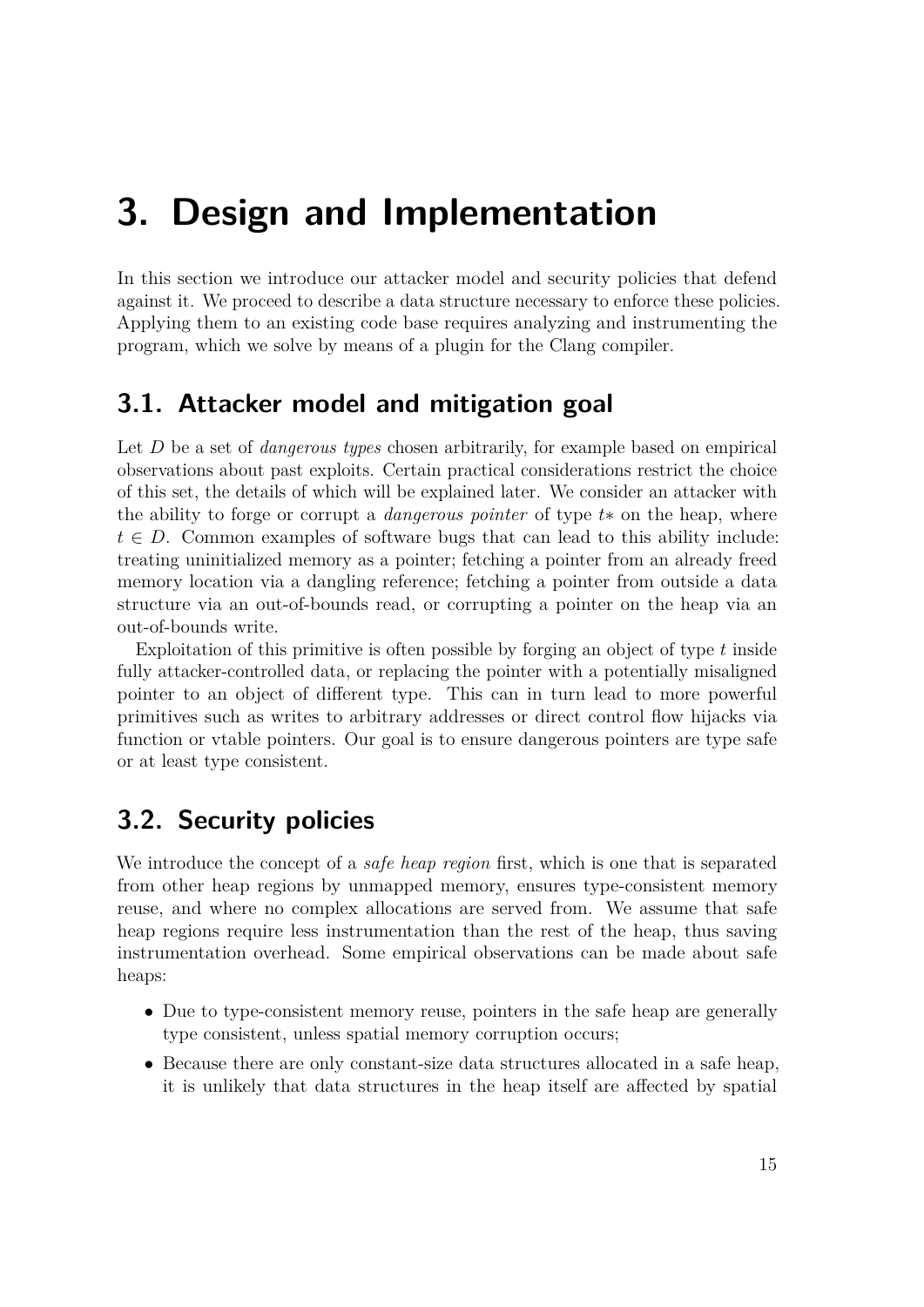memory safety issues – we will discuss this aspect in more detail as part of our evaluation in [subsection 4.3.2;](#page-44-0)

• An attacker would thus have to perform a near-arbitrary write to control a dangerous pointer inside a safe heap, since the write would have to "skip" over a region of unmapped memory between the safe heap and other mapped memory regions.

A heap region that is not safe is considered *wild*. Examples of such heap regions are such regions where objects of varying size are allocated, for example in a first or best fit fashion, or where objects of the same size but different types are allocated. Intuitively, type consistency of pointers into such a heap can easily be violated by reclaiming freed memory, or by an out-of-bounds access to variable-sized objects such as arrays. We propose the following security policies of decreasing strictness:

- *Pointer type safety/consistency* dictates that all dangerous pointers that are fetched from the heap are checked for type safety/consistency before they are dereferenced.
- *Wild pointer type safety/consistency* dictates that all dangerous pointers that are fetched from wild heap regions are checked for type safety/consistency before they are dereferenced. Pointers fetched from safe heap regions are not considered dangerous.

Note that an implementation of wild or non-wild pointer type consistency can be extended to wild or non-wild pointer type safety easily by zeroing out every object after it has been freed. We will evaluate the performance overhead of this operation in [subsection 4.2.3.](#page-33-0)

## <span id="page-15-0"></span>**3.3. Scope**

We want to implement the security policies defined above in an existing C**++** program. Due to the complex semantics of C**++**, we do not expect this to be possible in a fully generic way while still maintaining a reasonably low runtime performance overhead within the scope of this work alone. Our goal is to develop a semi-automated process which can be applied as a prototype to an existing code base that is too large to manually audit or instrument as well as heavily optimized for performance: This is precisely the type of code base most likely to contain memory corruption vulnerabilities.

This restricts our design space to solutions based on very mature tooling based on state-of-the-art  $C++$  compilers. We chose to use the Clang compiler<sup>[1](#page-15-1)</sup> as a basic building block due to its perceived higher flexibility and extensibility when compared with the GNU Compiler Collection<sup>[2](#page-15-2)</sup>.

<span id="page-15-1"></span><sup>1</sup><https://clang.llvm.org/>

<span id="page-15-2"></span><sup>2</sup><https://gcc.gnu.org/>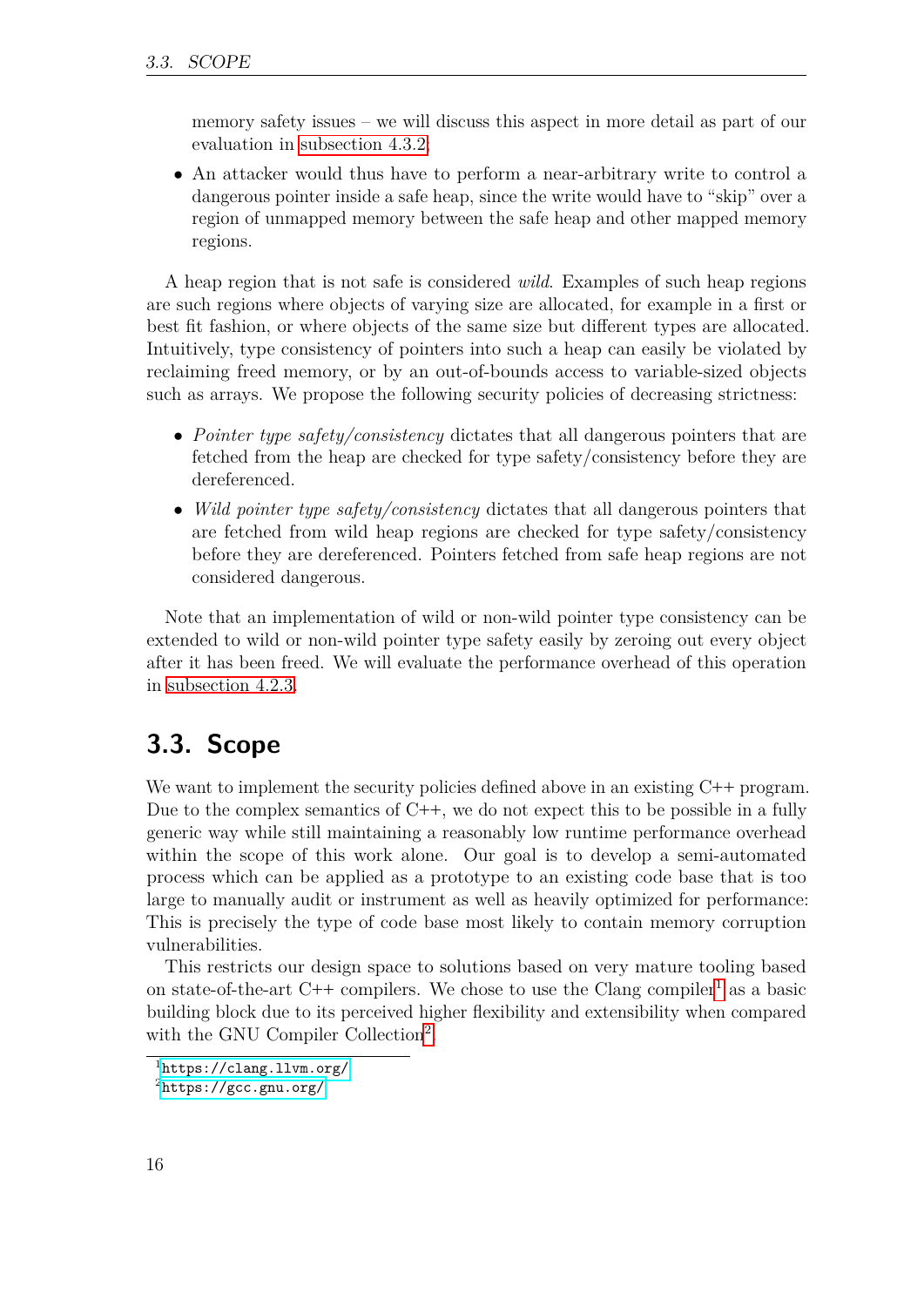In the scope of this work, we will restrict ourselves to transformations and simple analysis based on the Clang AST, which is a rather high-level construct, rather than on a lower-level intermediate representation such as LLVM IR. While this limits our options in terms of static analysis, it will allow us to describe and successfully develop a working prototype for a large web browser library, and obtain data on practical considerations like instrumentation completeness and runtime performance overhead.

### <span id="page-16-0"></span>**3.4. Type consistency data structure**

Let *T* be the set of C**++** types in a target program. We present a process that can be applied to a codebase in order to support type consistency checks. The general steps are as follows:

- 1. Accept a set *D* of types as input which are deemed dangerous by the user;
- 2. Determine the subset CHECKED  $\subseteq$  *D* of maximum size for which type consistency can be checked efficiently using the proposed data structure;
- 3. Add library code to the target program to support the program instrumentation;
- 4. Compile the target program under a transformation pass which applies the instrumentation.

The resulting program has access to a data structure that can efficiently answer type consistency queries: Given a pointer *p* of type  $s$ \* with  $s \in$  CHECKED, it can determine whether *p* is type consistent.

The fundamental primitive by which this is achieved is *type isolation*: For each  $s \in$  CHECKED and for each of its object-allocated super-records  $t \in$  SUPER(*s*), object allocations of type *t* are served from an *isolated heap* which is initially zero-initialized and where only objects of type *t* are allocated, at regular offsets 0,  $\textbf{sizeof}(t)$ ,  $2 \cdot \textbf{sizeof}(t)$  and so forth. The set of types placed in isolated heaps is called Iso. This leads to a repetitive type structure within each heap: Given a pointer *p* into an isolated heap for some type *t*, it can be decomposed into three parts  $p = H_t + k \cdot \texttt{sizeof}(t) + \Delta$ , where  $H_t$  is the start address of the isolated heap,  $k$  is the index of the object which *p* points into, and  $0 \leq \Delta <$  **sizeof**(*t*) is the inner-object offset to which *p* points. If *p* has type *s*\*, and  $\Delta \in \text{OFFSET}(t, s)$ , then it is type consistent. Note that isolated heaps are safe heaps according to our definition from above, as long as they are allocated with unmapped memory surrounding them.

With access to a data structure that represents OFFSET, the program can now check type consistency for pointers to Checked types. Note that type isolation is an example of type-consistent memory reuse which was proposed by [\[6\]](#page-48-5) and [\[7\]](#page-48-6) and is already implemented in various software products. Type-consistent memory reuse has the property that type consistency of pointers is preserved over time, and dangling pointers remain type consistent.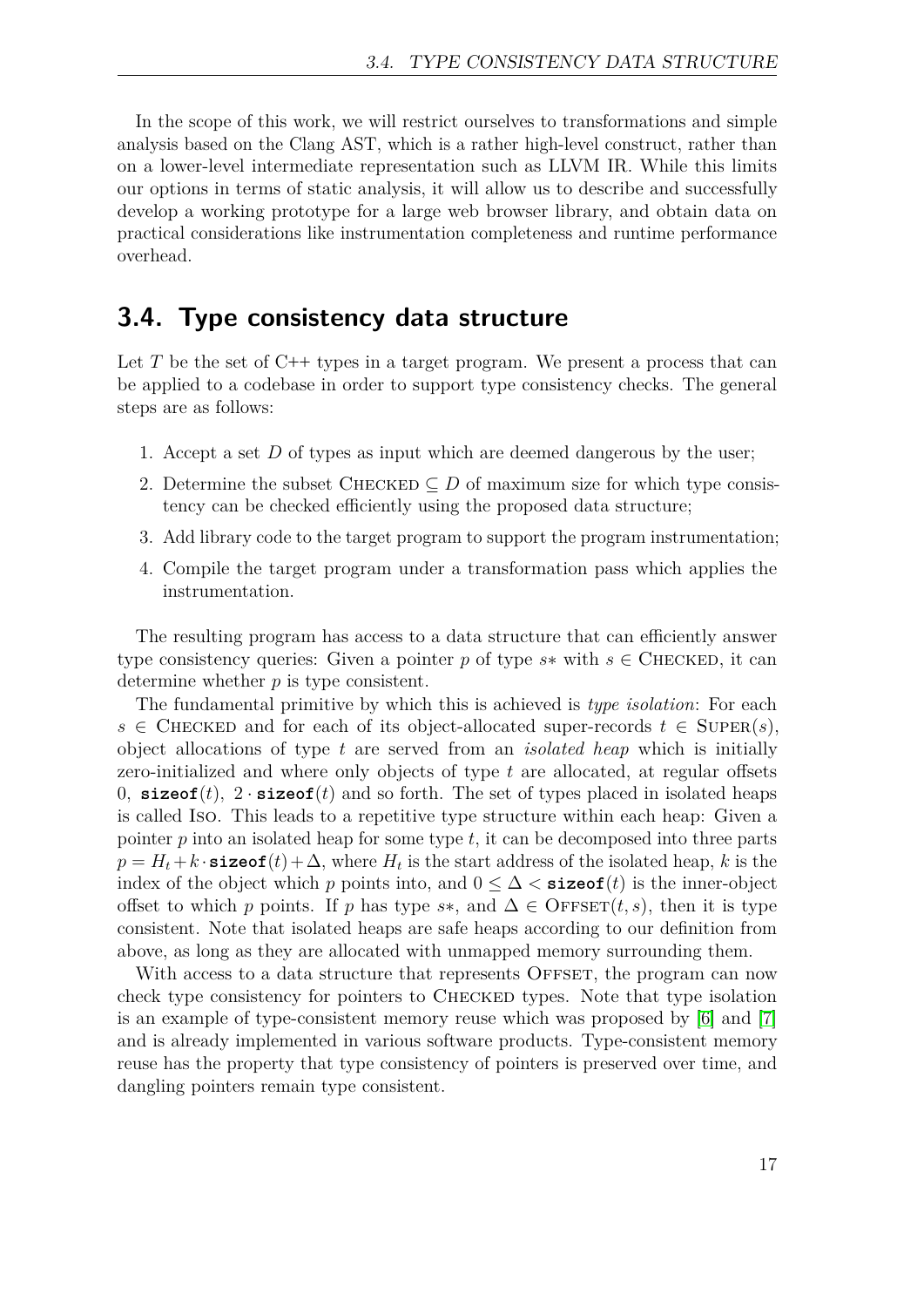#### <span id="page-17-0"></span>**3.4.1. Algorithm**

Given a C**++** program and the set of types *D*, we will now describe how to determine CHECKED  $\subseteq D$  and the set of object-allocated types Iso which have to be placed in isolated heaps in order for the proposed data structure to work. A number of circumstances restricts our choice of these two sets, as described in the following.

Let BROWN  $\subseteq$  BLACK  $\subseteq$  ALLOCATED and RED be subsets of *T* defined as follows:  $t \in$  ALLOCATED if *t* is object-allocated.  $t \in$  BROWN if *t* is object-allocated, but cannot be put into an isolated heap due to implementation-specific restrictions. Our suggested implementation, as described in [subsection 3.5.1,](#page-18-1) entails the following restrictions:

- *t* is not a type defined via **class** or **struct**;
- *t* is a *local class*, defined within a C**++** function;
- *t* is a *template class*;
- $sizeof(t)$  is too large;
- *t* has derived classes but no virtual destructor;
- There exists a helper function that allocates *t* manually and overloads **operator delete** to be compatible with that allocation mechanism;

 $t \in$  BLACK if *t* is object-allocated, but cannot be put into a *checked* isolated heap, because  $t \in$  BROWN or because other implementation-specific restrictions prevent us from building the OFFSET data structure on  $t$  (see [subsection 3.6.1\)](#page-24-1).

 $t \in \text{RED}$  if pointers to *t* cannot be checked for type consistency. This occurs in one of the following cases:

- *t* is contained in a complex allocation;
- $\bullet$   $t \in$  BLACK;
- $s \in \text{RED}$  for some super-record  $s$  of  $t$ .

The last case implies transitivity of RED with regard to type composition, i.e. if some  $t \in \text{RED}$  then all sub-records of  $t$  are as well. These definitions let us formulate the restrictions imposed on CHECKED and ISO:

- CHECKED  $\cap$  RED =  $\emptyset$
- SUPER(CHECKED) ∩ ALLOCATED ⊂ ISO

The maximal choice of CHECKED is thus CHECKED =  $D \setminus$  RED. We are free to choose isolated types in Allocated outside of Super(Checked), in order to ensure type-consistent memory reuse in the corresponding heap region. Particularly interesting candidates are those types in  $D \setminus$  BROWN.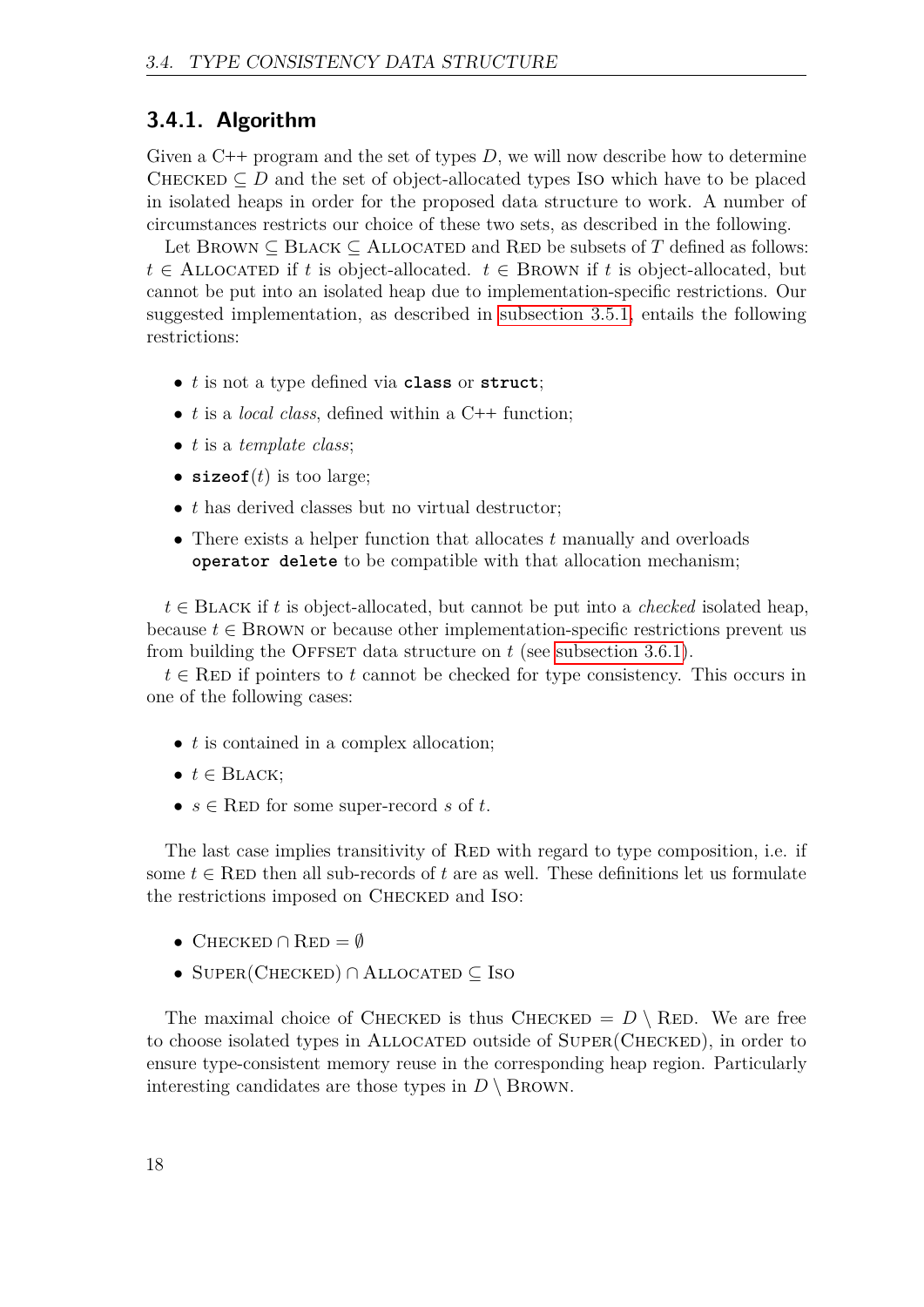### <span id="page-18-0"></span>**3.5. Program analysis and instrumentation**

In order to understand the types defined and used by a given target program and to identify dangerous pointers, we require compiler-specific information. We developed a Clang extension that hooks into a successful compilation process of the program and extracts all relevant information from the final typed C**++** AST, which includes:

- The memory layouts assigned to all **class** and **struct** definitions by the compiler;
- Information about pointer members of classes and structures;
- Information about object allocation sites.

From this we can compute the OFFSET relation and the CHECKED and ISO sets as described above. We also compute two additional sets for optimization purposes: Wild contains all types that can occur inside a wild heap region. This set is computed by considering all uninstrumented allocation sites and the object types which those allocations can contain. WILDPOINTERS contains all types t for which a pointer *t*∗ can occur inside a wild heap region.

We assign a unique identifier  $ID_t \in \mathbb{N}$  to every relevant type  $t \in T$ . All of this information is stored in a simple text-based database. A second compilation pass of the target program is performed which applies transformations to the AST in order to add the necessary type isolation and pointer check instrumentation. The instrumentation makes use of a small runtime and template library, as well as a special-purpose allocator library to implement the isolated heaps. In the following we will give a short overview over the AST changes performed to the target code base.

#### <span id="page-18-1"></span>**3.5.1. Per-type metadata and allocators**

The first transformation that the instrumenting compilation pass applies works on a **class**/**struct** definition level, illustrated by example [Figure 3.1.](#page-19-0) The static member variable  $t: y$  is determined to the value ID<sub>t</sub> defined above. In the case where the **new**/**delete** operators for *t* are already overloaded, the existing overloads are replaced. The decision to perform this instrumentation on an AST level induces a number of restrictions: since the resulting AST must correspond to a legal C**++** program, language semantics dictate that

- *t* must be a compound type defined via **class** or **struct**;
- *t* cannot be a local type, defined inside a function, since those cannot have static members;
- *t* cannot be a template class or partial template specialization. It can however be an explicit full template specialization. The problem with underspecified (i.e. template argument-dependent) template definitions is that there is no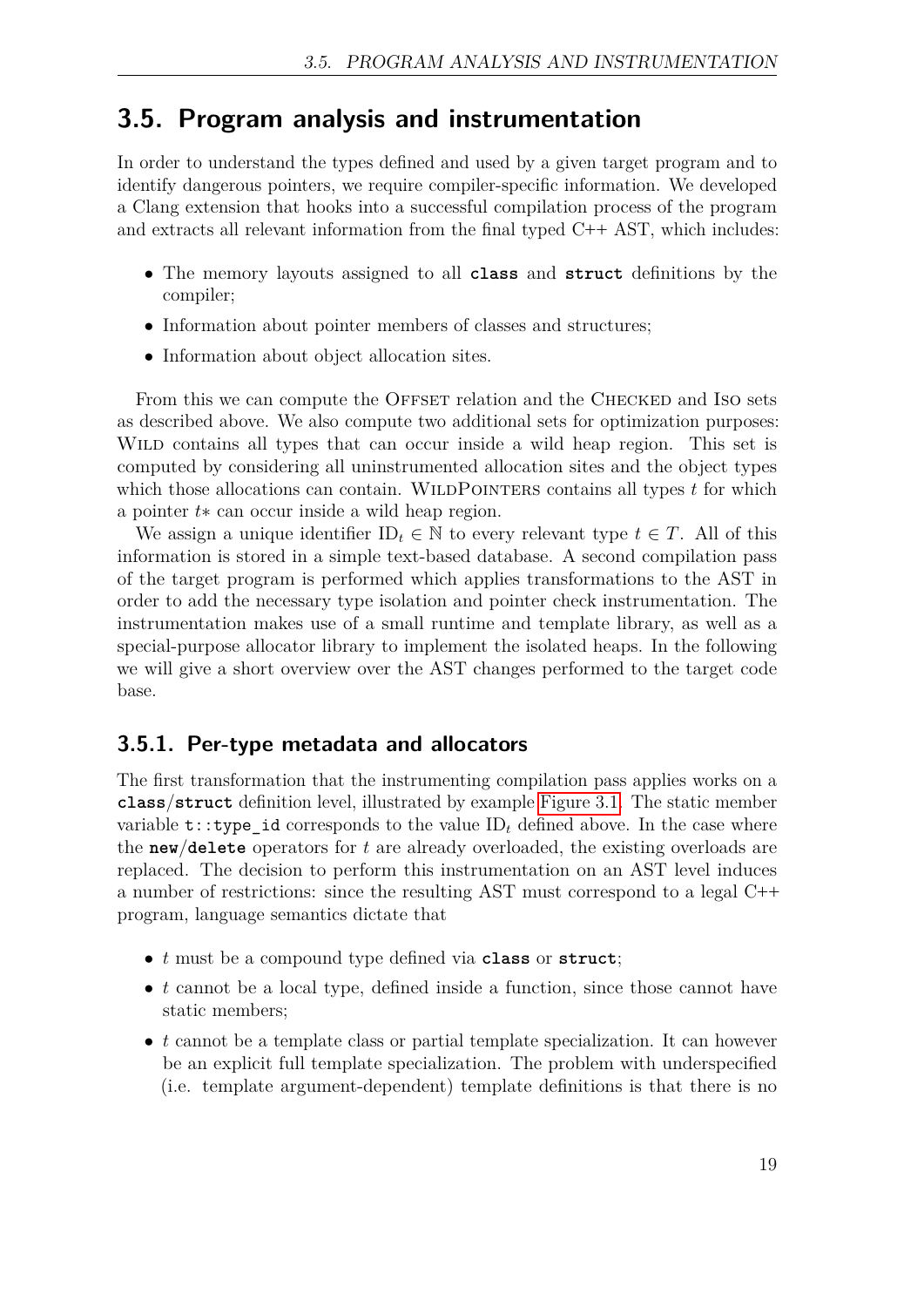```
class t {
class t {
                 \rightarrowpublic :
  int x ;
                           static constexpr size_t type_id = 1337;
  // ...
};
                           static IsoHeap<A> isoheap;
                           void * operator new( size_t ) {
                             return isoheap . allocate ();
                           }
                           void operator delete ( void * o ) {
                             return isoheap.deallocate(o);
                           }
                           // ... more operator overloads
                         private :
                           int x ;
                           // ...
                         };
```
<span id="page-19-0"></span>**Figure 3.1.:** This example illustrates the transformations applied to relevant type definitions for type isolation and per-type metadata.

obvious way to specify a compile-time value for the type\_id member, which is a function of the final concrete type. To the best of our knowledge, this would require applying AST transformations on a per-template-instantiation basis, which is non-trivial given the Clang programming interface. There is also no general way to forward declare *t* such that a type-level function can be used instead of a static member. To keep our prototype somewhat simple, we decided not to implement a more advanced solution.

- There can be no places where an object of type *t* is allocated in a custom way, expecting the object to be deleted later using a specific **delete** operator. As an example, assume the standard free function is used as the global **operator delete**. A constructor function could allocate space for an object via malloc instead of **operator new**, which will cause the program to break if **operator delete** is overwritten to use anything other than free.
- If *t* does not have a virtual destructor, it cannot have object-allocated derived classes, because the defined **delete** operator is invalid for pointers upcast from a derived class to *t*∗.

The IsoHeap implementation might have additional restrictions such as a maximum object size. These restrictions define the set Brown.

#### <span id="page-19-1"></span>**3.5.2. Instrumenting pointer fetches**

Our goal is to implement the (wild) pointer type consistency policy, and as such we have to instrument all locations where pointers are fetched from the heap. In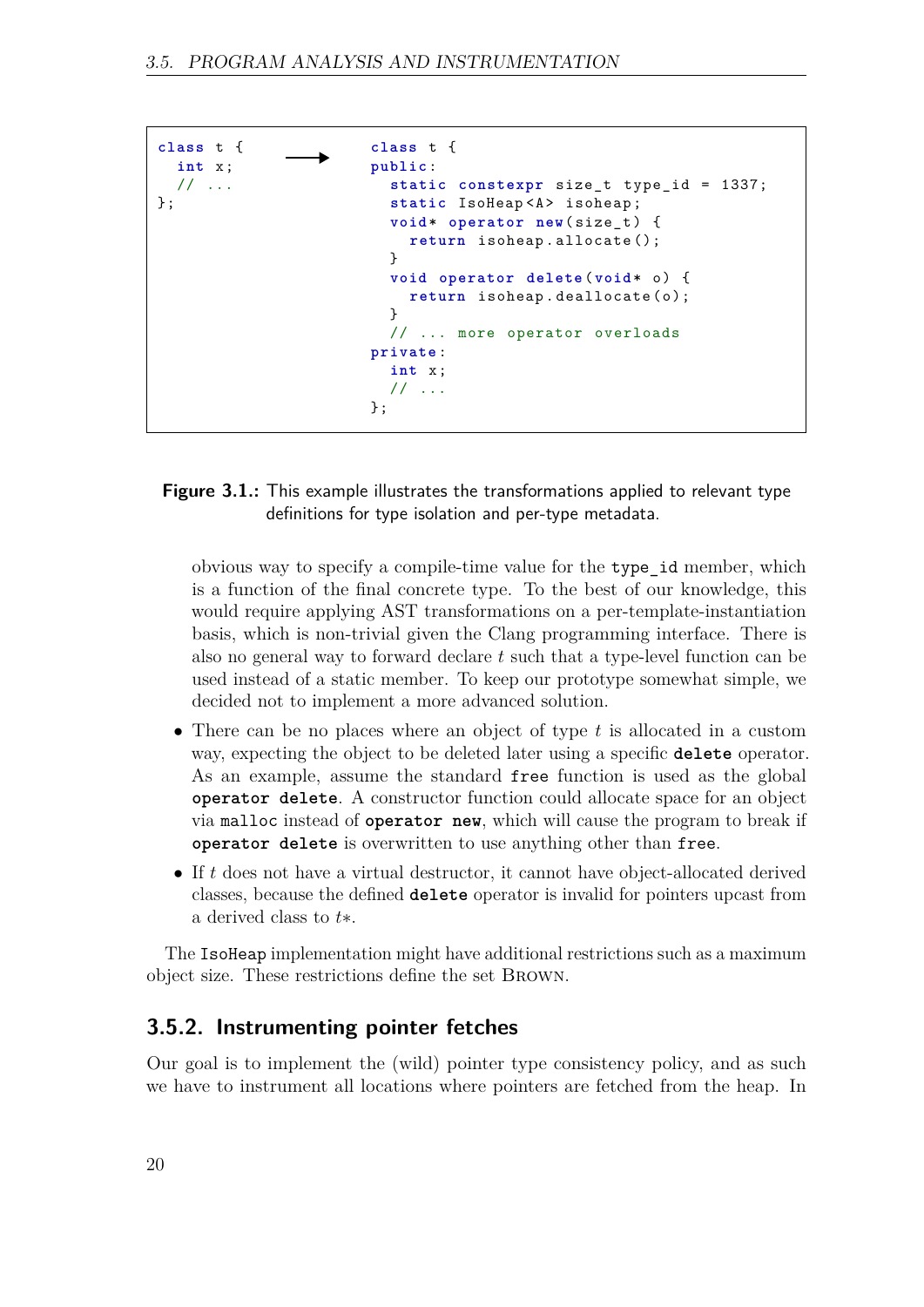```
struct t;
struct A {
 t* x;
  unique_ptr <t>y;
  void test () {
    this - > x ; // member access
    *y; // smart pointer dereference
 }
};
vector < t*> vec(10);
t** ary = new t*[10];
A a ;
void test () {
  vec [0]; // container access
                  // pointer to pointer
  a = * new A {}; // copy
}
```
<span id="page-20-0"></span>

C**++** semantics this corresponds to dereferences of the form ∗*p* where *p* has type  $t**$  for some  $t \in$  CHECKED, and p points into the heap. An overview of multiple different manifestations of this pattern are illustrated by [Figure 3.2.](#page-20-0) The last line highlights a notable special case: If a pointer is copied from the heap to another memory region, it must be checked during this operation according to our security policy. We solve this approximately by using the C**++** type system and applying the transformations illustrated in [Figure 3.3.](#page-21-0) The example shows the introduction of a pointer-like wrapper class CheckedPtr<t> which replaces the usage of the raw pointer type t\*. It represents a pointer which can only be read after checking it according to our security policy.

unwrapChecked and refChecked perform the task of checking the wrapped pointer value and returning the value as an rvalue and lvalue, respectively. The decision which wrapper function to use is based on whether the result is implicitly cast to an rvalue in the AST, indicating that the pointer value is only read from rather than written to. refChecked is unsafe by definition: Since it returns a reference to a checked pointer rather than the pointer itself, if this reference is used to later read the pointer value, there is window in time between the check and the use of the value during which the value could have changed. Storing the reference and retrieving the pointer value later, after it might have already changed, is unsafe. Hence our instrumentation only introduces this function as a last resort, and prefers to rely on operator overloads such as CheckedPtr::**operator**= and CheckedPtr::**operator**+= where possible. As a standalone smart pointer type, CheckedPtr behaves according to the usual pointer semantics. It has a copy constructor that performs the required type consistency check.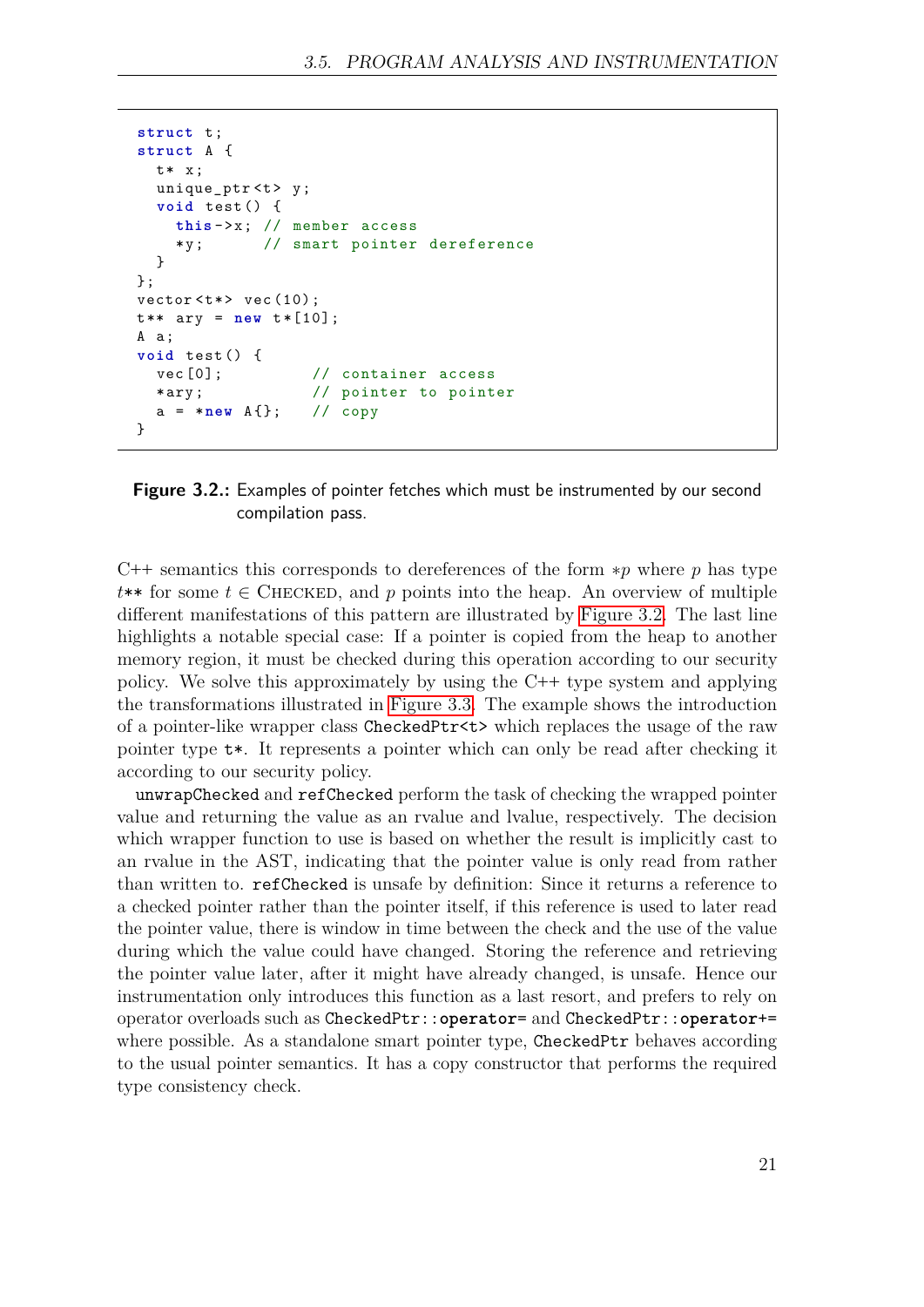```
template <typename t >
                                 t* unwrapChecked (
                                      const CheckedPtr <t>& x);
                                  template <typename t >
                                 t *& refChecked ( CheckedPtr <t >& x );
                                  struct A {
struct A {
                                    CheckedPtr <t> x;
 t* x;
                            Ł
                                    t * get() ft* get() {
                                      return unwrapChecked (x);
    return x ;
                                    }
  }
  void change () {
                                    void change () {
                                      refChecked(x) += 10;x += 10;
                                    }
  }
                                 };
};
template <class T>
                                 template <class T>
                                 struct B {
struct B {
                                   MakeCheckedPtr_t <T> x;
  T x ;
                                   T get () {
  T get () {
                                      return refChecked(x);
    return x ;
                                    }
  }
                                 };
};
vector < t * > vec;
                                 vector<CheckedPtr<t>> vec;
                                 void test () {
void test () {
                                   t * x = unwrapChecked(vec[0]);t * x = vec[0];}
}
```
<span id="page-21-0"></span>**Figure 3.3.:** This examples illustrates the transformations applied to raw pointers to types in CHECKED. MakeCheckedPtr t is a type-level function the declaration of which is left out for brevity. Its purpose and functionality is explained in [subsection 3.5.2.](#page-19-1)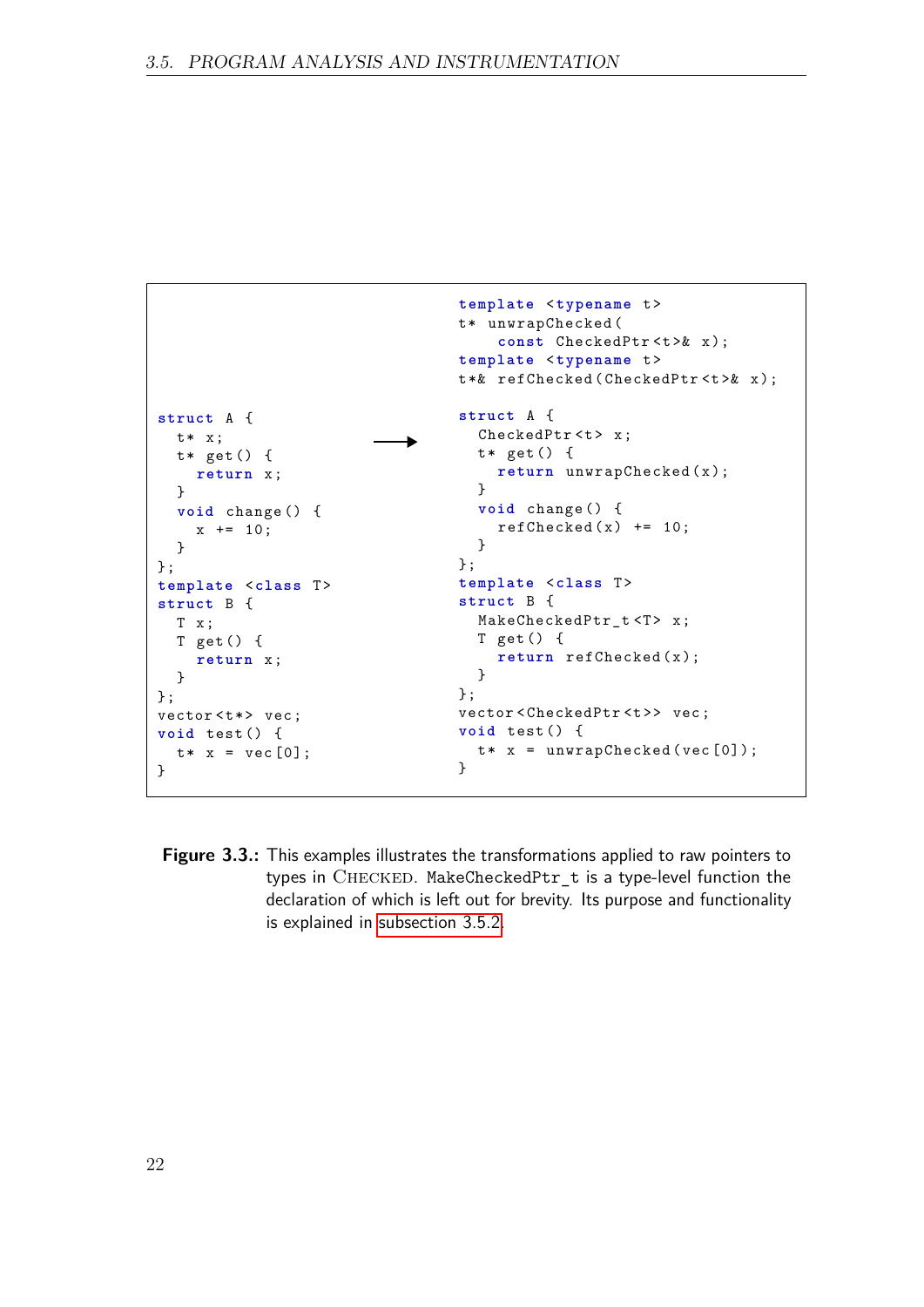To instrument template class fields which can be pointers and non-pointers in different instantiations, the MakeCheckedPtr t<t> type-level function is used which resolves to CheckedPtr<remove\_pointer\_t<t>> if t is a checked pointer type, or just t otherwise. Both unwrapChecked and refChecked fall back to the identity function in case the argument is not a CheckedPtr, so both can be used with an argument of type MakeCheckedPtr\_t<t>.

This conceptually simple approach allows for violations of the security policy in certain scenarios. An example of this would be a function of type  $f(t * \& x)$ with  $t \in$  CHECKED and an instrumented call site  $f(\text{refChecked}(x))$ . Here, x is checked at the call site. f however receives a reference to a potentially dangerous pointer and there is no guarantee that it is not used at a later time without a check. The obvious solution to this problem would be to turn every instance of t\* into a CheckedPtr $\lt$ t> – in the given example it would mean to change f's parameter type to CheckedPtr<t>&. This is a highly invasive transformation and would likely require additional compilation passes, as well as introduce a lot of unnecessary pointer checks. We believe in order to employ this approach, at least comprehensive control and data flow analysis would be required to identify pointers that provably cannot originate from the heap, which is outside of the scope of this work.

For our prototype implementation, we used a different, less generic approach: Where possible, we avoid the refChecked wrapper function completely, and instead overload the assignment operators of the CheckedPtr smart pointer type. This means that the problematic pattern where a check is performed but a reference is passed on is not introduced. Instead, compilation errors are produced at the affected locations, which need to be investigated manually as a result.

## <span id="page-22-0"></span>**3.6. Pointer checking algorithm**

| Start address                    | End address                                  | Heap contents                    |
|----------------------------------|----------------------------------------------|----------------------------------|
| 0x2000,0000,0000                 | 0x3000,0000,0000                             | Unsorted isolated heaps          |
| 0x3000,0000,0000                 | 0x3000,0000,0000                             | Fixed isolated heap for type $t$ |
| $+$ ID <sub>t</sub> · 0x800,0000 | $+$ (ID <sub>t</sub> + 1) $\cdot$ 0x800,0000 |                                  |
| 0x3800,0000,0000                 | 0x4000,0000,0000                             | Everything else (wild heap)      |

<span id="page-22-1"></span>**Figure 3.4.:** Address space layout of the heap. For each  $t \in \text{Iso with ID}_t < 2^{16}$ , a 128 MiB heap region is pre-allocated. The entire heap spans the address space 0x2000,0000,0000–0x4000,0000,0000, which amounts to a total of 32 TiB. This address interval does not collide with any default OS mappings on Windows, macOS or Linux. In between the regions, a configurable amount of pages is protected by setting the page permissions to zero.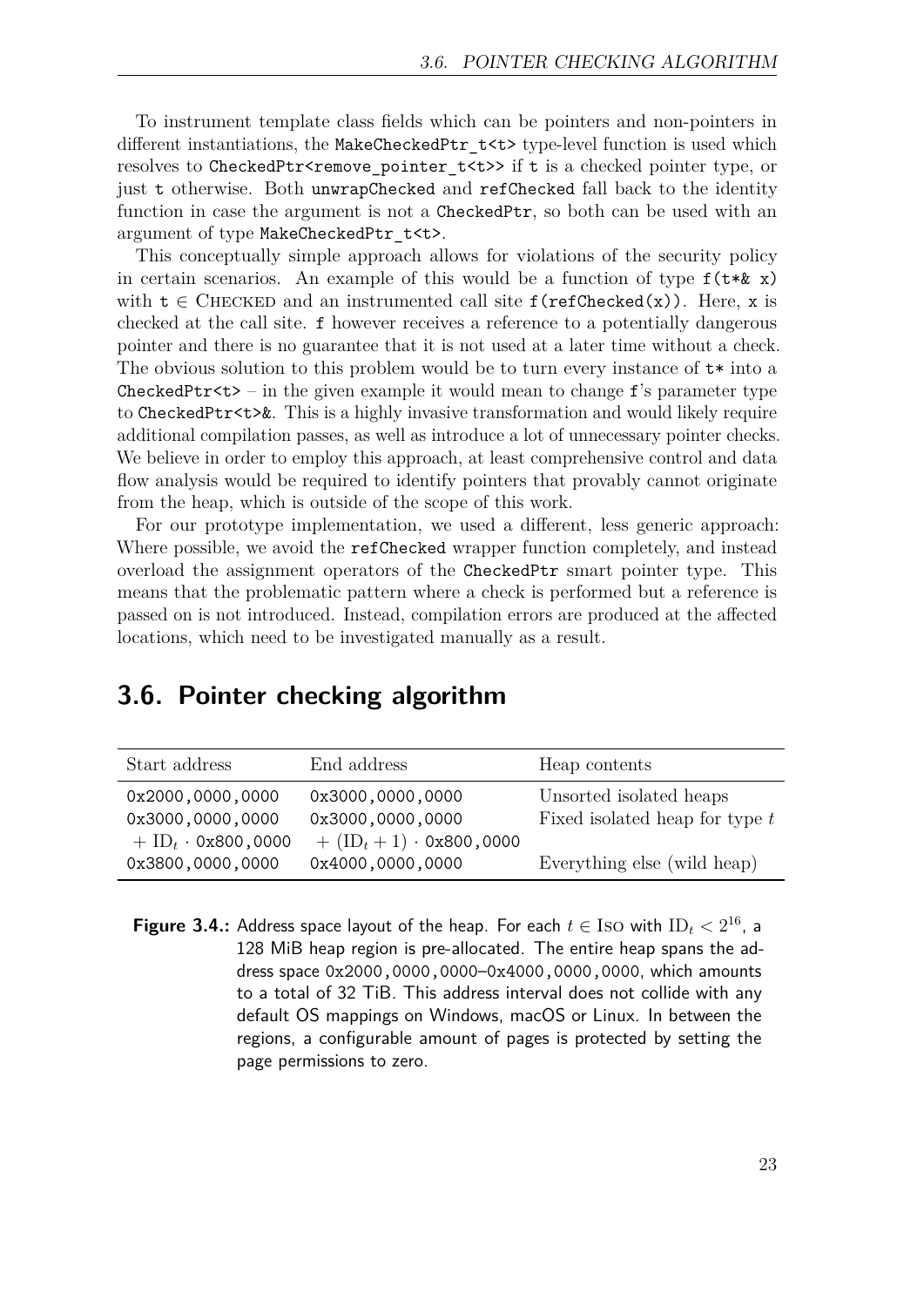```
Input: p, a value of type t * * with t \in CHECKED.
Output: The pointer value x = *p if it is type consistent, or else a program crash.
    if t \notin WILDPOINTERS and only wild pointer consistency required,
        then return x (this situation is known at compile time)
 1: if p not on heap or x = NULL then
 2: // No need to check according to policy
 3: return x
 4: end if
 5: if only wild pointer consistency required and and p not on wild heap then
 6: // No need to check according to policy
 7: return x
 8: end if
 9: \text{start}_t := 0x3000,0000,0000 + ID<sub>t</sub> · 0x800,0000 (known at compile time)
10: if x \in [\text{start}_t, \text{ start}_t + 0 \times 800, 0000) then
11: // Fast path, just ensure alignment
12: assert x - \text{start}_t \text{ mod } \text{sizeof}(t) = 013: return x
14: end if
15: if x points inside pre-allocated isoheap region of another type then
16: // Compute type of containing object
17: IDu := (x − 0x3000,0000,0000) div 0x800,0000
18: \text{start}_u := 0 \times 3000,0000,0000 + \text{ID}_u \cdot 0 \times 800,000019: // Decompose x = \text{start}_u + k \cdot \text{sizeof}(u) + \Delta20: \Delta := (x - \text{start}_u) \text{ mod } \text{sizeof}(u)21: assert \Delta \in \text{OFFSET}(u, t)22: return x
23: end if
24: // Invalid pointer detected
25: Crash the program
```
<span id="page-23-0"></span>**Figure 3.5.:** Algorithm checkAndFetch for (wild) pointer type consistency check.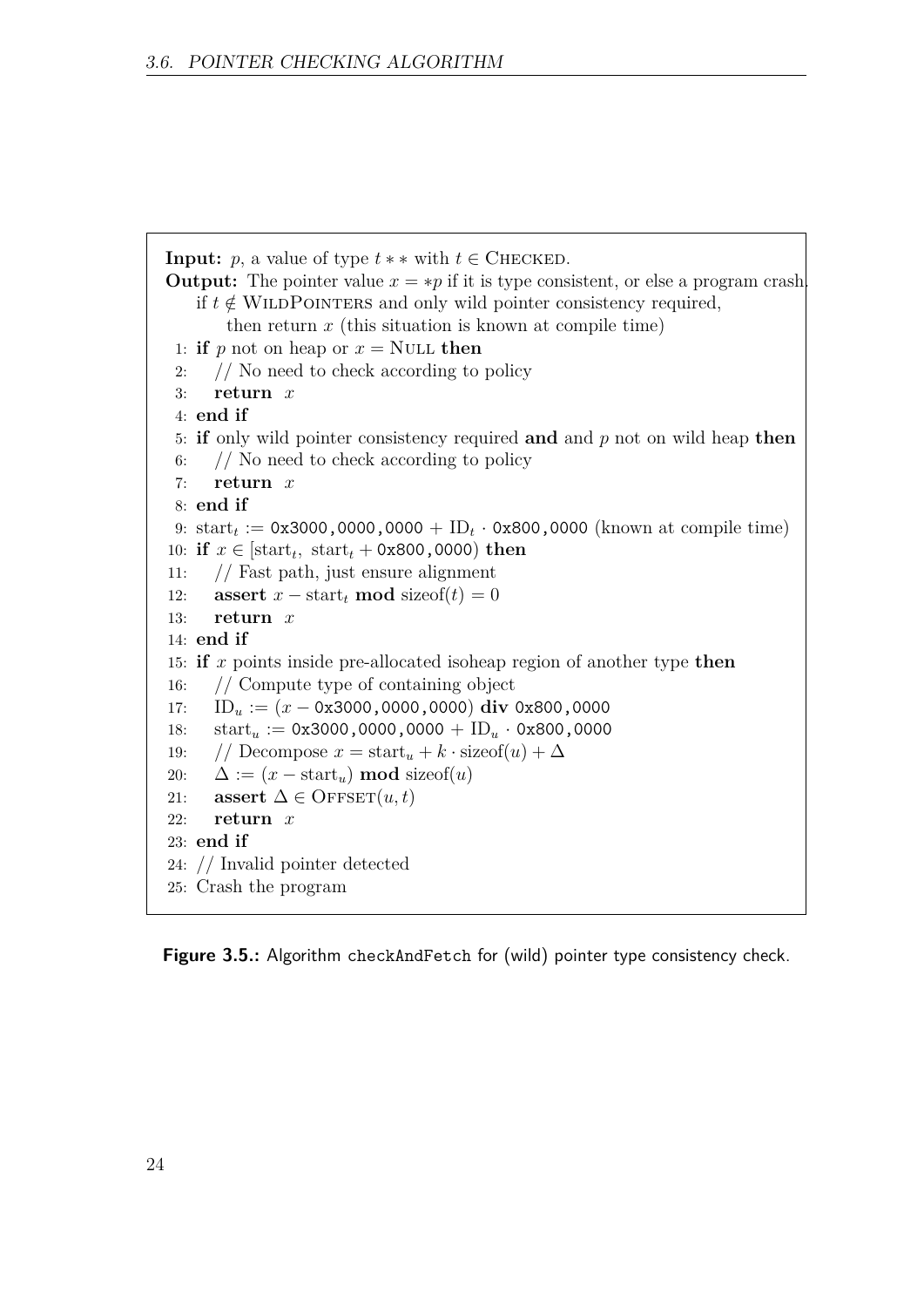To provide an efficient method for the pointer-checking code to distinguish between different heap regions, we lay out the address space as depicted in [Figure 3.4.](#page-22-1) Checking whether an address is on the heap at all, or within any of the specific heap regions, amounts to a simple bit-masking operation and comparison. [Figure 3.5](#page-23-0) shows the algorithm used for checking and fetching a pointer from the heap, given the address where it is located.

#### <span id="page-24-1"></span>**3.6.1. Type metadata data structure**

For pairs of types  $t \in \text{Iso} \cap \text{Super(CHECKED})$  and  $s \in \text{CHECKED}$ , we need a data structure representing  $\text{OFFSET}(t, s)$ . Let *n* be the number of types covered by our analysis pass. The data structure we chose is a matrix M of dimension  $n \times n$  where each element is a bitmap of size *m*. For  $a := \text{ID}_s$  and  $b := \text{ID}_t$ , the *i*-th bit in  $M_{a,b}$  is set to 1 if and only if  $8 \cdot i \in$  OFFSET $(t, s)$ . As such,  $M_{a,b}$  compactly represents the set  $\text{OFFSET}(t, s)$ . Due to the constant size of each bitmap, we can place each matrix entry at a memory location solely dependent on the values of *a* and *b*. Thus, given the type identifiers of *s* and *t* as well as an offset  $\Delta$ , only a single memory access is required to establish whether  $\Delta \in \text{OFFSET}(t, s)$ , which is precisely the information required by our pointer check algorithm introduced above.

This data structure has two inherent restrictions: It can only handle types  $t \in$  Iso of size at most  $m \cdot 8$ , and it can only handle sub-objects whose offset from the beginning of the containing allocation is aligned to 8 bytes. In our implementation we choose  $m = 1024$ , which covers objects of up to size 8192 bytes. Object types above this size, or those with checked sub-objects aligned to 4 bytes or less fall into the Black set of types.

The memory footprint of this data structure is reasonable due to the fact that almost all entries of the matrix are zero and can be mapped in memory without reserving physical pages. We will measure the precise resident set in our evaluation section [subsection 4.2.4.](#page-34-0)

## <span id="page-24-0"></span>**3.7. Case Study: Instrumenting the WebCore library**

To evaluate the viability of our proposed data structure and compiler instrumentation, we were considering open-source projects with the following properties:

- Large and modern enough to contain many examples of rare uses of C**++** language features and standard library – we want to make sure that we can handle all kinds of special cases;
- Supports compilation with current Clang, under the newest C**++** standard  $(C++17);$
- Highly security-critical, ideally with remote attack vectors;
- Actively developed and audited for security issues;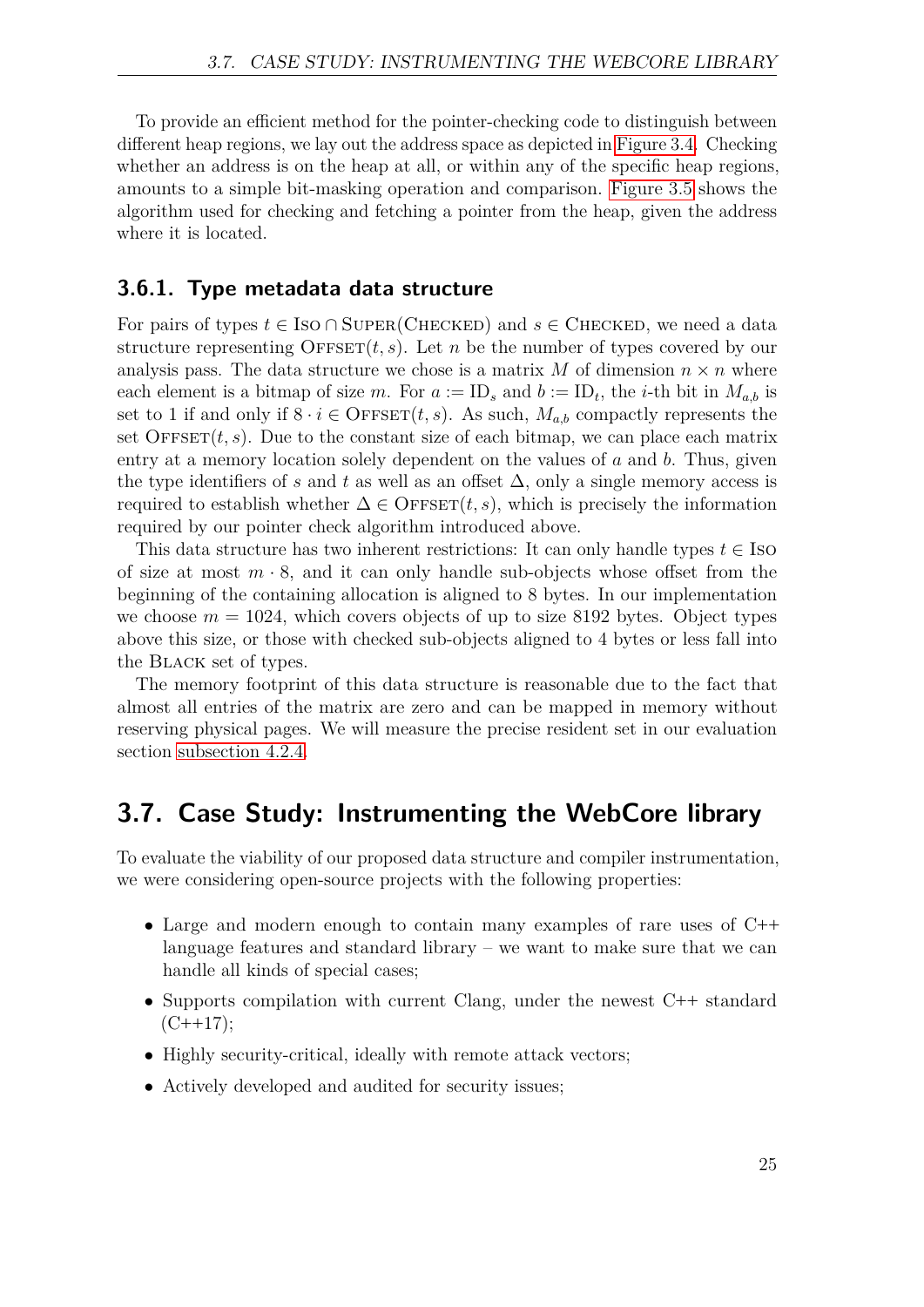• Recent data about public vulnerabilities and well-established vulnerability triaging processes.

The most obvious choices are the open-source web engines Blink, Gecko and WebKit that are part of the major web browsers by Google, Mozilla and Apple, respectively. Out of those, Blink and WebKit already have implementations of isolated heaps, and WebKit has an opt-in per-class isolation mechanism called *IsoHeap* which is ideal as starting point for our prototype. At the time of writing, the WebKit code base contains approximately 3.3 million lines of C**++** code, including 1 million lines inside header files.

What makes WebKit particulary appealing as a case study is the fact that in 2017 and 2018, more than 40 security bugs were reported in WebKit by Ivan Fratric and Jung-hoon 'lokihardt' Lee, who run browser fuzzing projects at Google, and other examples of security-critical bugs are publicly documented. All of these issues are caused by memory corruption. This gives us insights into the nature of common security vulnerabilities in this code base. We have to be careful to interpolate from one code base to others however, as well as from one security researcher to others, but this is currently the best we can do with public information.

The list of recent public security bugs in WebKit can be grouped into three categories: Bugs inside the JavaScript engine (JavaScriptCore, JSC), bugs inside the main HTML/DOM engine (WebCore), and bugs in third-party libraries such as libwebrtc. JSC vulnerabilities tend to be caused by logic flaws that are exploited very differently on a case-by-case basis. Objects in JSC are managed by a garbage collector, store dynamic type information and often contain a dynamic amount of inline data. As such their characteristics are very different from the traditional, fixedsize C**++** objects that we are focusing on in this work. We believe this component deserves and requires its own special-purpose mitigations. For our case study, we focus on the WebCore library instead: The set *D* of dangerous types is chosen as all the types in the WebCore namespace.

#### <span id="page-25-0"></span>**3.7.1. Isolated heap allocator**

For our prototype, we used the *bmalloc* allocator implementation included in the *WebKit* library. It allocates isolated heap memory in pages of size 16 KiB. Chunks are allocated right next to each other from bottom to top within a page, using a simple bump allocator. A bitmap located at the beginning of each page keeps track of chunk liveness. Once the most recently allocated page fills up completely, the bitmap is used to build up a singly linked free list of unused slots. The forward linked list pointers are stored inside the free chunks, XOR-ed with a random value, which is a slight violation of our definition of type safety and consistency, which would require a zero instead of a random value in this location.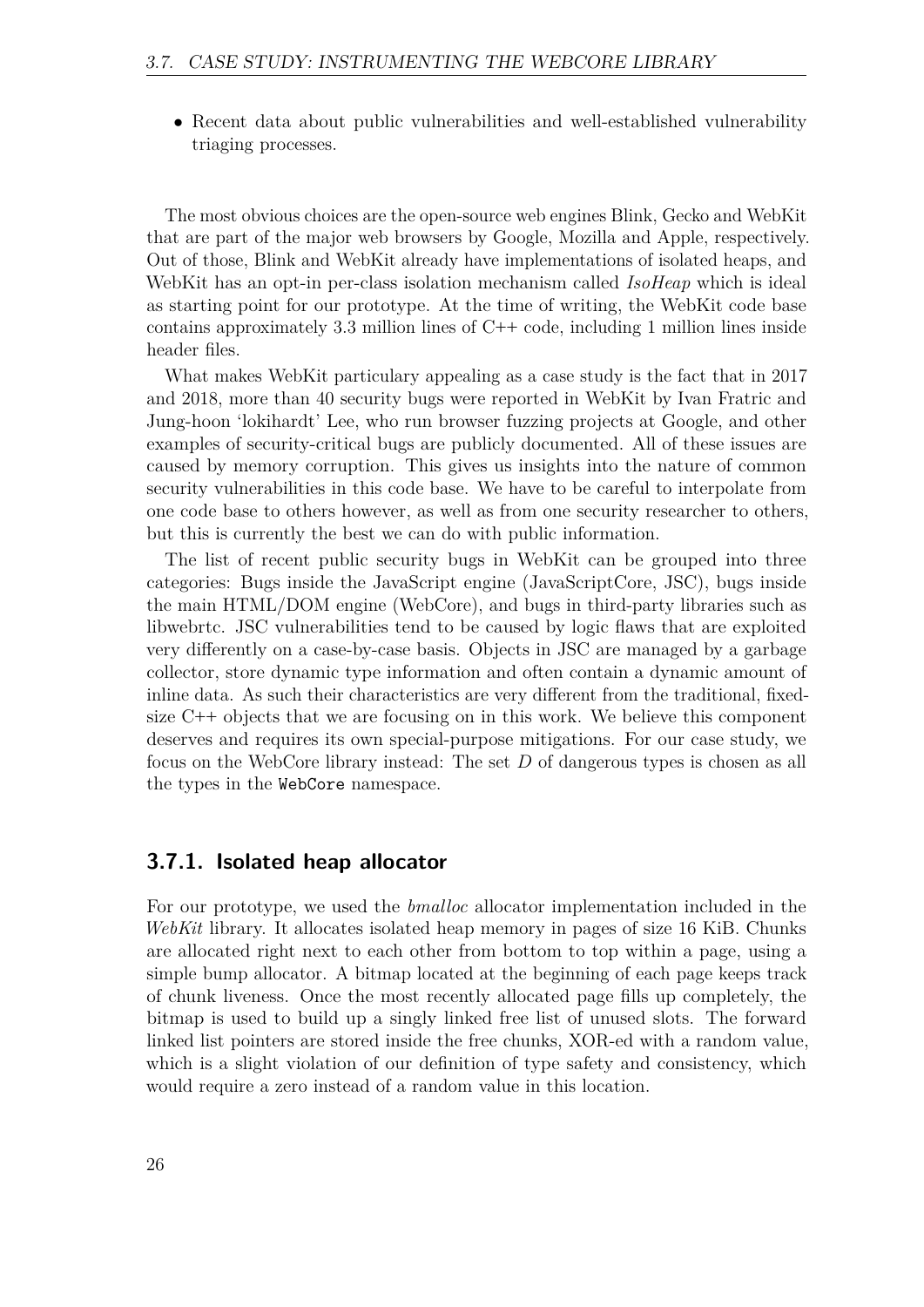#### **3.7.2. WebKit containers and allocators**

WebKit bundles its own support library called WTF – presumably an abbreviation for *WebKit Template Framework*. It provides various container types, the most common of which are Vector, RefPtr, Ref, HashMap and HashSet. RefPtr and Ref implement reference-counted NULL-able and non-NULL-able smart pointers, respectively, which are used instead of  $std::shared$  ptr.

WebKit uses the allocator provided by the C<sup>++</sup> standard library in some places, but also bundles its own allocator bmalloc. bmalloc is used to implement the FastMalloc, Gigacage and IsoHeap mechanisms: FastMalloc supports simple mallocstyle allocations of arbitrary size. Chunks of similar size are placed in the same heap pages. The WTF\_MAKE\_FAST\_ALLOCATED macro can be used in a class definition to generate **new**/**delete** operator overloads backed by FastMalloc.

Gigacage groups together allocations of certain types in a large heap regions of size more than  $2^{32}$  bytes. At the time of writing, all JavaScript array buffers are allocated in one such region. Gigacage was most likely introduced as a mitigation against timing side channel attacks: array accesses with 32-bit indexes can not point outside of the corresponding heap regions and leak data from there by design. Currently it is not used by WebCore. IsoHeap is an implementation of a type-isolated heap which is described in [subsection 3.7.1.](#page-25-0) It is enabled for a specific class or structure type using the WTF\_MAKE\_ISO\_ALLOCATED macro. At the time of writing, 362 types in the WebCore namespace carry this annotation.

#### **3.7.3. Instrumentation and library code**

We implemented the instrumentation described in [section 3.5](#page-18-0) with the WebKit codebase in mind and added the necessary library support code to the WTF library. During development of the Clang compiler plugin we encountered a bug in the source location functionality of the Clang AST which prevented us from applying the MakeCheckedPtr\_t transformation to some very generic template classes such as RefPtr and std::unique ptr. We worked around these issues by instrumenting these classes using manual source code changes. Also, we manually added instrumentation to Vector <t\*> where  $t \in$  CHECKED, so that it behaves like Vector<CheckedPtr<t>> in client code, but without requiring checks whenever copying a pointer from one heap location to another, for example during resize operations. This is valid due to the fact that the destination of such copies is always a wild heap location, and the pointer is not dereferenced in the process.

Other library changes include a drop-in replacement for the memory manager VMAllocate, to implement the address space layout depicted by [section 3.6,](#page-22-0) as well as the addition of the pointer checking implementation itself. In some places we manually fixed compiler errors that resulted from our second compiler pass. For example, due to the way we instrument Vector<t\*>, loops of the form **for** (**auto**\* it : <vector>) had to be changed to **for** (**auto** it : <vector>) with the type of it changing from t\* to CheckedPtr<t>.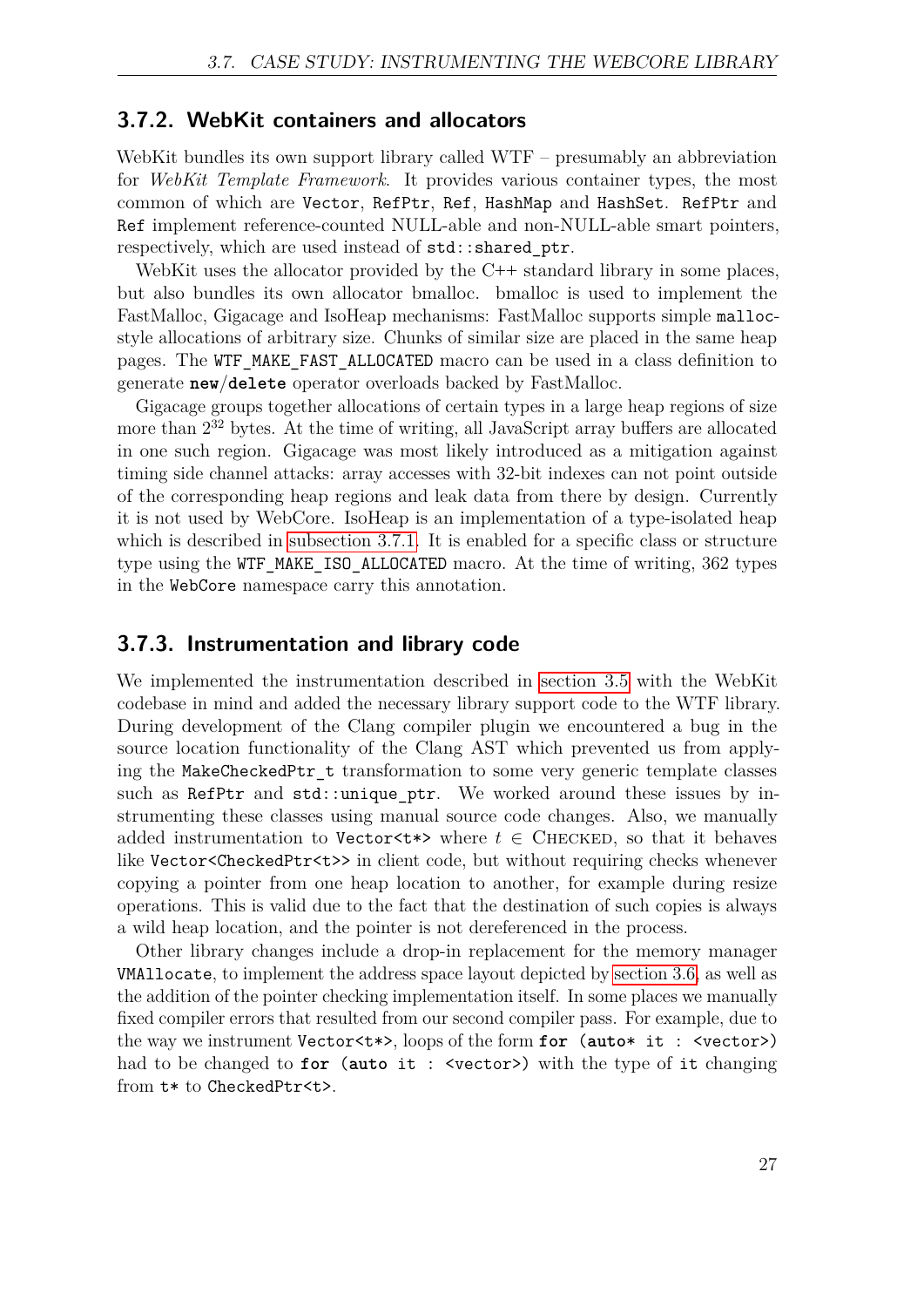As a simple optimization if only wild pointer type consistency is required, we can use the information represented by the set  $WILD$  (see [section 3.5\)](#page-18-0) to avoid some instrumentation: Pointer fields contained in class or structure definitions which are not contained in this set require no instrumentation, since such a pointer can never occur on the heap.

## <span id="page-27-0"></span>**3.8. Optimizations**

In order to achieve a reasonable performance of our instrumentation, we put some optimization effort into the pointer check algorithm due to its omnipresence in the program. In particular, we replaced the costly division operation to compute inner-object offsets by cheaper multiplication operations followed by a right shift, a transformation also commonly employed by mainstream compilers to optimize division by constants.

Furthermore, for some types of pointers we implemented special cases specifically optimized for WebCore to avoid the usage of our generic CheckedPtr type. This includes WTF::RefPtr, std::unique\_ptr as well as WTF::Vector<T\*>. A good example of how special cases can lead to fewer checks is a WTF::Vector containing pointers: A strict implementation of pointer type consistency requires checking all pointers whenever the backing buffer of the vector is resized and all elements are copied to the new allocation. By special casing this operation, we can avoid the checks since it is clear that the pointers are not dereferenced, and they are copied from one wild heap location to another one, so they will be checked before their next use.

## <span id="page-27-1"></span>**3.9. Limitations of our implementation**

There are two major limitations of our current prototype implementation that we are aware of: One is the absence of pointer checks for raw references – i.e. T& and const T& in C++, where  $T \in$  CHECKED, due to technical reasons related to the way we process the Clang AST. The second limitation is explicit black listing of some classes from being included in the CHECKED set, due to what we believe is a bug in Clang when fetching the source location corresponding to certain expressions. Specifically, in the Clang AST we are looking for clang::MemberExpr nodes that access pointer fields of a **class** or **struct**. However, for some template classes it seems that Clang returns the wrong source location for these expressions, preventing the rewriting required by our instrumentation. We worked around this issue by detecting the affected instances with a heuristic and excluding the corresponding types from the Checked set. Unfortunately this affects some types high up in the type hierarchy such as WebCore::Node. Reducing this problem to a manageable subset of the source code – for purposes of root causing the issue and reporting it to the LLVM maintainers – has so far eluded us, since it appears to occur mostly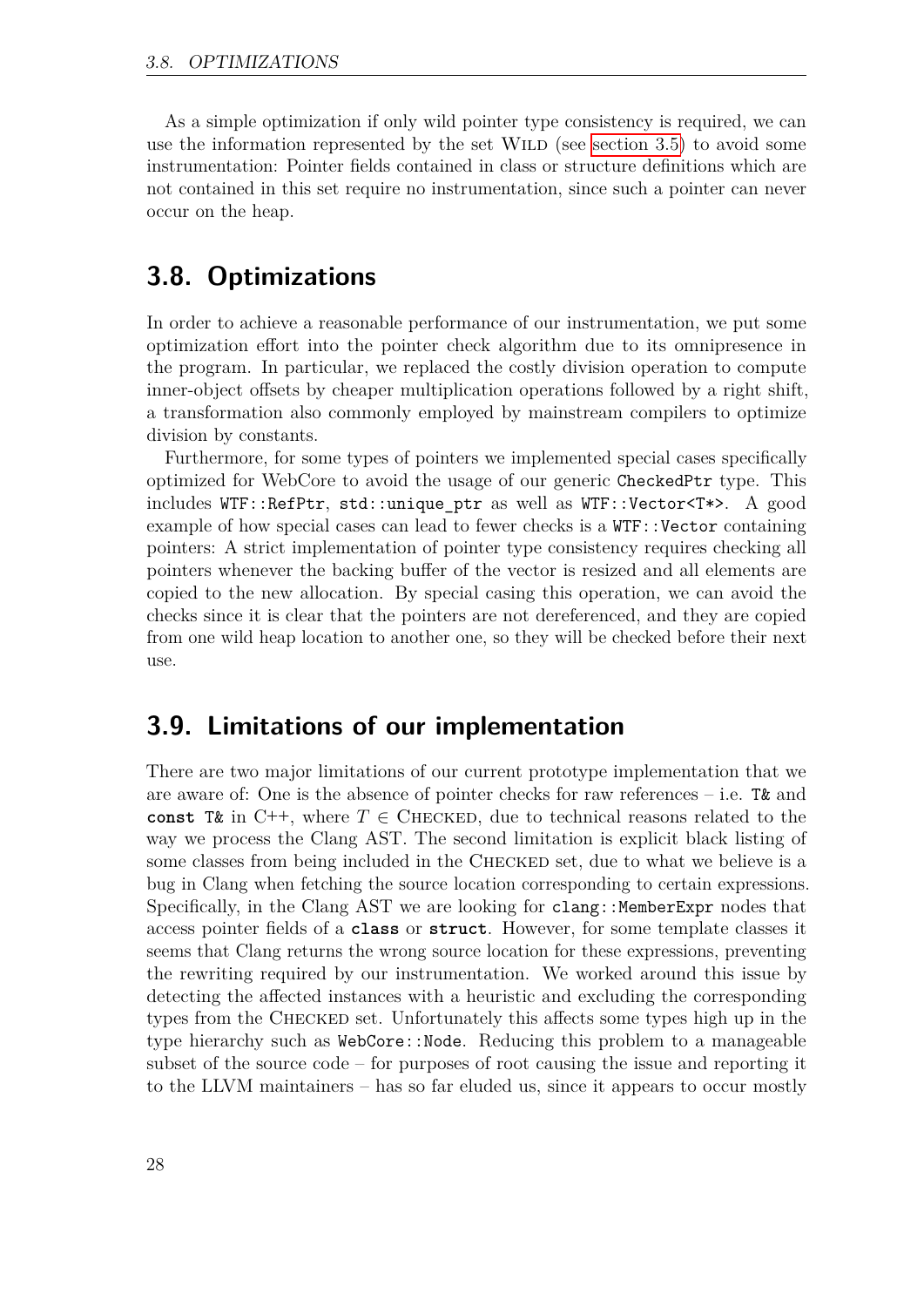within template classes that are instantiated with multiple very commonly used types. However, our security evaluation in [subsection 4.3.1](#page-37-0) shows that both of these limitations do not seem to effect any of the real-world vulnerabilities we analyzed.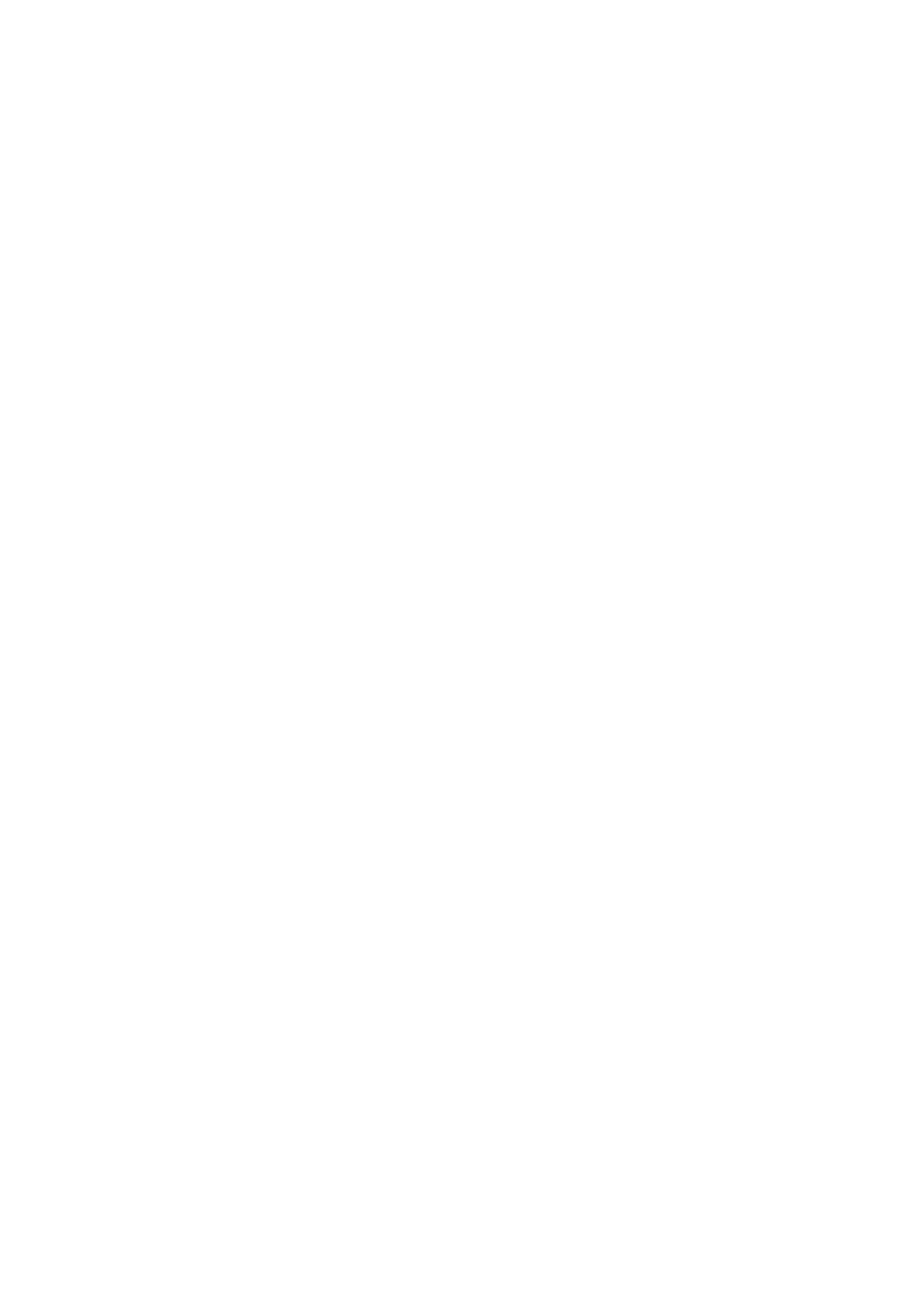## <span id="page-30-0"></span>**4. Evaluation**

In the previous chapter, we described a prototype implementation of our proposed pointer type safety and consistency policies. To reiterate, this entailed changes to the target program, applied at compile time: As a fundamental building block, we put many extra types into isolated heaps according to the result of an algorithm run on the C**++** type structure of the program. Besides increasing type-safe memory reuse in the program in and by itself, this has the added advantage of allowing us to perform efficient type checks within these regions. A second instrumentation is performed at compile time to add such pointer type checks.

In the following we will evaluate the result of our WebCore instrumentation for wild pointer type safety and consistency with a focus on performance, memory efficiency and effectiveness as a security mitigation. To evaluate the latter, we will analyze recently patched security vulnerabilities in WebCore and compare exploitation options with and without our instrumentation. We will also analyze attacker models under which our approach breaks fundamentally, and propose theoretical solutions to some of these problems. All experiments were performed using our instrumented WebKit codebase, which is based on commit 736db5b1f5 from July 17th, 2018 in the Git mirror repository.<sup>[1](#page-30-2)</sup>.

### <span id="page-30-1"></span>**4.1. Static analysis results**

To interpret the performance data, we will first lay out basic information about the extent of the instrumentation. Our static analysis pass identified about 2.8 million relevant C**++** types across the entire WebKit codebase. Amongst all types, we identified 12511 types that are object-allocated, and 16791 for which there exists some other type that points to it. There are 1456 types which cannot be put in checked isolated heaps using our implementation for various reasons – this corresponds to the set BLACK described in subsection  $3.4.1$ . Furthermore, the size of RED, the set of types which cannot be checked – the reasons for which are also laid out in subsection  $3.4.1 -$  is 5520. As a result, we identified 2089 types which we can automatically place in isolated heaps, constituting the set Iso. Out of these, 1994 have full type information available for pointer checks. To put this into perspective, the original WebKit codebase only uses isolated heaps for 362 or 17.3% of these by default.

The set of dangerous types *D* was chosen to include all types in the WebCore namespace, which amounts to 1465 types. The type information available for the

<span id="page-30-2"></span><sup>1</sup><https://github.com/WebKit/webkit/commit/736db5b1f5>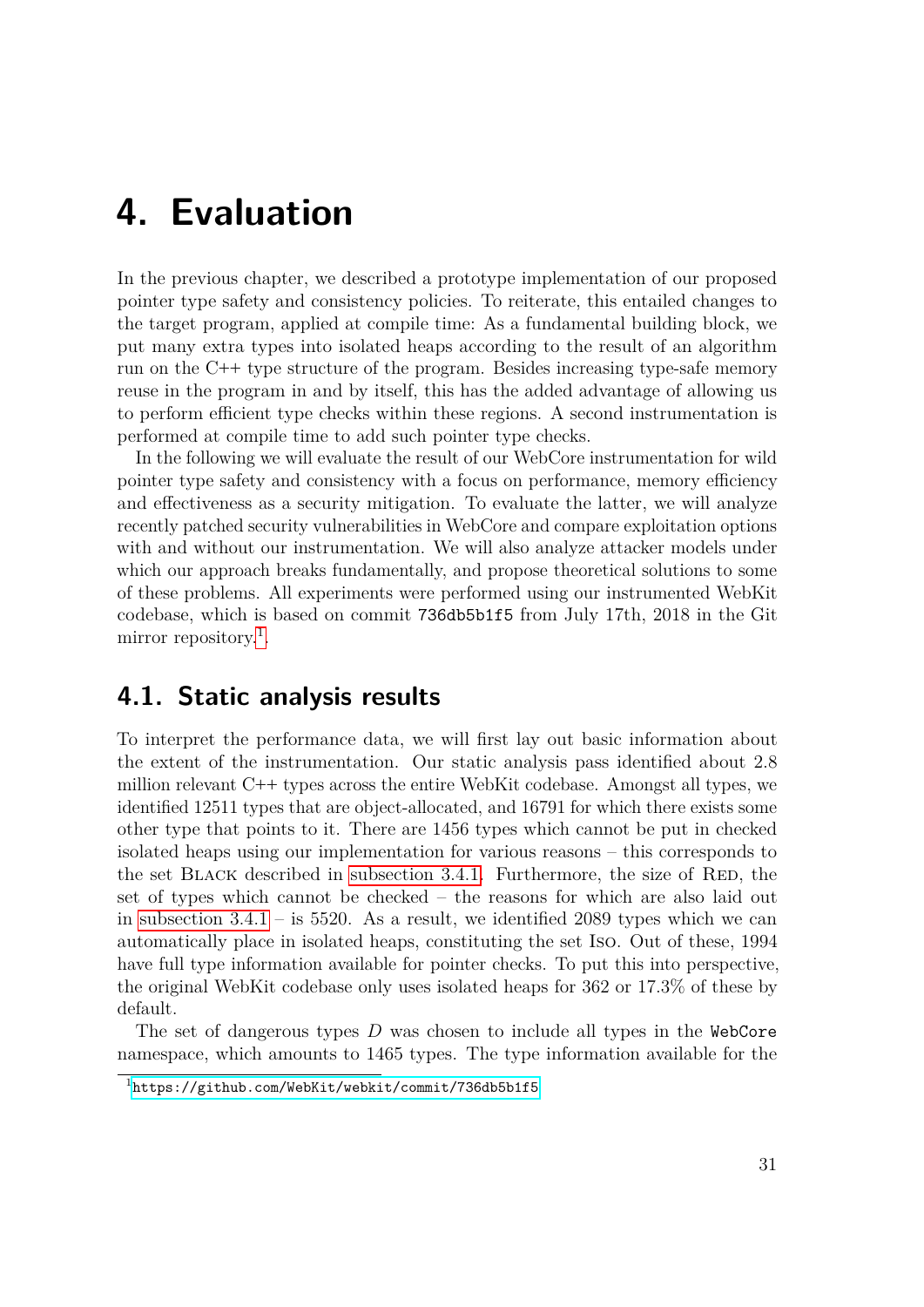majority of the isolated heaps allows us to check pointers for  $|{\rm CHECKED}| = 1190$ types. This includes many types which have been subject to memory corruption bugs, or which have been used as part of memory corruption exploits against WebCore in the past, as we lay out in [subsection 4.3.1.](#page-37-0) For 439 out of the 1190 checked types *t*, pointers of type *t*∗ can only occur inside safe heap regions, which allows us to optimize pointer checks away if only wild pointer safety/consistency is desired.

The total size of our offset data structure amounts to 222 KB, however since it is initialized lazily and due to its non-local structure the actual virtual memory footprint differs in practice. We measured it dynamically in our different performance benchmarks.

## <span id="page-31-0"></span>**4.2. Dynamic evaluation**

In this section we describe the dynamic experiments performed using the WebKit-GTK+ Minibrowser, the open-source browser which is shipped as part of the WebKit codebase. By running our instrumented build on several benchmarks, we collected dynamic data about the pointer instrumentation such as the number of checked pointer fetches, categorized by the different types of pointers, and by the different paths taken in the pointer fetch algorithm. By comparing the runtime performance, memory usage and code size against an uninstrumented build, we gathered insights into the overhead of the two essential parts of our instrumentation, which are the automatic type isolation and the pointer type consistency checks.

All experiments were performed using a builds which implement one of the wild pointer safety or consistency policies [section 3.2,](#page-14-2) which we think provide the best trade-off between performance and security.

### <span id="page-31-3"></span>**4.2.1. Experimental setup**

We selected three different benchmarks that reflect modern usage of the DOM and other WebCore features:

- The gmail experiment is performed as follows: We log into our own Google Mail account, then open a new tab and browse to the inbox page.<sup>[2](#page-31-1)</sup> We measure the time from pressing ENTER until the load indicator in the tab bar stops spinning, i.e. the time to load the page fully. Lower page load times indicate better performance.
- The dromaeo experiment consists of a full pass through the DOM-related benchmarks in the Dromaeo browser benchmark suite.[3](#page-31-2) The benchmark reports the number of tests performed per second, hence higher numbers indicate better performance. Since some of the individual benchmarks cause a large amount of

<span id="page-31-1"></span><sup>2</sup><https://mail.google.com/>

<span id="page-31-2"></span><sup>3</sup><http://dromaeo.com/?dom|jslib|cssquery>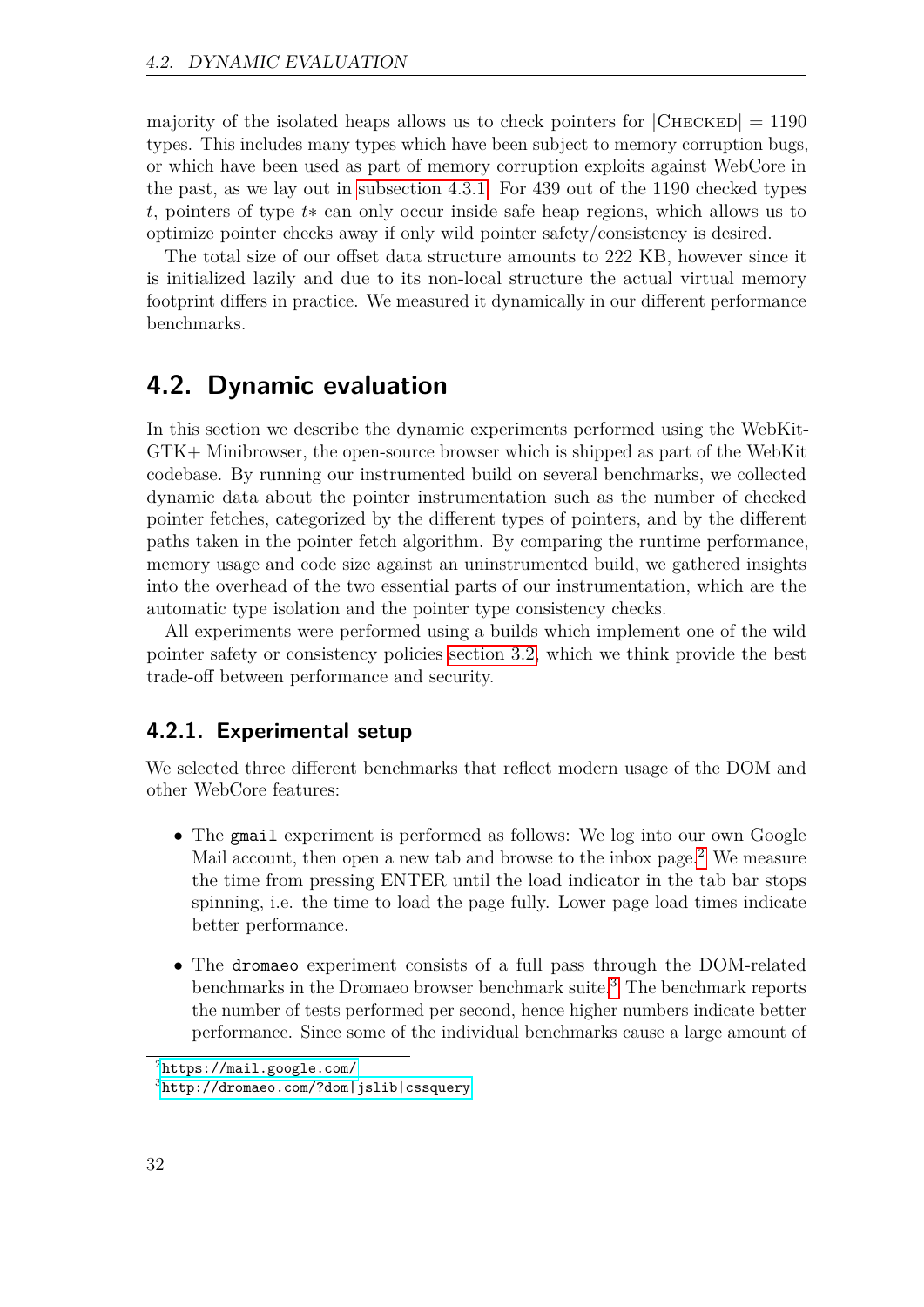allocations which crash the Minibrowser due to the renderer process running out of memory, we removed the "DOM Events (jQuery)" and the "DOM Modification" tests for our experiments.

• The speedometer experiment consists of a full pass on the Speedometer 2.0 benchmark.[4](#page-32-0) This benchmark is designed to capture the interactions of modern web frontend frameworks with the DOM and other web features and was recommended to us by a lead Apple engineer as a meaningful real-world benchmark for overall WebKit performance.<sup>[5](#page-32-1)</sup> The benchmark runs 480 different experiments one after each other, and reports the number of experiments completed per second. Hence, higher numbers indicate better performance.

All benchmarks were conducted using three differently configured versions of the same WebKit codebase, based on commit 736db5b1f5 from July 17th, 2018 in the Git mirror repository.<sup>[6](#page-32-2)</sup>. The builds were performed using our modified Clang version, built from HEAD on Ubuntu 18.04.1. The configurations are as follows:

- vanilla is a regular WebKitGTK+ release build.
- instrument is a WebKitGTK+ release builds with instrumentations to implement our wild type pointer consistency policy.
- instrument-clobber is identical except for additional code which clobbers all objects in isolated heaps using memset upon free. Thus it implements the stronger wild pointer type safety policy.
- unchecked is a WebKitGTK+ release build with our automatic type isolation instrumentation active, but without object clobbering and without the pointer fetch instrumentation. Specifically, the difference to instrument is the lack of pointer checking. We added this target to isolate the performance costs of type isolation against object clobbering and our pointer checking algorithm.
- unchecked-clobber is the same build but with the above-mentioned clobbering enabled.

We also used a debug build of the instrument target, extended by a mechanism to collect statistics about memory usage of the offset data structure, as well as detailed statistics about the pointer fetch algorithm. For obvious reasons it is not used in the performance benchmarks.

The experiments were conducted inside a Ubuntu 18.04.1 virtual machine running in VMware Workstation 15.0.2 on a Windows 10 host. The VM was configured to use all eight cores (and 16 hyper-threads) of the AMD Ryzen 7 1800X CPU available to the host, as well as 24 GB of DDR4 RAM. We performed each experiment at least 5 times on each target. In between runs we restarted the browser process to return to a clean process state.

<span id="page-32-0"></span><sup>4</sup><https://browserbench.org/Speedometer2.0>

<span id="page-32-1"></span><sup>5</sup><https://twitter.com/filpizlo/status/1049723484857806848>

<span id="page-32-2"></span><sup>6</sup><https://github.com/WebKit/webkit/commit/736db5b1f5>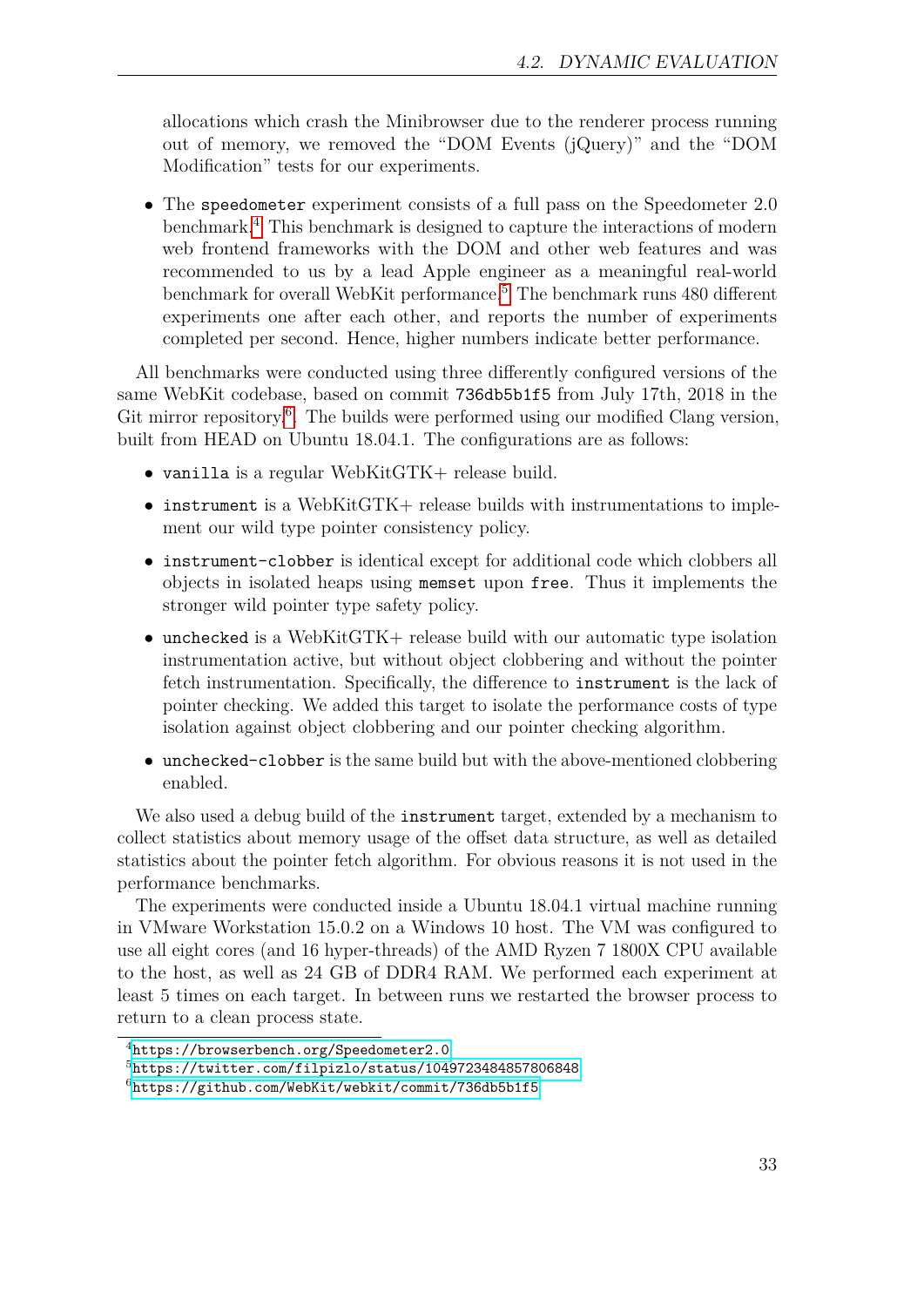#### **4.2.2. Instrumentation results**

In the speedometer benchmark, 452 of the isolated types were allocated at least once by the program. The distribution of classes of pointers fetched via the pointer check algorithm is as follows: raw pointers  $(55.0\%)$ , WTF::RefPtr  $(34.4\%)$ , std::unique ptr  $(10.3\%)$  and WTF::Vector<T\*> backing buffers  $(0.3\%)$ . In total, the pointer fetch algorithm fetchAndCheck is called 1.1 billion times. In 24.6% of cases, the pointer is identified to not be located on the heap and thus does not need to be checked. In another 67.4% of cases, the pointer is not located on a wild heap, and since we implement the wild pointer type safety policy, does not need to be checked either. These two situations occur when our static analysis cannot prove that the given pointer field is always located on the stack or non-wild heap, respectively. The remaining 8.0% of cases actually require checking the value of the requested pointer, and the different cases of the checking algorithm are distributed as follows: NULL pointer (6.1%), fast path (77.6%), slow path with  $\Delta = 0$  (16.2%), as well as slow path with  $\Delta \neq 0$  (0.1%).

In the dromaeo benchmark, only 358 isolated types are allocated during the entirety of the experiment, and fetchAndCheck is invoked 6.9 billion times. The distribution of checked pointer types is: raw pointers  $(96.9\%)$ , WTF::RefPtr  $(2.4\%)$ , and  $\text{std}$ ::unique  $\text{ptr}$  (0.6%). 98.9% of pointers are not located on the wild heap and hence are not checked, which is an even higher percentage than in the speedometer case. Of the remaining pointer checks, 8.7% return Null, 77.3% are resolved via the fast path, and 13.2% are resolved via the slow path for  $\Delta = 0$ .

In the gmail benchmark, to the best of our knowledge, the precise numbers differ slightly from the speedometer benchmark, however the overall patterns are the same. Unfortunately our debug build of WebKit – which collects all of the above information – crashes in the middle of loading the Google Mail inbox page due to some unexpected timing gap introduced by the slow maintenance of the pointer logs; hence we were not able to collect the full trace of an entire page load.

One interesting observation here is that it appears as if better static analysis could help eliminate the large portion of calls to fetchAndCheck that can successfully return early without even considering the actual value of the pointer, for example because a pointer is not located on the heap.

#### <span id="page-33-0"></span>**4.2.3. Wall clock results**

The detailed timing results for each combination of target and benchmark can be found in [Table 4.1.](#page-35-0) In the gmail benchmark, we can observe a 3.7% timing increase induced by our automatic type isolation, while the pointer checks induce another 6.3% increase, yielding a combined 10.3% wall clock time increase of the instrument build compared to the vanilla build. The insights into the overhead of object clobbering on free are not conclusive given our data, since they range from 5.0% to 8.3% between the instrumented and unchecked build.

In the dromaeo benchmark, we measure throughput instead of time, so larger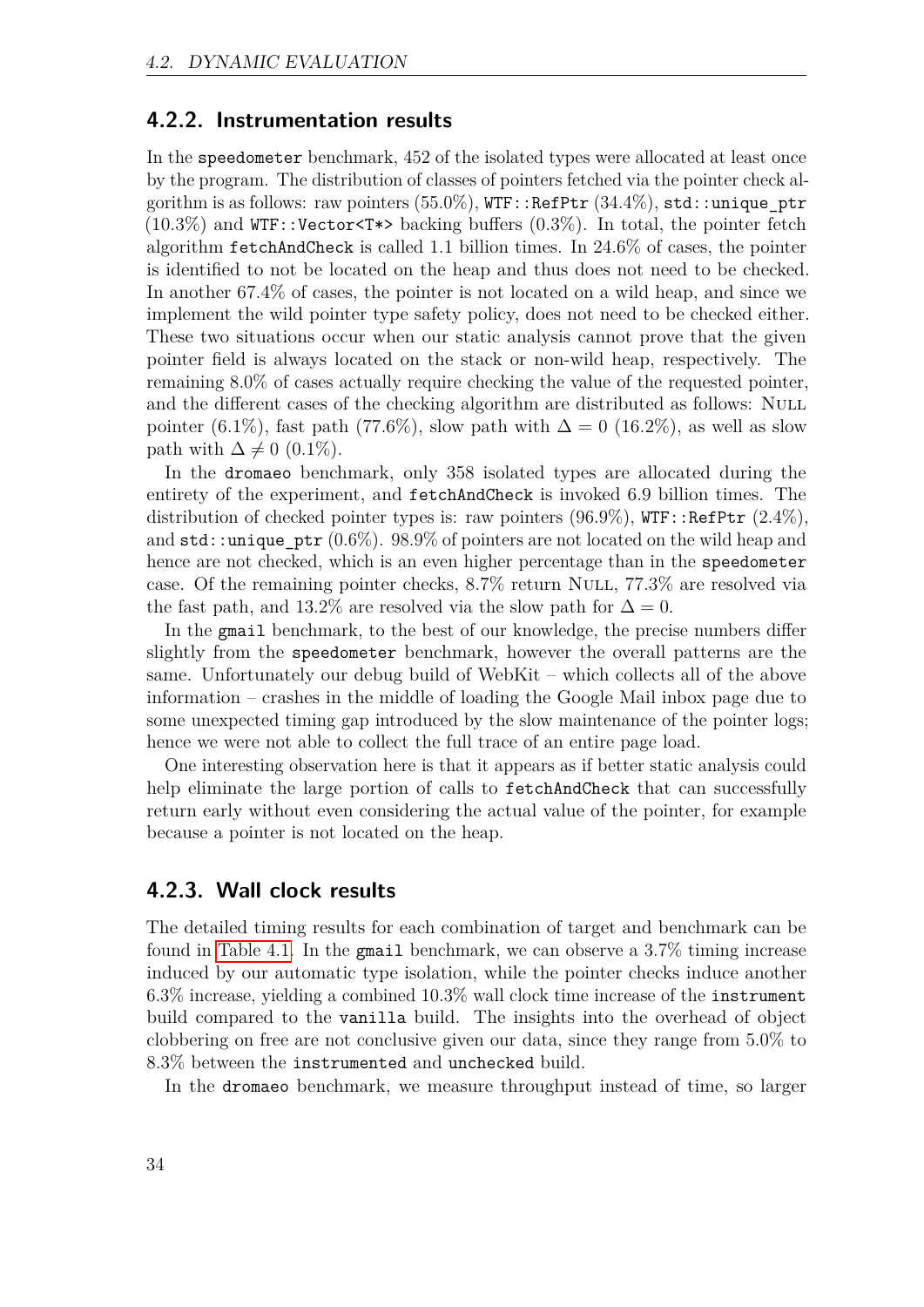numbers are better. We observed a 2.4% increase in throughput in the unchecked compared to vanilla, which can likely be attributed to better cache locality and the simpler allocator used for IsoHeaps. The pointer checks in the instrumented however reduced the throughput back to the level of the vanilla target. Object clobbering causes a 1% throughput decrease in this experiment.

In the speedometer benchmark, which also measures throughput, we observe a 2.0% decrease in throughput from type isolation, and an additional 10.7% decrease from pointer checks, which amounts to a total throughput decrease of 12.7%. Object clobbering accounts for a further 0.5–1% decrease in throughput.

One other metric we can extract from the benchmarks is the average wall clock time per pointer check. For the speedometer benchmark, we computed an average difference of 8.5 seconds in total execution time between the instrument build and the vanilla build. This extra run time is mostly the result of the added pointer fetches as we have observed above. As a lower bound, we can estimate a pointer check rate of 1.1 billion per 8.5 seconds, which corresponds to 7.7 nano-seconds per check, or about 27.8 clock cycles per check. By rough estimation, this indicates that most invocations of fetchAndCheck can be served from a CPU cache without a slow DRAM memory access, for example due to one of the the fast paths of the algorithm being applicable.

We attribute the drastic difference between the outcome of the dromaeo and speedometer benchmarks to their drastically different object usage patterns. While in dromaeo, the same or very similar operations involving similar objects are iterated many times in a loop, speedometer emulates the behavior of modern, complex JavaScript applications interfacing with the DOM in a realistic way. It appears that the latter usage pattern is affected more by the cache locality and code caching issues that come with type isolation as well as our pointer fetch instrumentation.

#### <span id="page-34-0"></span>**4.2.4. Memory usage results**

In all benchmarks, we observed from 450-600 distinct types being allocated on IsoHeaps, and 1000-1200 physical pages of memory (around 4 MiB) being occupied by our OFFSET data structure. Note that this memory region is common to each content process and could be located in shared memory, without requiring re-initialization by every new process.

Additionally, in order to measure the memory overhead of the automatic type isolation instrumentation, we polled the VmRSS entry of the /proc/<PID>/status Linux file to collect the maximum residual memory size of the renderer process across an entire benchmark run. The results of this measurement are not quite conclusive: For speedometer benchmark, we measured RSS maxima of 370, 366 and 405 MiB in 3 different runs with the vanilla build. For the unchecked build on the same benchmark, we measured RSS maxima of 384, 430 and 389 MiB across three runs. Our best guess is that non-deterministic garbage collection behavior is causing the high variance. The best conclusion that we can draw from this is that while slightly more memory is used by the build with automatic type isolation enabled, it likely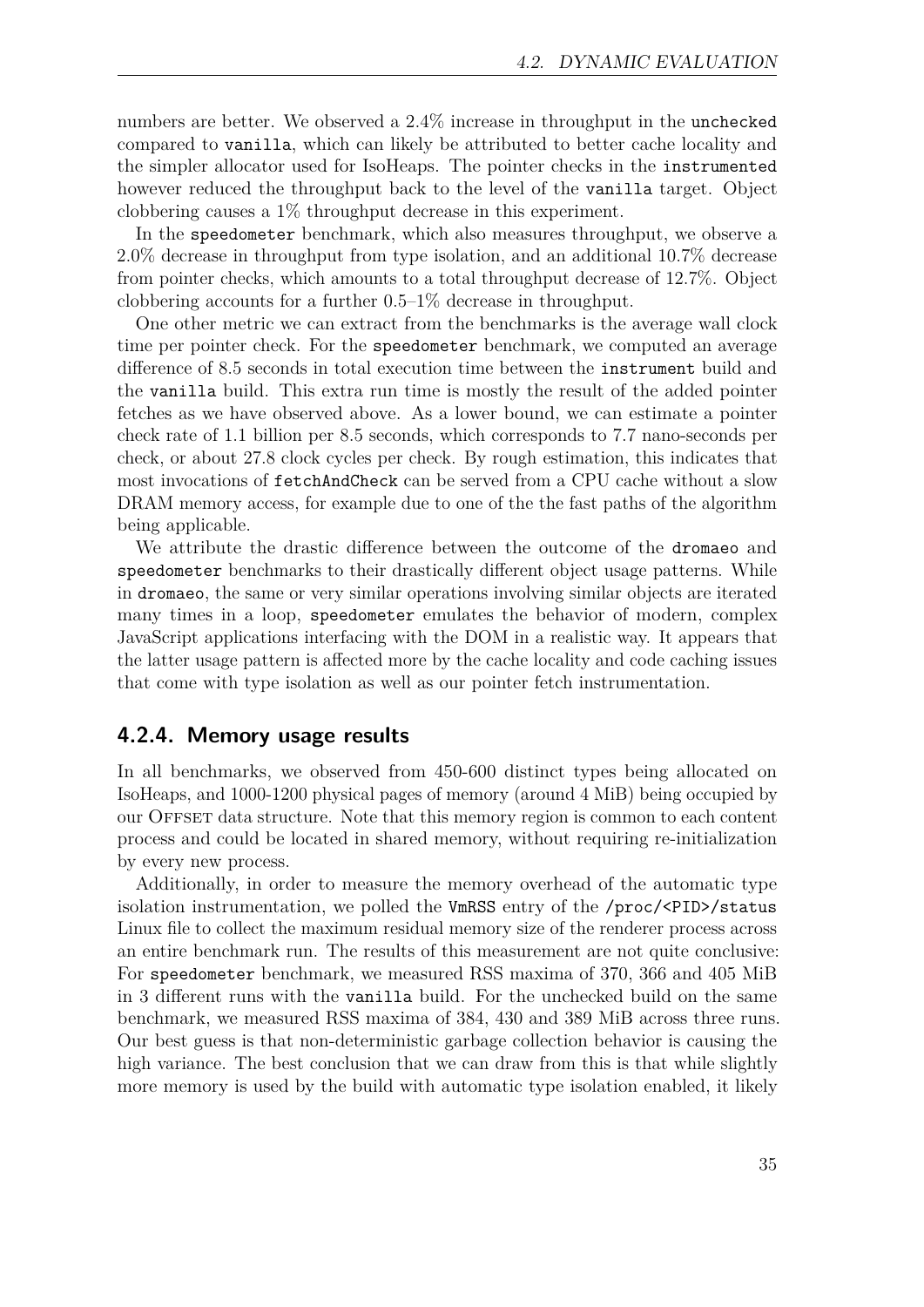| benchmark   | target              | n  | $\mu$   | $\sigma$ | min   | max   |
|-------------|---------------------|----|---------|----------|-------|-------|
| gmail       | vanilla             | 5  | 5.03    | 0.19     | 4.88  | 5.14  |
| gmail       | unchecked           | 5  | 5.22    | 0.35     | 5.08  | 5.46  |
| gmail       | unchecked-clobber   | 5  | 5.48    | 0.33     | 5.35  | 5.76  |
| gmail       | intrumented         | 5  | 5.55    | 0.43     | 5.28  | 5.77  |
| gmail       | intrumented-clobber | 5  | 6.01    | 0.37     | 5.83  | 6.32  |
| dromaeo     | vanilla             | 5  | 12752.4 | 82.81    | 12709 | 12808 |
| dromaeo     | unchecked           | 5  | 13064.0 | 109.22   | 13013 | 13125 |
| dromaeo     | unchecked-clobber   | 5  | 12979.6 | 37.62    | 12963 | 13007 |
| dromaeo     | intrumented         | 5  | 12783.4 | 41.41    | 12756 | 12804 |
| dromaeo     | intrumented-clobber | 5  | 12631.6 | 309.99   | 12413 | 12841 |
| speedometer | vanilla             | 40 | 69.89   | 7.01     | 66.28 | 71.86 |
| speedometer | unchecked           | 40 | 68.40   | 8.01     | 65.18 | 70.69 |
| speedometer | unchecked-clobber   | 40 | 68.09   | 9.01     | 64.98 | 71.14 |
| speedometer | instrument          | 40 | 61.02   | 5.03     | 59.52 | 63.21 |
| speedometer | instrument-clobber  | 40 | 60.31   | 7.37     | 56.54 | 62.61 |

<span id="page-35-0"></span>**Table 4.1.:** Summary of timing results for the different benchmarks. Numbers represent the metrics defined above in [subsection 4.2.1.](#page-31-3) Note that the gmail benchmark measures total time, while dromaeo and speedometer measure throughput. Hence lower numbers are better in the former case, and higher numbers are better in the latter. *n* is the number of runs,  $\mu$  is the mean result,  $\sigma$  is the standard derivation. The "min" and "max" columns represent the minimum and maximum result for each benchmark/target combination.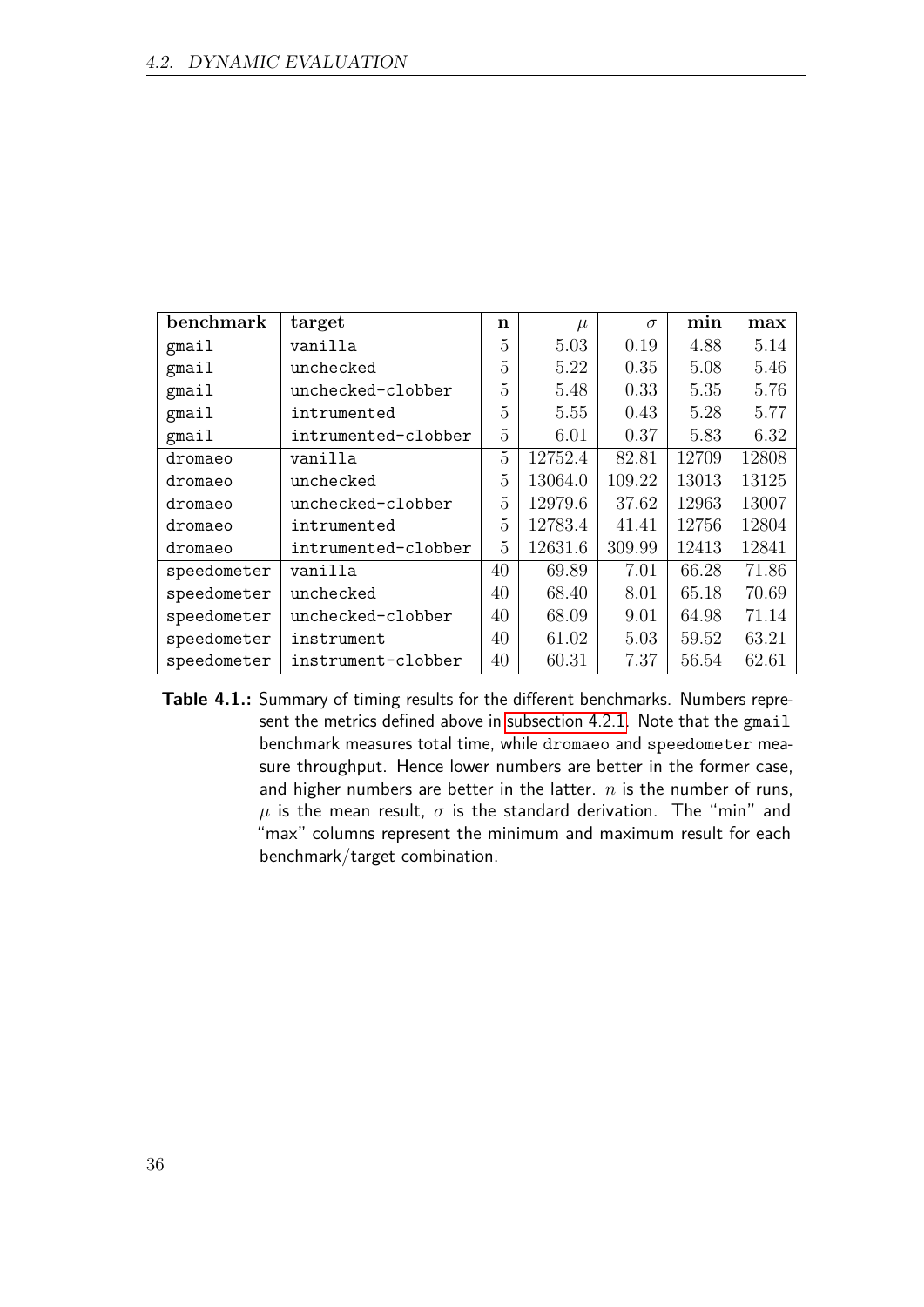| target             | .text $(in$ $MiB)$ | $\cdot$ data $+$ $\cdot$ bss (in MiB) $ $ |
|--------------------|--------------------|-------------------------------------------|
| vanilla            | 67.69              |                                           |
| unchecked          | 96.96              | 4.39                                      |
| unchecked-clobber  | 97.22              | 4.39                                      |
| instrument         | 110.36             | 442                                       |
| instrument-clobber | 110 62             |                                           |

<span id="page-36-1"></span>**Table 4.2.:** Summary of code and data size of WebKit libraries.

stays within a 10-30% margin of the uninstrumented build. However, this is not a statistically significant statement. Rigorously proving this would probably require a much more deterministic benchmark.

#### **4.2.5. Binary size results**

While we did not optimize for code size or binary size in general during our implementation, it is still an interesting metric to understand, especially due to its indirect effect on cache efficiency. For each of the target builds, we stripped libwebkit2gtk-4.0.so of debug symbols and compared the size of the .text segment, which contains the source code, as well as the combined of the .data and .bss segments containing read-only and writable data. This file contains the entire WebKit library, which consists mostly of WebCore code but also some UI and GTK rendering logic.

From the results in [Table 4.2](#page-36-1) it is obvious that both type isolation as well as our pointer fetch instrumentation add a considerable amount of code. Code size went up by 43.2% due to type isolation, and an additional 19.8% of the original vanilla code size due to the added pointer checks. This is most likely the result of extensive use of compile-time constructs such as templates and function inlining, which can potentially be improved by careful refactoring without sacrificing performance – perhaps even improving performance as a side effect. The additional memset calls required for clobbering have an almost negligible impact of less than 0.4% on code size.

### <span id="page-36-0"></span>**4.3. Security evaluation**

Our conjecture is that the proposed instrumentation provides meaningful security benefits against memory corruption exploits. To investigate this hypothesis, we analyzed it manually as a security mitigation from both a practical and theoretical angle: First, we looked at past, known vulnerabilities in WebCore and categorized them by their underlying vulnerability class. As far as this was viable on a case-bycase basis, we tried to imagine and test how our modifications would have affected the practical exploitability of these vulnerabilities in hindsight.

As a result, we identified general bug patterns and vulnerability classes against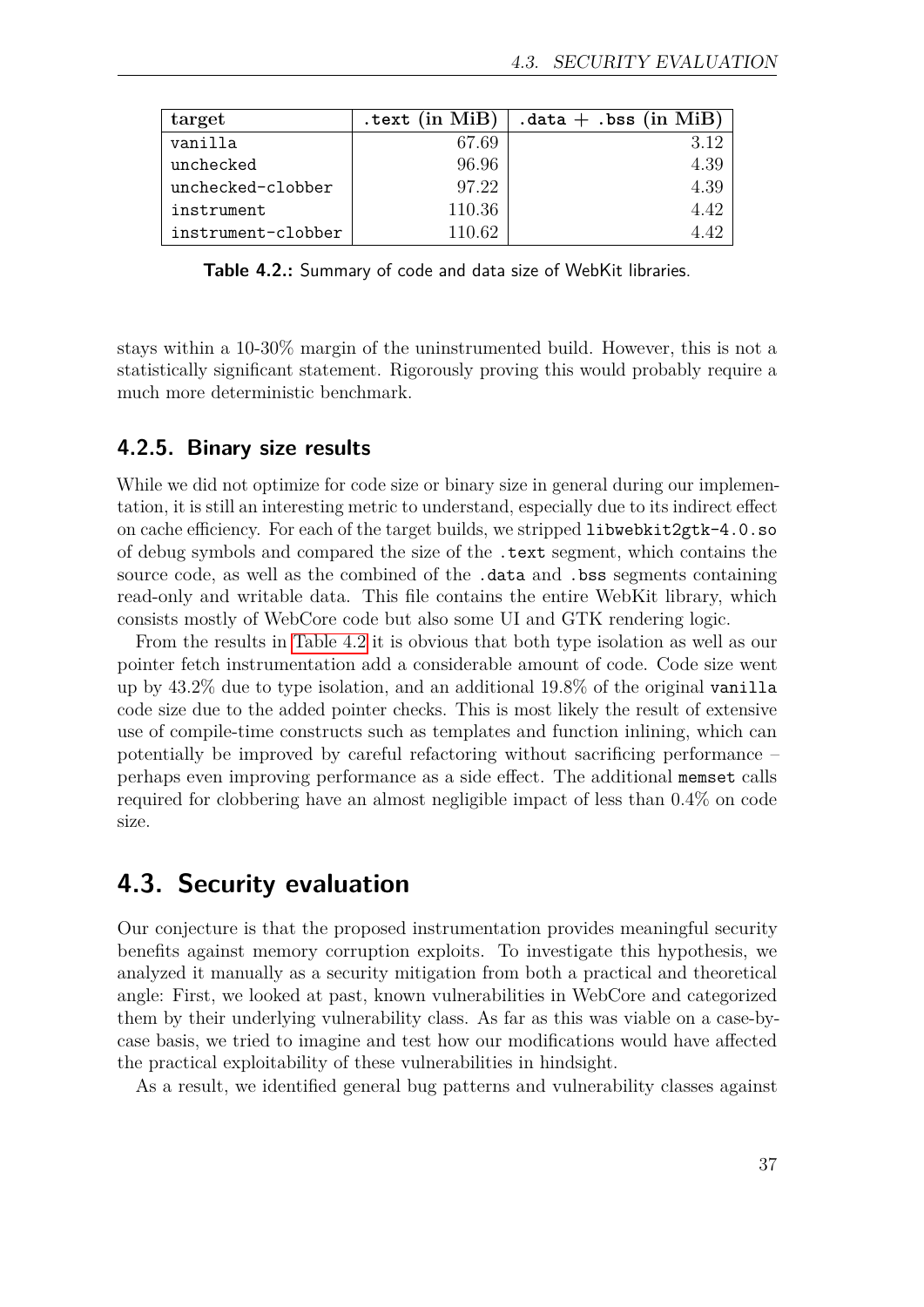which the proposed approach of automatic type isolation and pointer type checking is particularly effective, and which classes of bugs are generally powerful enough to bypass it. We also considered the mitigation from a theoretical viewpoint, identifying generic weaknesses, some of which are inherent to the approach and some of which could be addressed using additional implementation work, static analysis or instrumentation.

#### <span id="page-37-0"></span>**4.3.1. Empirical analysis based on patched vulnerabilities**

For our empirical evaluation, we collected all reports of security issues in WebCore published in 2017 and 2018 that were available publicly with at least a very brief analysis such as a reproducing test case and an AddressSanitizer stack trace [\[14\]](#page-49-4). A detailed overview can be found in [Table A.1.](#page-53-0) This includes 36 issues reported by the Google Project Zero team which affect WebKit on macOS in the default configuration, 35 of which have an assigned CVE number and for one of which a public exploit is available. Furthermore, we analyzed CVE-2018-4199, exploited and reported by MWR Labs at the Pwn2Own Vancouver competition in March 2018 for which an detailed write-up is available [\[15\]](#page-49-5), as well as a variant of this bug which fixed in March 2019. MWR Labs was nice enough to also provide us with details of a different WebCore vulnerability, CVE-2019-6233, which they exploited at Pwn2Own Tokyo in November 2018. To complement our data set, we also consider CVE-2018-4121, which is a vulnerability in JavaScriptCore rather than WebCore, but affects the FastMalloc heap which is used by both libraries [\[16\]](#page-49-6). It will serve as an example of a very powerful spatial memory corruption vulnerability.

All vulnerabilities are heap-based – affecting objects on the IsoHeap, FastMalloc heap and the heap provided by the C<sup>++</sup> standard library – and can be categorized into one of the following classes:

- *uaf-iso*: Use-after-free inside an allocation on an IsoHeap; (17)
- *uaf-object-wild*: Use-after-free inside an allocation on a wild heap; (8)
- *uaf-complex-wild*: Use-after-free inside a complex allocation on a wild heap; (4)
- *oob*: Out-of-bounds read or write on a wild heap; (7)
- *downcast*: Type confusion due to an invalid pointer downcast. (4)

Here, by wild heaps we mean the C**++** standard heap and FastMalloc. It has to be pointed out that this distribution is biased for multiple reasons: Most of these issues were discovered using a fuzzer called DOMato [\[17\]](#page-49-7), which is specifically designed to find DOM-related memory management issues. Furthermore, many of these issues are variants of each other. For example, the above-mentioned bug fixed in March 2019 is an issue closely related to CVE-2018-4199. It is not surprising that it was eventually found due to its similarity. Similarly, CVE-2017-2362, CVE-2017-2460 and CVE-2017-13791 are all issues related to the very same array data structure.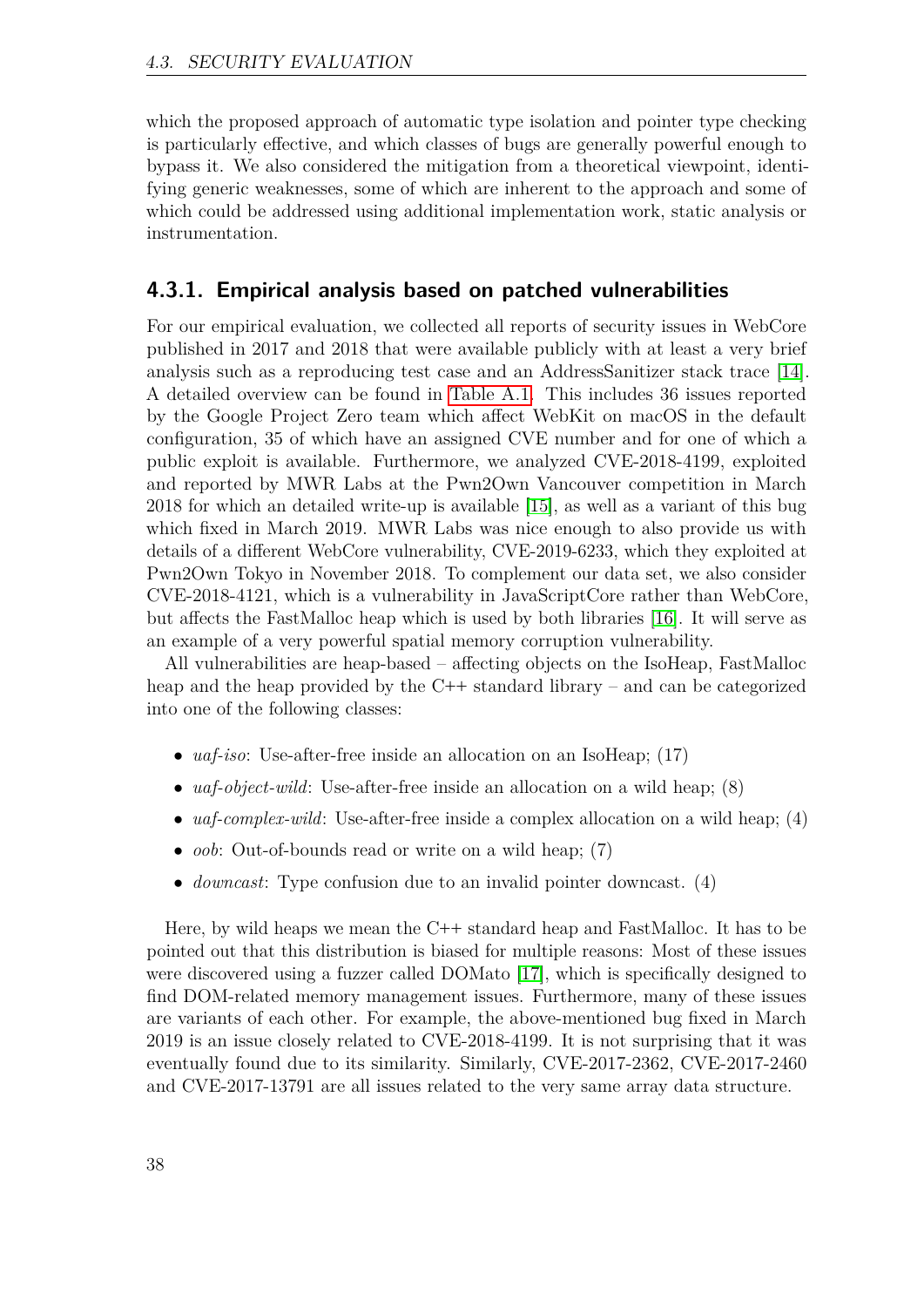For easier reasoning about exploitability, we assume our attacker has knowledge of the address space of a process. She can achieve this by either exploiting the issue at hand itself as an information leak, or by employing a separate vulnerability such as a pure out-of-bounds read to leak addresses, which we will not discuss in detail here. Essentially, we consider ASLR to be broken as a mitigation beforehand. We will now give some background into how these vulnerability types can often be exploited in practice, and show how in many ways, mistyped pointers or type confusions are an important intermediate goal of the exploit process. This intuition is what drove our core idea of leveraging type information for mitigation purposes in the first place.

#### <span id="page-38-0"></span>**Exploitation of uaf-object-wild and uaf-complex-wild bugs**

A total of 11 issues in our data set are use-after-frees of objects or array buffers on a wild heap. A generic way to exploit these types of bugs is to replace the freed object with crafted data. This involves the following steps:

- 1. Via the vulnerability, cause the affected object or array to be freed while a dangling pointer to it persists in memory;
- 2. Reclaim the freed space with well-controlled data such as a binary blob or a UTF-16-encoded string;
- 3. Cause the dangling pointer to be reused to potentially perform a sequence of pointer dereferences and then perform a virtual call.

The second step will effectively turn the vulnerability into a type confusion situation, where the dangling pointer is directed to an object of an unrelated type. In fact a similar situation occurs with *downcast* bugs as described above, however in a strictly less flexible setting: While in the use-after-free case, reclaiming can occur with an arbitrary object type – possibly with certain restrictions such as a fixed object size – in the invalid downcast case the set of target types is restricted at least to other sub-classes of the original pointer type.

In step 3, the attacker fully controls the pointer used to perform the virtual call on. Hence, she can freely forge a virtual table of her liking, which lets her fully control the destination of the virtual call. This yields a primitive where an arbitrary function can be called with an arbitrary argument, which is enough for a full compromise in the vast amount of real-world programs.

This attack has two preconditions: The attacker must be able to perform powerful enough heap manipulations (such as multiple allocations of controlled data) in between the free of an object and the re-use of a dangling pointer to it. Additionally, there must be a virtual call performed on an object reached via references from the reclaimed object which can be initiated by the attacker. In C**++**, the latter is often trivially true due to the fact that every virtual class has a virtual destructor and hence merely causing an object to get freed results in a virtual call. From a cursory analysis based on the test cases provided by the bug reports as well as those added to the WebKit repository as regression tests, we estimate that at least 10 of the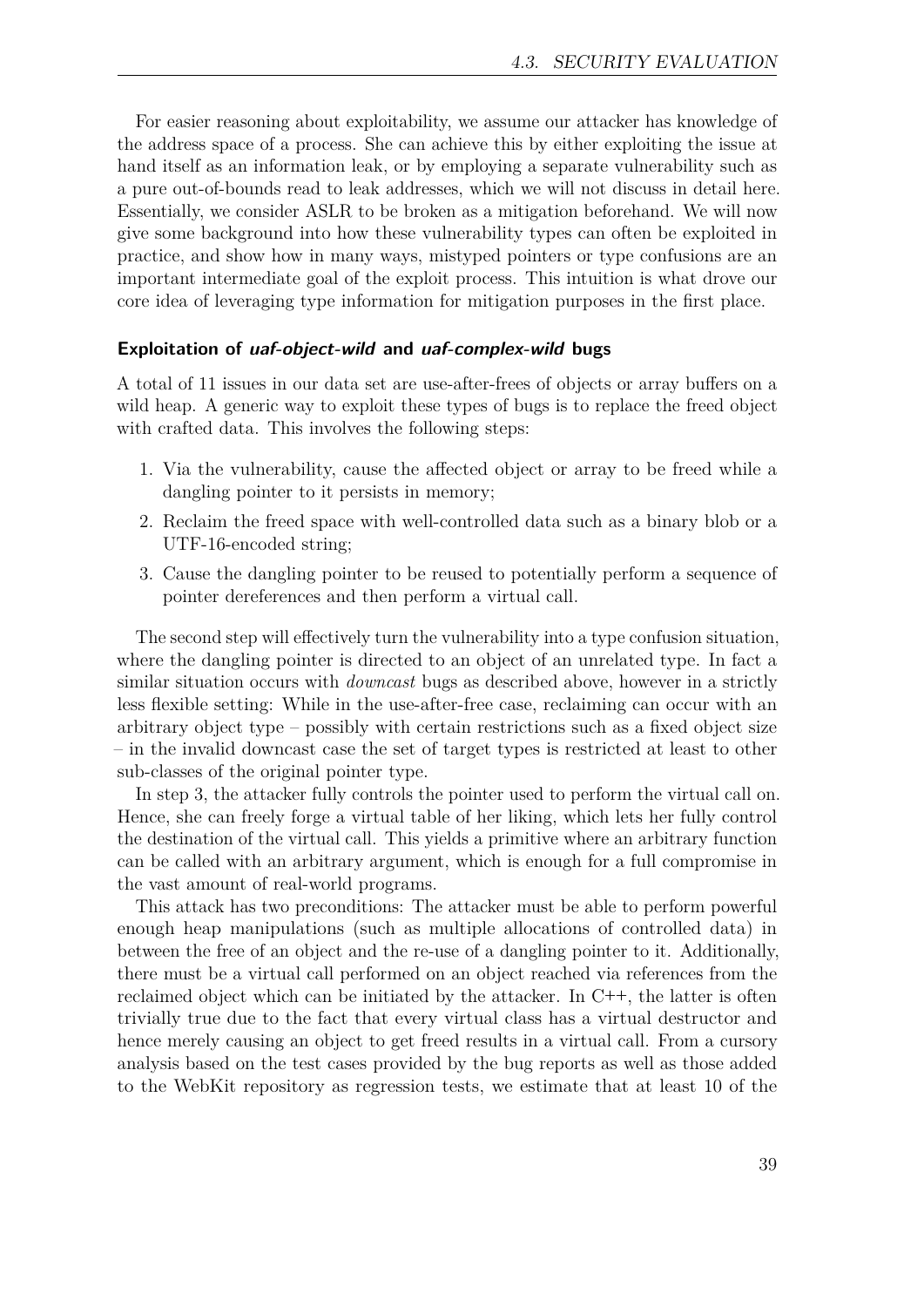11 issues in our data set fulfill the second precondition, and at least 9 fulfill both preconditions for this generic attack.

Let us consider the case where a modern mitigation such as fine-grained control flow integrity [\[3\]](#page-48-2) or CFIXX is employed [\[11\]](#page-49-1). In this scenario the third step cannot be used due to explicit instrumentation of virtual call sites, or in other words, the second precondition is not fulfilled. One possibility the attacker still has is to analyze the specific vulnerability at hand and try to mount a so-called *data-only attack*, where instead of hijacking control flow directly, she tries to obtain powerful memory write primitives. This is often possible by forging pointers to other data structures and eventually controlling pointers to which controlled values are written, often in a multi-step process. Since this is a highly non-trivial manual process, we did not analyze the feasibility of this approach for the vulnerabilities in our data set.

We know based on available write-ups and exploits, as well as personal discussion with exploit developers, that at least two of the use-after-free issues in our data set were exploitable using this vtable hijacking approach, and in both cases the same vulnerability was powerful enough to also derive an ASLR-breaking information leak. In at least one case (CVE-2018-4314, discussed in [section 4.3.1\)](#page-44-1), this leak was obtained via a data-only memory corruption attack [\[18\]](#page-49-8). It is likely that the same holds true for some of the other issues even though we have not analyzed this aspect in depth.

#### **Exploitation of oob bugs**

In general, exploitation of buffer overflows and over-reads on the heap depends heavily on the environment in which the bug occurs and on its side conditions, such as what data is read or written, at what offset outside of an allocation, and how much control the attacker has over the heap layout and the order of objects on the heap.

A common approach to exploiting buffer overflows is to corrupt live objects on the heap, leading to a situation analogous to the previous section about *uaf-wild* exploitation. Out-of-bounds reads can also lead to memory corruption if structured data such as pointers, indexes or offsets are fetched from attacker-controlled data outside the affected allocation. In this case, exploitation depends heavily on the precise issue at hand. An example is discussed in the case study of CVE-2018-4199. Overall this vulnerability class is very versatile and powerful buffer overflows are generally hard to defend against using memory safety mitigations. Memory tagging is a potential candidate for a hardware-assisted mechanism addressing the root cause of overflows itself, rather than just the symptoms [\[4\]](#page-48-3).

In our data set we identified two pure buffer overflows, three pure out-of-bounds reads, and two issues where data is fetched as well as written outside allocation boundaries. We estimate that two of the three pure out-of-bounds reads cannot by themselves lead to memory corruption since only string data is read from outof-bounds, and one of the buffer overflows would be very hard to exploit since the overflow is an unbounded memmove operation which will eventually and inevitably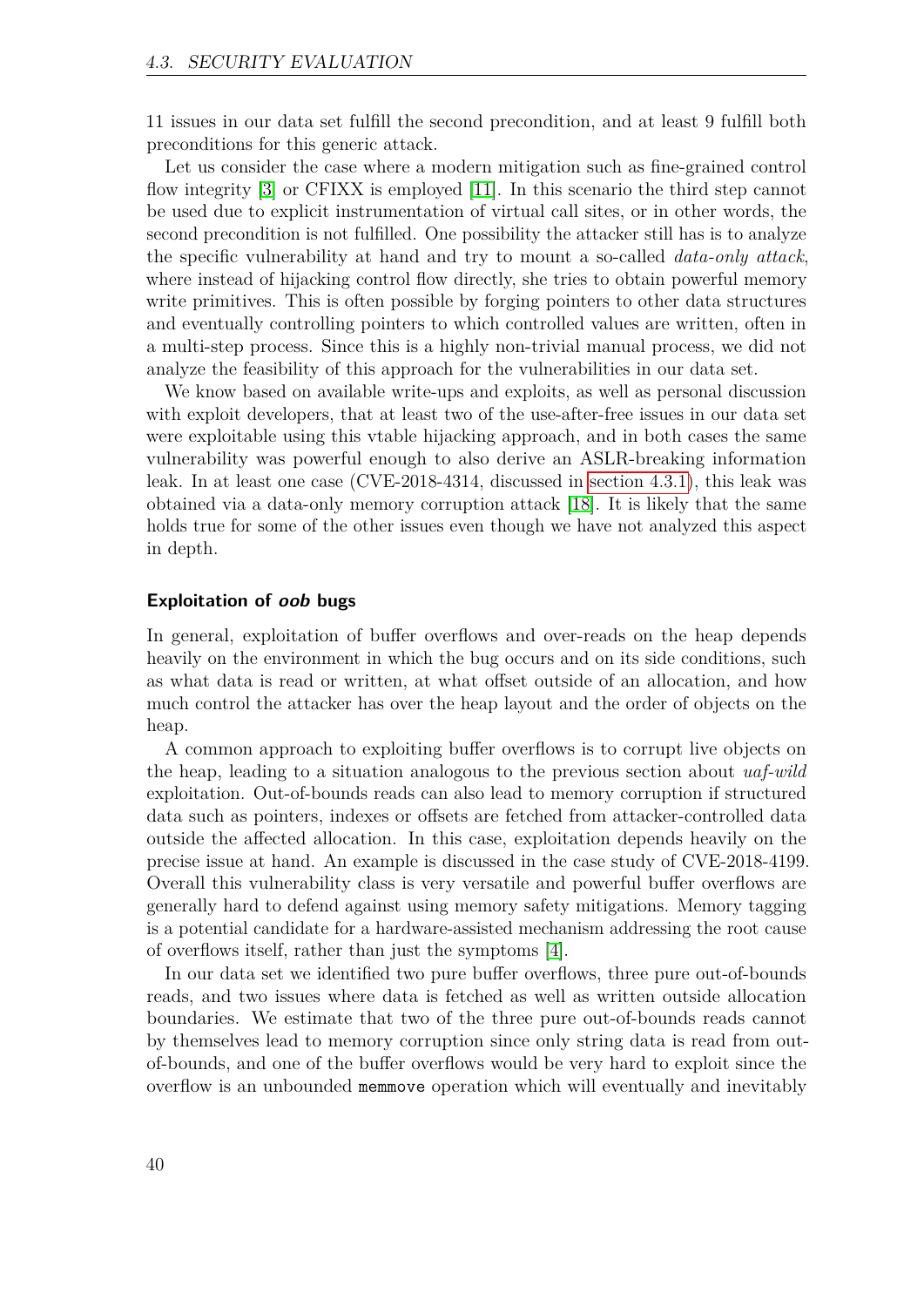crash the process. This leaves CVE-2018-4199 from Pwn2Own Vancouver 2018 and its variant fixed in March 2019, the JavaScriptCore bug CVE-2018-4121, as well as CVE-2017-13784. For the former two issues detailed write-ups exist published [\[15,](#page-49-5) [16\]](#page-49-6).

#### **Exploitability of uaf-iso bugs**

With the introduction of type isolation using the IsoHeap mechanism for certain object types, primarily DOM nodes, WebKit introduced this limited form of use-afterfree. For details of the mechanism please refer to [subsection 3.7.1.](#page-25-0) In the context of memory safety mitigations, we introduced the underlying idea as type-safe memory reuse. It enforces that dangling pointer into such isolated regions will never point to an object of a different type at a later time, since the freed space will never be reused for any other object type. This fully mitigates the vtable hijack attack described above. We see at least two inherent shortcomings of the specific implementation employed in WebKit.

One shortcoming is that in the original WebKit implementation, only type consistency of dangling pointers is enforced, not type safety. Specifically, a dangling pointer can point to a freed object which might still be partially initialized and could still contain dangling pointers to other objects outside the IsoHeap. As an example, consider an object of type *T* on the IsoHeap which stores a pointer to an array of pointers of type  $U^*$ . The destructor of *T* deallocates the array, but legitimately leaves the pointer to the array dangling, since language semantics do not guarantee anything about the state of the object past its existence. Usage of a dangling *T*∗ pointer can now lead to usage of a dangling pointer *U*∗ that points to a memory location outside the IsoHeap, without any type consistency guarantees. In this case, an *uaf-iso* bug can plausibly turn into a more powerful *uaf-object-wild* or *uaf-complex-wild* issue. We have not analyzed our data set in detail to identify issues of this nature, however since only a small percentage of WebCore types is actually placed in IsoHeaps in the original WebKit codebase – less than 400 out of 14257 to be exact – we consider it highly likely that such problematic chains of dereferences exist. Our proposed solution is the clobbering of objects via a simple memset after they are freed, and we investigated the performance impact of this additional operation using our unchecked-clobber WebKit build in [subsection 4.2.3.](#page-33-0)

Another shortcoming that we identified is that multiple pointers to the same allocation can co-exist and be treated as pointers to different objects. The implications of this situation are highly object-specific and conceivable issues that can occur as a result include the violation of the object state invariants leading to memory corruption issues and race conditions in the case of multi-threaded usage.

We are not aware of any examples of WebCore use-after-free issues involving IsoHeap objects that have been publicly demonstrated to be exploitable. It appears that public researchers have mostly accepted IsoHeap as a strong mitigation and are considering issues in these regions unlikely to be exploitable a priori. This observation is what led us to investigate the actual performance of IsoHeaps in more detail and employ it to a larger extent automatically as part of our instrumentation.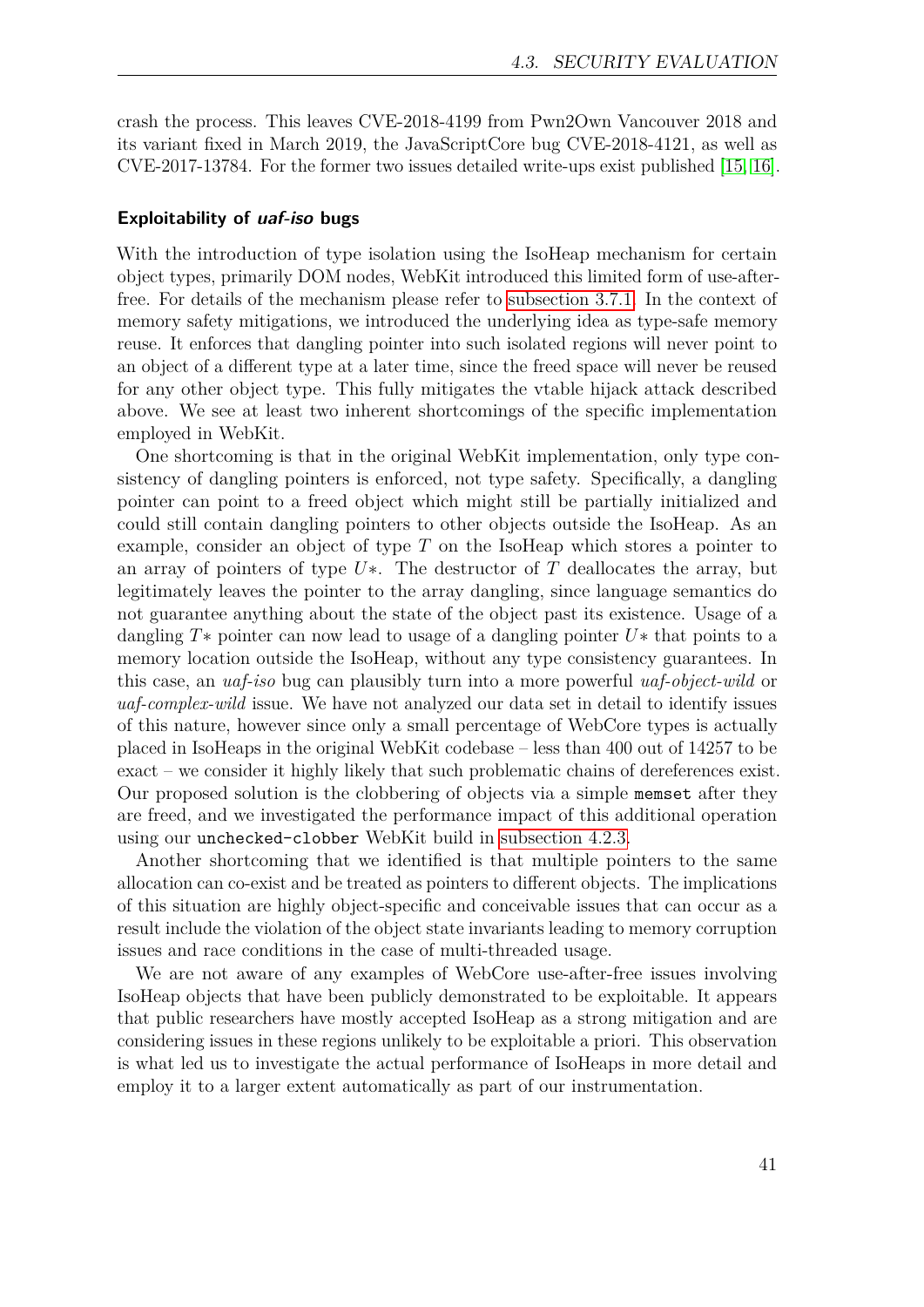We believe however that at least the information leak part of the published exploit for CVE-2018-4314, a *uaf-object-wild* type issue in detail further below, is powerful enough to be exploitable even if the affected object is moved to an IsoHeap.

#### <span id="page-41-1"></span>**Impact of our instrumentation**

For purposes of estimating the practical impact of our instrumentation as a memory safety mitigation, we focused on the bug classes other than *downcast*. This decision is based on the fact that eliminating the possibility of these types of errors is very easily achievable by using readily available compiler technologies such as a combination of RTTI[7](#page-41-0) and C**++ dynamic\_cast**, which are deliberately avoided by the WebKit codebase in the given instances. This easy to employ, universal fix is in our opinion the best solution to the problem, even though we could probably also implement similar checks using our type data structure.

Out of the remaining 36 issues, we deem three as highly unlikely to be exploitable due to being pure out of bounds reads of string data or unbounded buffer overflows. We categorized 17 issues as use-after-frees purely on the IsoHeap, exploitability of which would be mostly unaffected by our instrumentation. One of the reported out-ofbounds reads (CVE-2017-13784) was too intricate for us to understand from the bug report and patch alone and to draw any conclusions regarding its exploitability within a reasonable time frame. This leaves 14 issues for which we believe exploitability to be highly likely, for three of which exploits has even be demonstrated in detail by security researchers. The results of our study into how our instrumentation impacts exploitability are as follows:

- For 7 out of the 8 *uaf-object-wild* issues, the affected objects were automatically put into an IsoHeap, which is the best possible outcome we could hope to achieve with our approach. In the case of the remaining one, CVE-2018-4314, the situation is less clear, and we address this case specifically in the following.
- Three of the four *uaf-complex-wild* issues affect an array data structure which contains only pointers of type WebCore::FormAssociatedElement\*, which is a type automatically placed in the Checked set of types, and thus type safety is ensured for pointers fetched using the dangling reference to the array. The fourth issue (CVE-2018-4089) affects an array of T values, where T is the template parameter of WebCore::SVGPropertyTearOff<T>. According to our analysis of the code base, the only non-primitive types used to instantiate this template are WTF::String and RefPtr<WebCore::SVGPathSeg>, where the string is only ever read from after object initialization. Since SVGPathSeg is in Checked, our instrumentation ensures pointer type safety and eliminates at least the exploitation path via the generic vtable hijack method.
- CVE-2018-4199, exploited at Pwn2Own Vancouver 2018 by MWR Labs, as well as a variant of it fixed in March 2019, is an out-of-bounds read of a pointer

<span id="page-41-0"></span><sup>7</sup>Run-time type identification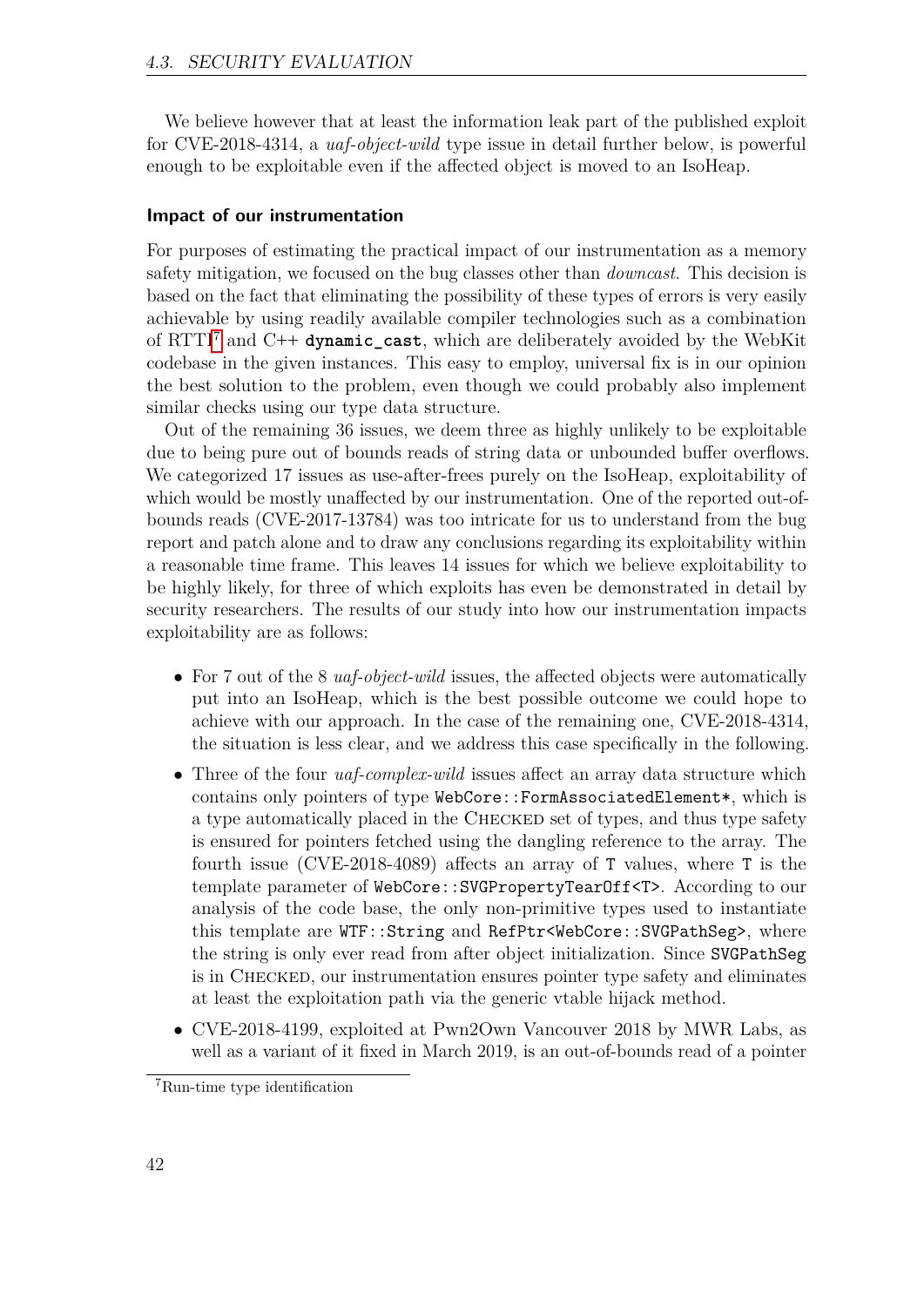followed by an out-of-bounds write to the same location. The conditions of this vulnerability are quite complex and our analysis of exploitability under our instrumentation is inconclusive, even though the affected pointer is in the Checked set. The instrumentation does however deny the avenue of exploitation that MWR Labs took. We will discuss this case in more detail below.

• The only JavaScriptCore vulnerability in our data set, CVE-2018-4121, a well-controlled heap buffer overflow which was exploited by MWR Labs, is completely unaffected by our instrumentation.

#### **Case study CVE-2018-4199**

CVE-2018-4199 is an issue reported, documented, and exploited by MWR Labs [\[15\]](#page-49-5). A related issue was fixed in March 2019.[8](#page-42-0) The root cause for both bugs is that the element at index -1 is removed from a  $WTF::Vector *RefPtr < SVGPathSeg>*$ . In pseudocode, this operation amounts to the following steps:

```
// Fetch WTF :: Vector backing buffer
RefPtr < SVGPathSeg >* buffer = vector . buffer ()
// Call RefPtr destructor ( decrementing ref count and if necessary
// deleting the object)
~ RefPtr < SVGPathSeg >( buffer [ -1])
// Shift elements to the left
memmove (buffer - 1, buffer, vector.size () - 1)
```
First, a RefPtr is fetched from index -1 of the vector, which is then passed to the RefPtr destructor. Afterwards all elements are shifted to the left by one position, overwriting the element at index -1 with that at index 0. MWR Labs exploited this vulnerability in two steps, both of which are based on placing a forged pointer at offset -1 of the vector: First they construct an ASLR-breaking information leak by abusing the RefPtr destructor's value decrement semantics to corrupt a vtable pointer and call a virtual function of an unrelated class with a SVGPathSeg object as the **this** argument. Afterwards they hijack control flow by forging a SVGPathSeg object with reference count one and causing its virtual destructor to be invoked.

Both steps are not possible in our instrumented build due to the pointer type safety property, since SVGPathSeg is in the Checked set of types. To verify that this is the case, we took the regression test case provided in the above-mentioned WebKit patch and put a break point on the affected call to removeItemFromList:

<span id="page-42-0"></span><sup>8</sup><https://github.com/WebKit/webkit/commit/c6936191317d>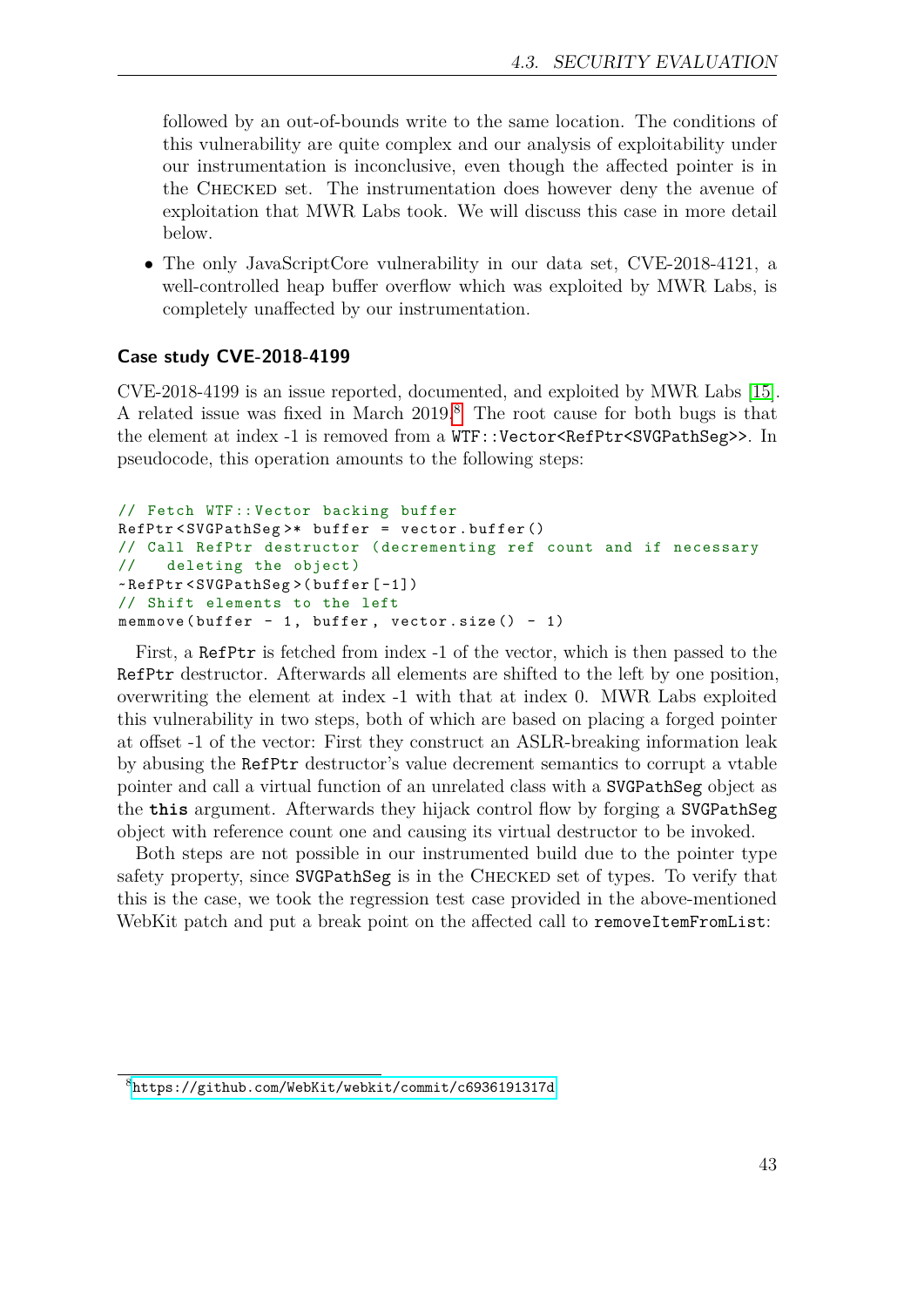```
( gdb ) br SVGAnimatedPathSegListPropertyTearOff :: removeItemFromList
Breakpoint 4 at 0x7f003c029e10 (2 locations)
(gdb) c
Continuing .
Thread 1 " WebKitWebProces " hit Breakpoint 4 , 0 x00007f003c029e10 in
  WebCore :: SVGAnimatedPathSegListPropertyTearOff ::
    removeItemFromList ( unsigned long , bool ) @plt ()
   from / home / niklas / typeiso / webkit / WebKitBuild [...]
(gdb) i r rdi rsi
rdi 0 x304490010070 53071031894128
rsi 0 xffffffffffffffff -1
(gdb) p ((WebCore:: SVGAnimatedPathSegListPropertyTearOff*)
            $rdi) ->m_values. m_buffer
$5 = (WTF::RefPtr \leWebCore :: SVGPathSeg ,
        WTF :: DumbPtrTraits < WebCore :: SVGPathSeg > > *)0 x381c0014cd80
(gdb) x/6gx 0x381c0014cd80-80 x381c0014cd78 : 0 x0000381c077f2090 0 x00003047c8020120
0x381c0014cd88: 0x00003047580200c0 0x00000000000000000
(gdb) c
Continuing .
Thread 1 " WebKitWebProces " received signal SIGILL ,
    Illegal instruction .
bmalloc :: fetchCheckedImpl <2277ul, 1ul> (p=0x381c0014cd78) at
    ../../ Source / bmalloc / bmalloc / VMAllocateInlines . h :267
267 BAD ();
(gdb) x/1i $rip
= > 0 x7f003ecf1ad0 < WTF :: Vector < WTF :: RefPtr < WebCore :: SVGPathSeg ,
                    WTF :: DumbPtrTraits < WebCore :: SVGPathSeg > >,
                      0 ul , WTF :: CrashOnOverflow ,
                      16 ul >:: remove ( unsigned long )+288 >: ud2
```
In this case we can see that there is a valid address (0x0000381c077f2090) at index -1, however it is not consistent with the type SVGPathSeg, hence the pointer checking algorithm stops the program. One way to try and exploit this issue while avoiding pointer type unsafety is to focus on the out-of-bounds write which is following the out-of-bounds read in the form of a memmove operation. Surviving the call to the RefPtr destructor is easy, we can just place a zero value in front of the array. It will then get overwritten by the pointer which was previously the first entry in the array. This leads to the following primitive: Overwrite a zero value located at the end of an allocation with a pointer to a SVGPathSeg. Another possible approach is to place a pointer to a live SVGPathSeg object at index -1 and to free it by using the vulnerability. This leads to a situation analogous to *uaf-iso*. It is unclear if a full exploit can be constructed from these primitives alone.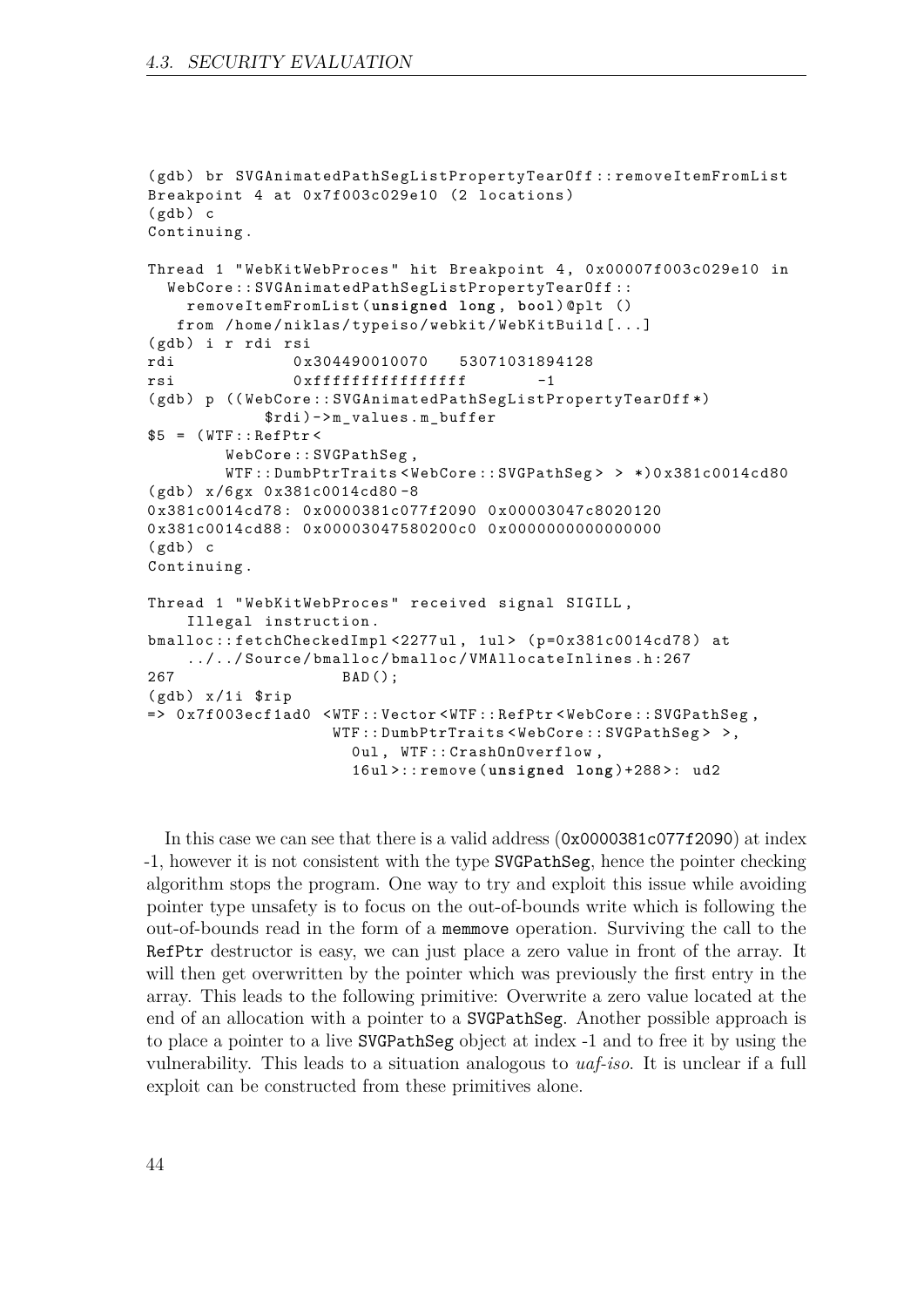#### <span id="page-44-1"></span>**Case study CVE-2018-4314**

A detailed write-up of this *uaf-object-wild* vulnerability and its exploitation was published by the discoverer [\[18\]](#page-49-8). The exploit has two phases: In the first phase, a SVGAnimatedTypeAnimator object is freed but not reclaimed, and a dangling pointer to the still intact object is used to violate the object state invariants of a SVGAnimateElementBase object, leading to a powerful type confusion situation. A mistyped pointer is then used to write a controlled address, leading to a disclosure of heap memory at that address. This phase is used to obtain a pointer into the code segment of the Safari binary and break ASLR.

In a second phase, the generic vtable hijack exploitation technique described in [section 4.3.1](#page-38-0) is used to redirect control flow and achieve code execution. We observe that due to the fact that all subclasses of SVGAnimatedTypeAnimator are allocated on IsoHeaps in our instrumented build, this control flow hijack is not viable. However, since the first phase of the exploit does not violate type safety, our instrumentation does not affect it, except for the fact that with object clobbering upon free, a new object of the same type needs to be allocated to reclaim the space of the old one – a trivial adaption.

One might be inclined to call this a positive outcome. Nevertheless, we cannot neglect the possibility that the same type confusion used for the information leak part of the exploit could also be used for more powerful memory corruption if the conditions are right. From out analysis it does not appear as if any dangerous memory corruption result in controlled writes can occur given the type confusion primitive. However, since this bug is complex and multi-faceted, this can not be excluded with full certainty.

#### <span id="page-44-0"></span>**4.3.2. Challenging the implementation**

In this section we will discuss weaknesses of our specific implementation of pointer type safety and how they could potentially be addressed in the future using additional implementation work or hardware support.

As already discussed in [section 4.3.1,](#page-41-1) currently we do not instrument pointer casts and thus we cannot detect invalid casts leading to pointer type confusions. We do not think out-of-band type information is the correct way to address this issue. However, our type data structure could in theory be used instead of in-band type information such as RTTI, which is based on virtual tables. This would require detecting and instrumenting sites where a pointer is cast to a type in Checked.

Another weakness of our specific implementation results from the usage of the original WebKit IsoHeap implementation, which uses *bmalloc* as the allocator algorithm. bmalloc maintains a bitmap tracking the allocated slots inside an IsoPage, a 16 KiB heap arena in which objects are allocated. Since this bitmap is also part of the same heap region, it is conceivable that an attacker with very good control over the allocation pattern of a specific object type could forge near-arbitrary data inside this bitmap. While this would be a very hard to achieve deterministically, it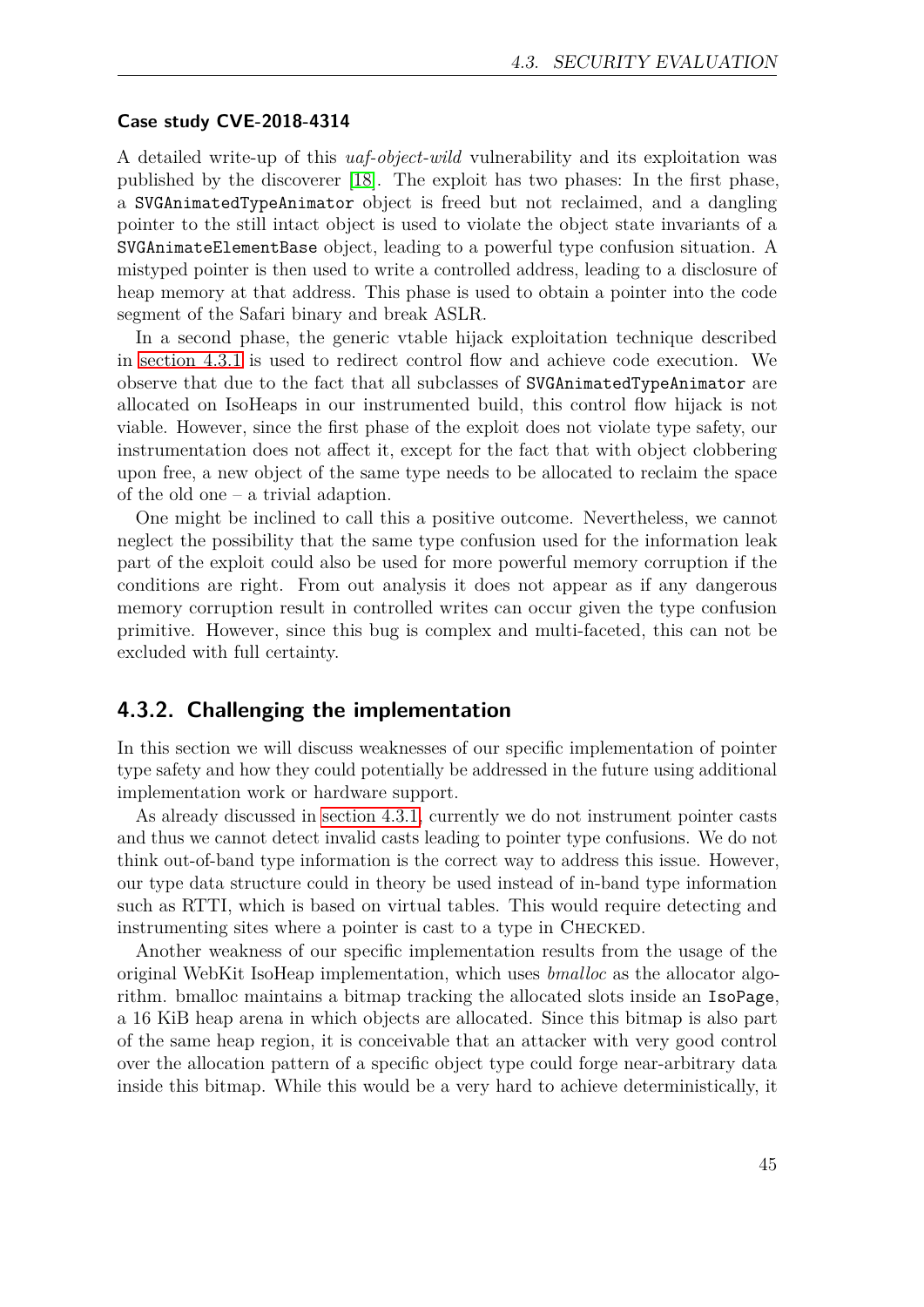is worth considering to move these bitmaps to a separate memory region. This could however induce a performance penalty from decreased cache locality.

In [section 3.2](#page-14-2) we introduced a relaxed version of type pointer safety which we called wild pointer type safety. In early experiments we learned that this is an important optimization to keep the performance overhead within reasonable limits. The intuition that it follows is that *oob* bugs are unlikely to occur if only constant-size objects are involved, an assumption which was confirmed by our data set. However, there is at least one rather common coding pattern that allows for the occurrence of out-of-bounds issues even in this settings: *Small buffer optimization* is a technique where array-like data structures are stored inline of a constant-size type only if they are smaller than a certain threshold. For example, in the WebKit code base, WTF::Vector has a template parameter that defaults to 0 and describes the number of elements that can be stored inside the object without allocating out-of-line heap memory. If the number of elements is small enough, the pointer stored inside the vector object which would normally point to a different heap allocation, in fact points inside the vector itself. An out-of-bounds write in this scenario could be used to corrupt the vector object and surrounding data. In fact, memory tagging when used as a generic mitigation is affected by the same problem, unless the implementation of the small buffer optimization code specifically provides additional information to the allocator. We could use the same information to mark regions as wild where fixed-size inline arrays can occur, however we need it to be available at compile time in order to perform the proper static analysis.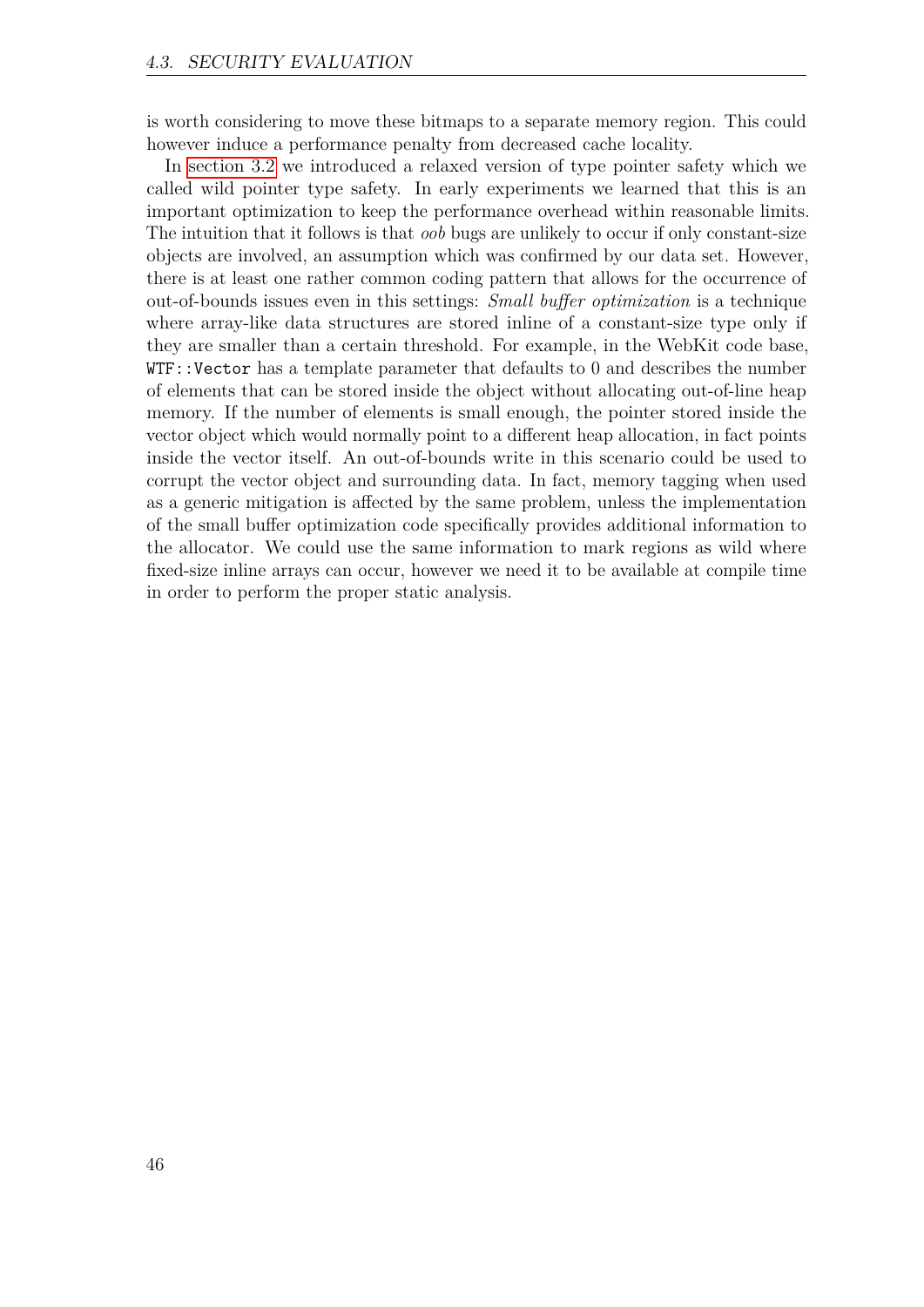## <span id="page-46-0"></span>**5. Conclusions**

We presented an out-of-band type metadata data structure for C**++** programs, based on the concept of type isolation. Our prototype implementation makes use of a twophase Clang compiler instrumentation and was successfully applied to the WebKit code base as a case study.

Our analysis of real-world vulnerabilities has demonstrated that our instrumentation can be used as a security mitigation and that it prevents or considerably increases the difficulty of exploitation of memory corruption issues in many instances. Both automatic type isolation as well as our newly introduced pointer type safety has meaningful impact on real-world vulnerabilities in the primary subject of our research, the WebCore library. There are multiple examples of easily exploitable bugs, for which the obvious exploitation routes were rendered ineffective. In particular, in multiple cases classic use-after-free scenarios on a mixed-type heap and arbitrary pointer dereferences were respectively turned into much more restricted use-after-frees on the IsoHeap and type-safe pointer dereferences.

In some more complex cases we analyzed the underlying vulnerabilities in detail and elaborated on the exact memory corruption primitives obtained with and without our instrumentation, showing that the primitives are considerably weaker with than without the pointer type safety policy employed. However, disproving exploitability is generally a very hard task. We firmly believe that in some of the considered cases exploitation is still possible.

We observe that type isolation and type safe pointers can be especially effective to mitigate various kinds of use-after-free bugs as well as out-of-bounds reads on the heap. It is unlikely to be effective against powerful heap buffer overflow vulnerabilities, due to the fact that with this primitive at hand, an attacker has a lot of freedom to corrupt uninstrumented pointers or non-pointer control data such as length or index fields, which allows for the construction of increasingly powerful primitives, often leading to near-arbitrary memory reads and writes.

However, it is obvious from our experiments that the performance impact induced by the extent to which we applied our instrumentation could be prohibitive in the context of software with high performance requirements such as a web browser. After all, performance is often the main reason why a memory unsafe language such as C**++** is chosen in the first place. In this regard, it appears that automatic type isolation using static analysis, potentially with object clobbering upon free, has a much more favorable trade-off between the performance overhead and security benefits compared to our implementation of pointer type safety. There is no inherent reason why type isolation per se should add considerable overhead – even though we could measure a slight difference in performance in our experiments – while adding type checks in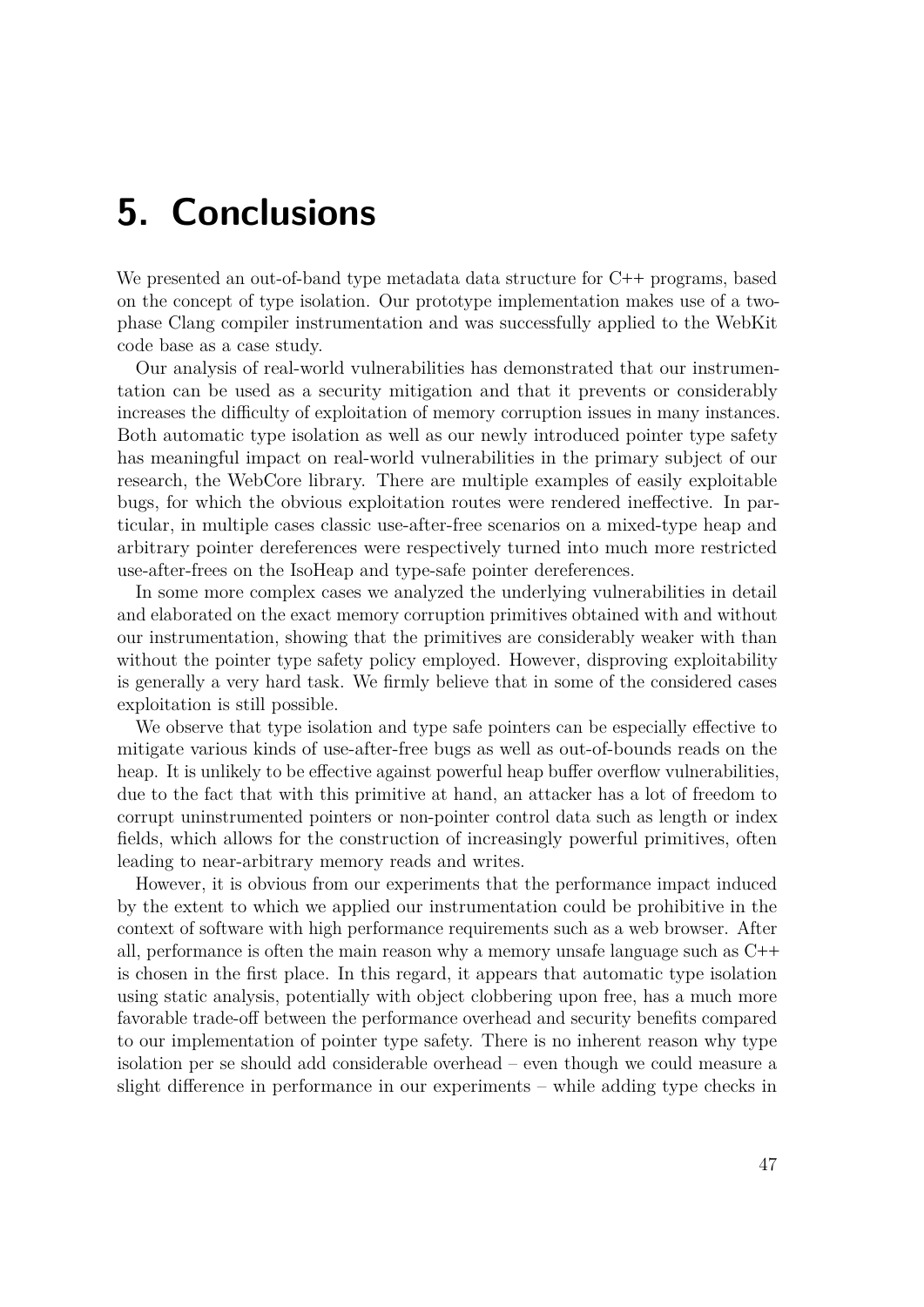many places is clearly an expensive instrumentation. Out of the 16 issues in our data set which are proven to be, or which we consider likely to be exploitable, only 5 were mainly impacted by pointer type safety rather than by the type isolation part of our instrumentation.

## <span id="page-47-0"></span>**5.1. Future work**

We have learned from our case study that out-of-bounds writes are often powerful enough to bypass the security features of our instrumentation entirely, for example by corrupting uninstrumented pointers in the same heap region. In our current implementation, exactly one wild heap is used where all non-IsoHeap allocations occur. One heuristic we propose is to separate the wild heap into two regions: In one region, we make sure that no allocations contain uninstrumented pointers. Out-of-bounds writes in this region would be harder to exploit because no pointers can be corrupted without pointer type safety being violated. All other types are placed in a different heap region. However, it seems likely that in complex programs, even the former heap can contain critical control data structures such as offset or length values which could lead to more powerful, near-arbitrary memory writes.

The most obvious disadvantage of our proposal is the heavy performance penalty which the instrumentation of pointer fetches introduces. One possible solution here is to investigate the usage of hardware features such as ARM v8.3 *pointer authentication codes* [\[19\]](#page-49-9). Since our allocator ensures type-safe memory reuse, a pointer signed to be valid for a specific type will remain safe to use in the future in conformance with our pointer type safety policy. Our pointer fetch algorithm would just be a hardware pointer authentication operation. This shifts most of the instrumentation overhead from the pointer fetch sites to the pointer store sites, where pointers potentially have to be authenticated and then re-signed for a different type during type casts.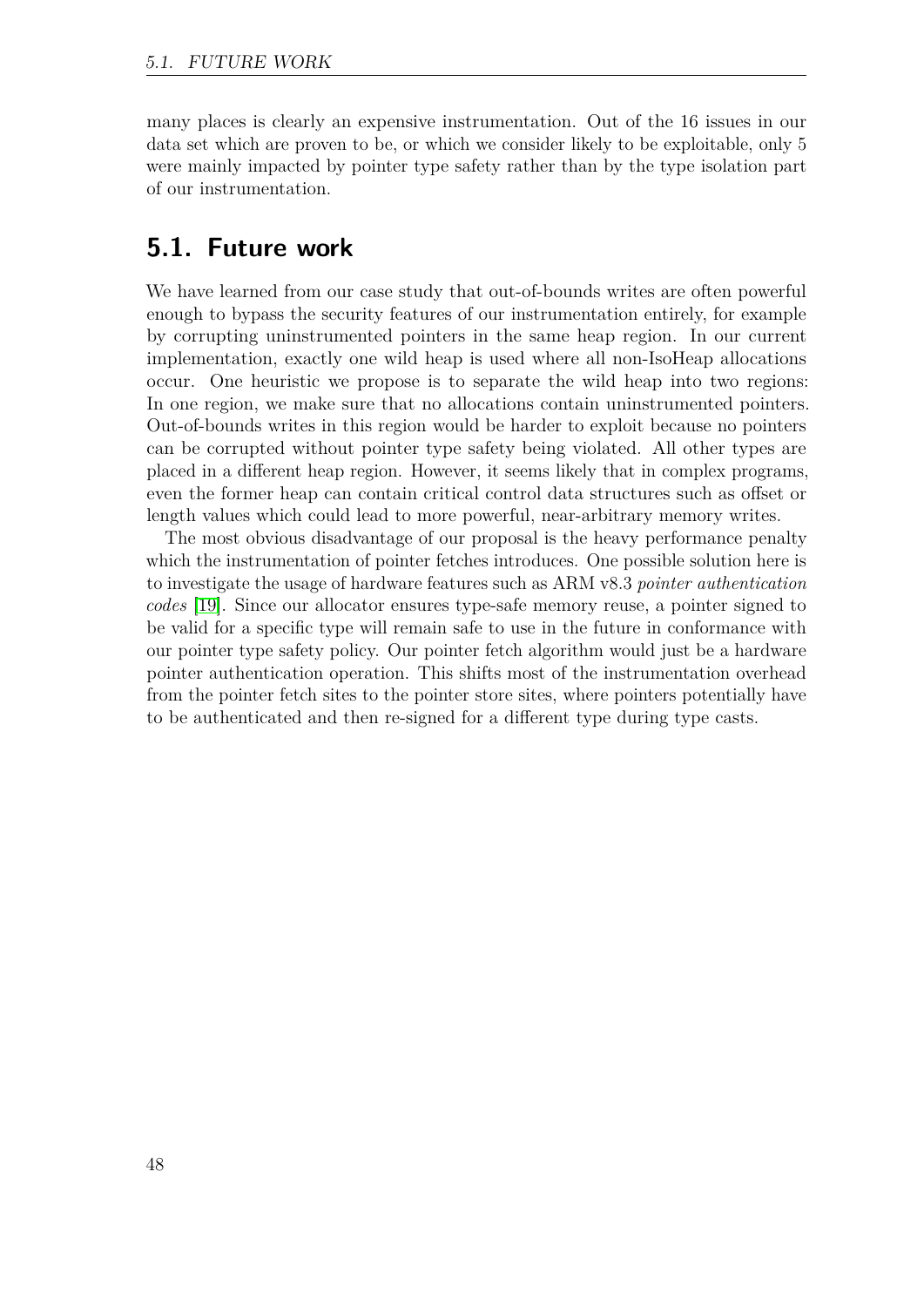## **Bibliography**

- <span id="page-48-0"></span>[1] J. Bialek, "The Evolution of CFI Attacks and Defensess." [https:](https://github.com/Microsoft/MSRC-Security-Research/blob/master/presentations/2018_02_OffensiveCon/The%20Evolution%20of%20CFI%20Attacks%20and%20Defenses.pdf) [//github.com/Microsoft/MSRC-Security-Research/blob/master/](https://github.com/Microsoft/MSRC-Security-Research/blob/master/presentations/2018_02_OffensiveCon/The%20Evolution%20of%20CFI%20Attacks%20and%20Defenses.pdf) [presentations/2018\\_02\\_OffensiveCon/The%20Evolution%20of%20CFI%](https://github.com/Microsoft/MSRC-Security-Research/blob/master/presentations/2018_02_OffensiveCon/The%20Evolution%20of%20CFI%20Attacks%20and%20Defenses.pdf) [20Attacks%20and%20Defenses.pdf](https://github.com/Microsoft/MSRC-Security-Research/blob/master/presentations/2018_02_OffensiveCon/The%20Evolution%20of%20CFI%20Attacks%20and%20Defenses.pdf), 2018.
- <span id="page-48-1"></span>[2] F. Schuster, T. Tendyck, C. Liebchen, L. Davi, A. R. Sadeghi, and T. Holz, "Counterfeit Object-oriented Programming: On the Difficulty of Preventing Code Reuse Attacks in C++ Applications," in *2015 IEEE Symposium on Security and Privacy*, pp. 745–762, May 2015.
- <span id="page-48-2"></span>[3] M. Abadi, M. Budiu, U. Erlingsson, and J. Ligatti, "Control-flow Integrity Principles, Implementations, and Applications," *ACM Trans. Inf. Syst. Secur.*, vol. 13, pp. 4:1–4:40, Nov. 2009.
- <span id="page-48-3"></span>[4] K. Serebryany, E. Stepanov, A. Shlyapnikov, V. Tsyrklevich, and D. Vyukov, "Memory tagging and how it improves C/C++ memory safety," *CoRR*, vol. abs/1802.09517, 2018.
- <span id="page-48-4"></span>[5] [https://community.arm.com/developer/ip-products/processors/b/processors-ip-blog/posts/](https://community.arm.com/developer/ip-products/processors/b/processors-ip-blog/posts/arm-a-profile-architecture-2018-developments-armv85a) [arm-a-profile-architecture-2018-developments-armv85a](https://community.arm.com/developer/ip-products/processors/b/processors-ip-blog/posts/arm-a-profile-architecture-2018-developments-armv85a) .
- <span id="page-48-5"></span>[6] V. A. Dinakar Dhurjati, Sumant Kowshik and C. Lattner, "Memory Safety Without Runtime Checks or Garbage Collection," in *Proc. Languages Compilers and Tools for Embedded Systems 2003*, (San Diego, CA), June 2003.
- <span id="page-48-6"></span>[7] P. Akritidis, "Cling: A Memory Allocator to Mitigate Dangling Pointers," in *Proceedings of the 19th USENIX Conference on Security*, USENIX Security'10, (Berkeley, CA, USA), pp. 12–12, USENIX Association, 2010.
- <span id="page-48-7"></span>[8] B. Lee, C. Song, T. Kim, and W. Lee, "Type Casting Verification: Stopping an Emerging Attack Vector," in *USENIX Security Symposium*, pp. 81–96, USENIX Association, 2015.
- <span id="page-48-8"></span>[9] I. Haller, Y. Jeon, H. Peng, M. Payer, C. Giuffrida, H. Bos, and E. van der Kouwe, "TypeSan: Practical Type Confusion Detection," in *Proceedings of the 2016 ACM SIGSAC Conference on Computer and Communications Security*, CCS '16, (New York, NY, USA), pp. 517–528, ACM, 2016.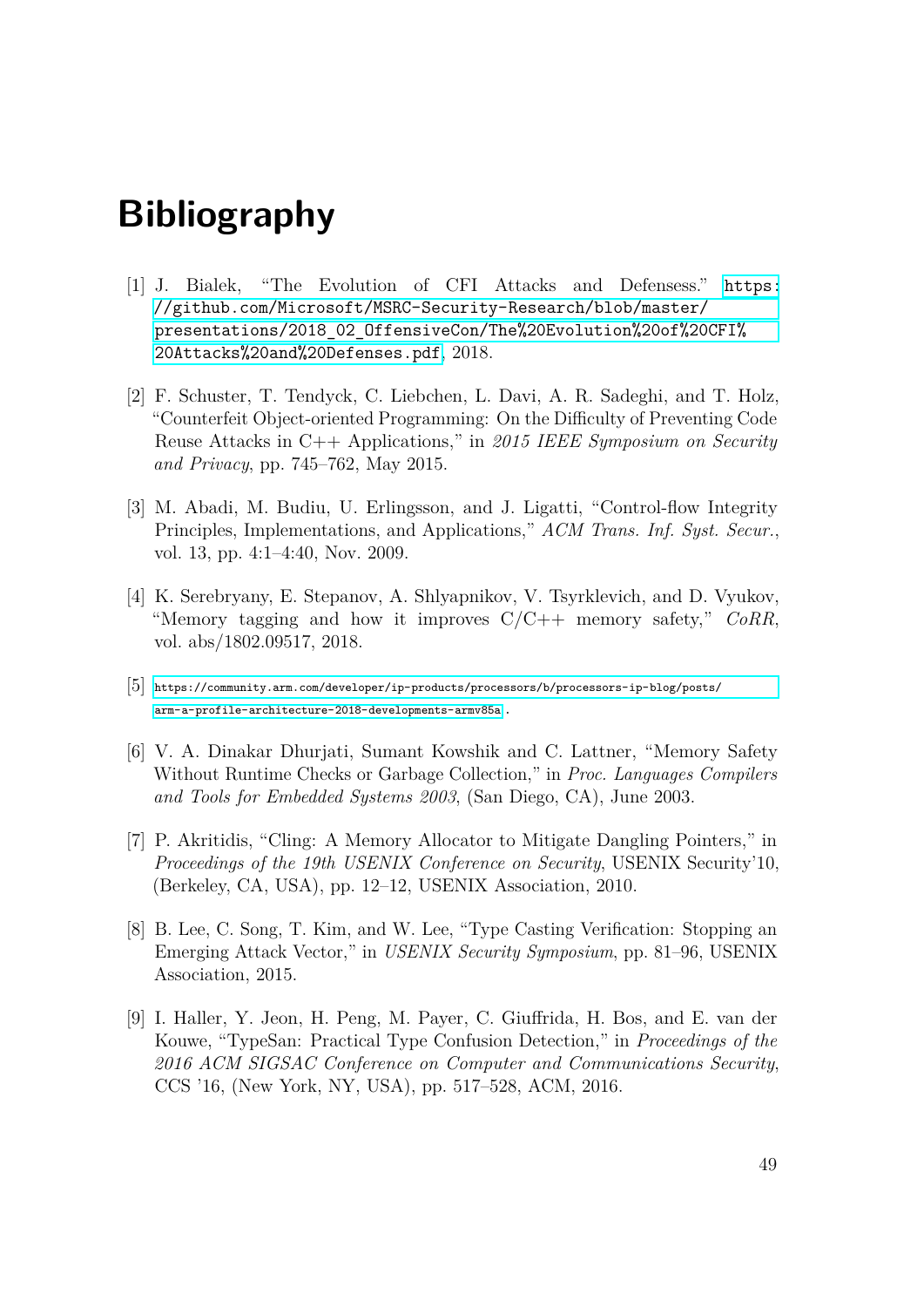- <span id="page-49-0"></span>[10] G. J. Duck and R. H. C. Yap, "Effectivesan: Type and memory error detection using dynamically typed c/c++," in *Proceedings of the 39th ACM SIGPLAN Conference on Programming Language Design and Implementation*, PLDI 2018, (New York, NY, USA), pp. 181–195, ACM, 2018.
- <span id="page-49-1"></span>[11] N. Burow, D. McKee, S. A. Carr, and M. Payer, "Cfixx: Object type integrity for c++ virtual dispatch," in *Prof. of ISOC Network & Distributed System Security Symposium (NDSS)*, 2018.
- <span id="page-49-2"></span>[12] T. Kroes, K. Koning, C. Giuffrida, H. Bos, and E. van der Kouwe, "Fast and Generic Metadata Management with Mid-Fat Pointers," in *Proceedings of the 10th European Workshop on Systems Security*, EuroSec'17, (New York, NY, USA), pp. 9:1–9:6, ACM, 2017.
- <span id="page-49-3"></span>[13] I. Haller, E. van der Kouwe, C. Giuffrida, and H. Bos, "METAlloc: Efficient and Comprehensive Metadata Management for Software Security Hardening," in *Proceedings of the 9th European Workshop on System Security*, EuroSec '16, (New York, NY, USA), pp. 5:1–5:6, ACM, 2016.
- <span id="page-49-4"></span>[14] K. Serebryany, D. Bruening, A. Potapenko, and D. Vyukov, "Addresssanitizer: A fast address sanity checker," in *Proceedings of the 2012 USENIX Conference on Annual Technical Conference*, USENIX ATC'12, (Berkeley, CA, USA), pp. 28–28, USENIX Association, 2012.
- <span id="page-49-5"></span>[15] MWR Labs. [https://labs.mwrinfosecurity.com/assets/BlogFiles/](https://labs.mwrinfosecurity.com/assets/BlogFiles/apple-safari-pwn2own-vuln-write-up-2018-10-29-final.pdf) [apple-safari-pwn2own-vuln-write-up-2018-10-29-final.pdf](https://labs.mwrinfosecurity.com/assets/BlogFiles/apple-safari-pwn2own-vuln-write-up-2018-10-29-final.pdf).
- <span id="page-49-6"></span>[16] MWR Labs. [https://labs.mwrinfosecurity.com/assets/BlogFiles/](https://labs.mwrinfosecurity.com/assets/BlogFiles/apple-safari-wasm-section-vuln-write-up-2018-04-16.pdf) [apple-safari-wasm-section-vuln-write-up-2018-04-16.pdf](https://labs.mwrinfosecurity.com/assets/BlogFiles/apple-safari-wasm-section-vuln-write-up-2018-04-16.pdf).
- <span id="page-49-7"></span>[17] I. Fratric. [https://googleprojectzero.blogspot.com/2017/09/](https://googleprojectzero.blogspot.com/2017/09/the-great-dom-fuzz-off-of-2017.html) [the-great-dom-fuzz-off-of-2017.html](https://googleprojectzero.blogspot.com/2017/09/the-great-dom-fuzz-off-of-2017.html).
- <span id="page-49-8"></span>[18] I. Fratric. [https://googleprojectzero.blogspot.com/2018/10/](https://googleprojectzero.blogspot.com/2018/10/365-days-later-finding-and-exploiting.html) [365-days-later-finding-and-exploiting.html](https://googleprojectzero.blogspot.com/2018/10/365-days-later-finding-and-exploiting.html).
- <span id="page-49-9"></span>[19] [https://events.static.linuxfound.org/sites/events/files/slides/](https://events.static.linuxfound.org/sites/events/files/slides/slides_23.pdf) [slides\\_23.pdf](https://events.static.linuxfound.org/sites/events/files/slides/slides_23.pdf).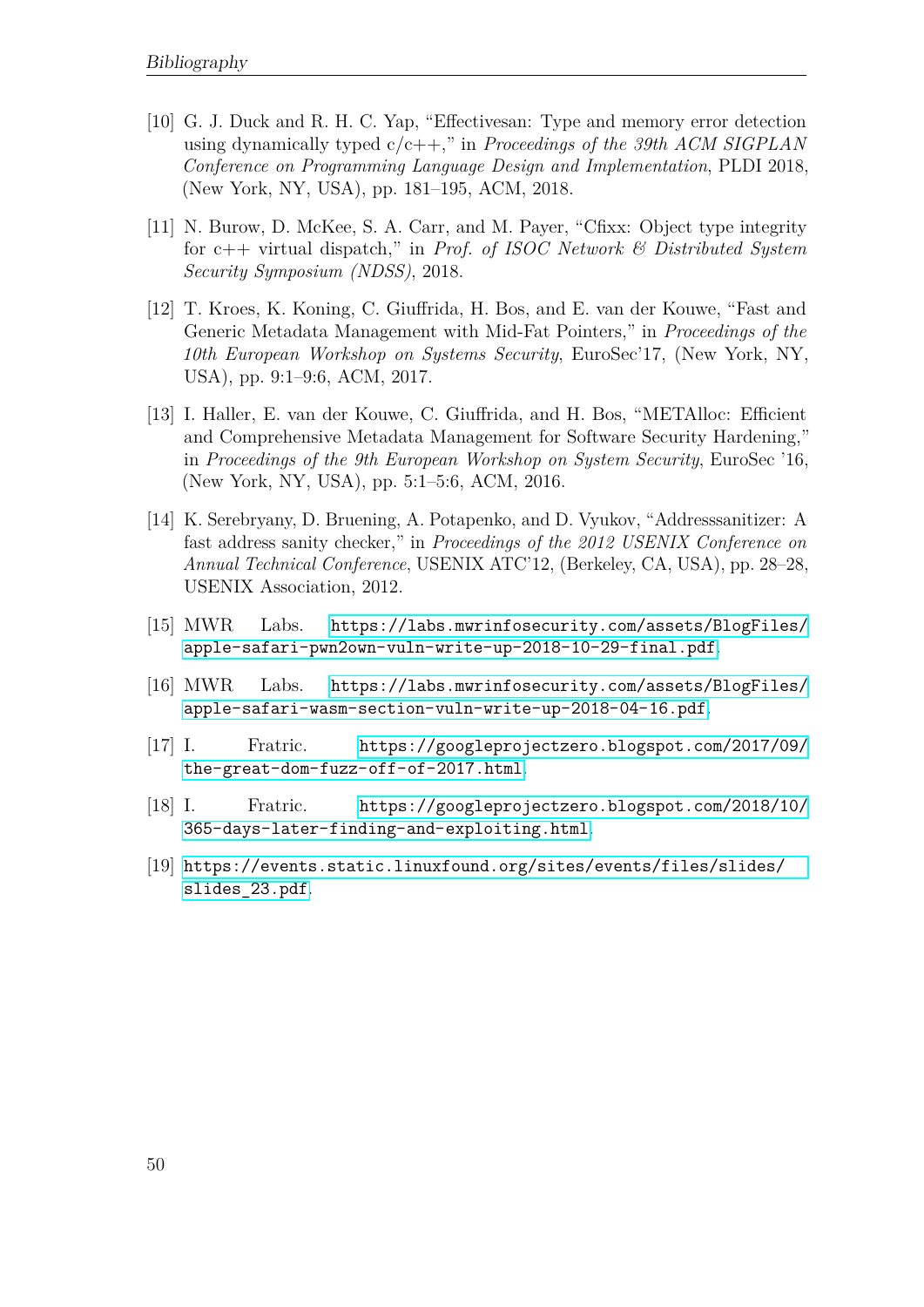## **Erklärung**

Hiermit erkläre ich, Niklas Baumstark, dass ich die vorliegende Masterarbeit selbstständig verfasst habe und keine anderen als die angegebenen Quellen und Hilfsmittel benutzt habe, die wörtlich oder inhaltlich übernommenen Stellen als solche kenntlich gemacht und die Satzung des KIT zur Sicherung guter wissenschaftlicher Praxis beachtet habe.

Ort, Datum Unterschrift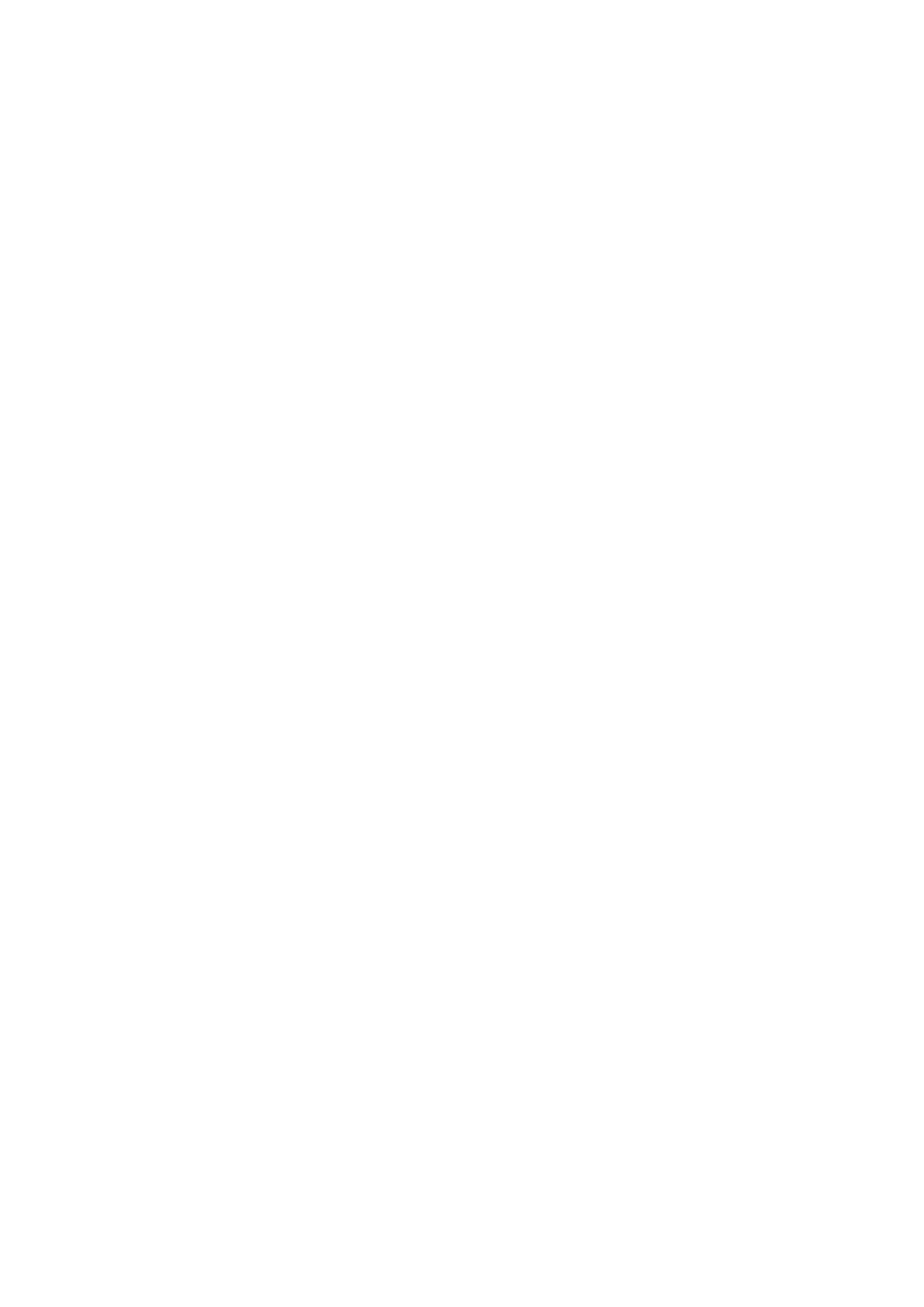# <span id="page-52-0"></span>**A. Appendix**

See next page.